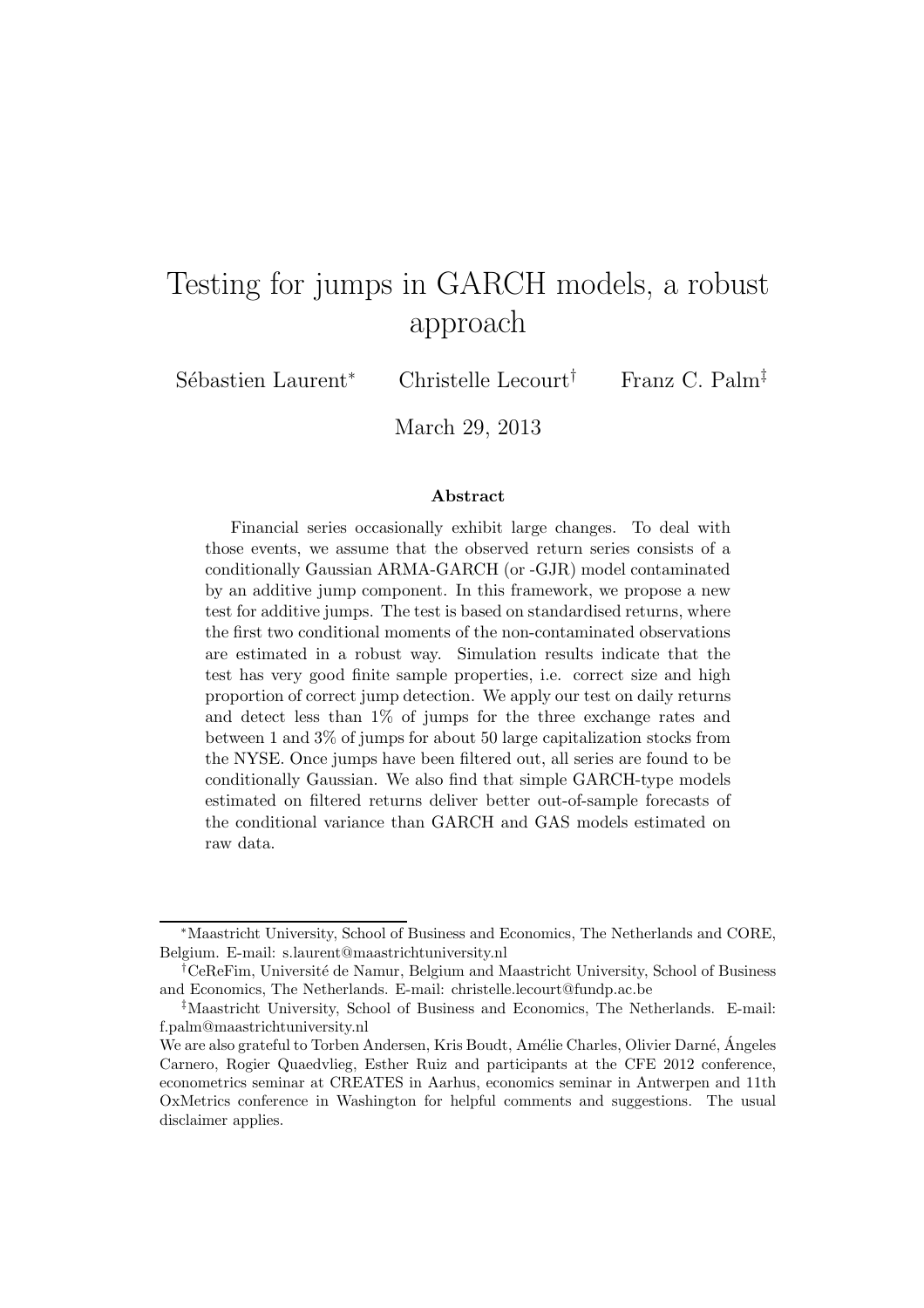### 1 Introduction

The distributional properties of speculative prices have been extensively studied in the finance literature. High frequency returns of most financial assets exhibit volatility clustering and large jumps caused by the arrival of important surprising news (e.g. news announcements). Daily stock prices are often treated as discretely sampled observations from a jump-diffusion process with time-varying volatility (often assumed to follow a GARCH-type model). Mixtures of normal distributions have been used to account for the effect of jumps. For instance, Ball and Torous (1983) and Jorion (1988) use jump processes to study the impact of big shocks in common stock prices or foreign exchange rates while Vlaar and Palm (1993) propose Poisson or Bernoulli mixtures of normal distributions. Such a parametric approach requires one to further specify and estimate a model governing the time-varying jump intensity and also the jump size. Notice that those papers aim at accounting for jumps, not at testing for jumps.

In this paper, we propose a new semi-parametric statistical procedure to detect additive jumps in financial series. It is similar to the non-parametric tests for jumps proposed by Lee and Mykland (2008) and Andersen, Bollerslev, and Dobrev (2007b). However, in many cases, those tests are not applicable because they require intraday data which are not always available and, if they are, the asset might not be liquid enough for the test to be applicable. In those cases a test for jumps based on daily returns is needed because, as shown by Andersen, Bollerslev, and Diebold (2007), the largest shocks have a relatively smaller effect on future volatility than smaller shocks. Therefore, GARCH models neglecting jumps usually overestimate the volatility during several days, if not several weeks, after the occurrence of those jumps.<sup>1</sup>

Similar to Lee and Mykland (2008) and Andersen, Bollerslev, and Dobrev (2007b), who standardize their non-parametric test statistics by a robust to jumps estimate of instantaneous volatility (based on realized bipower varia-

<sup>&</sup>lt;sup>1</sup>See for instance the example of the stock price of Apple in Boudt, Daníelsson, and Laurent (2013).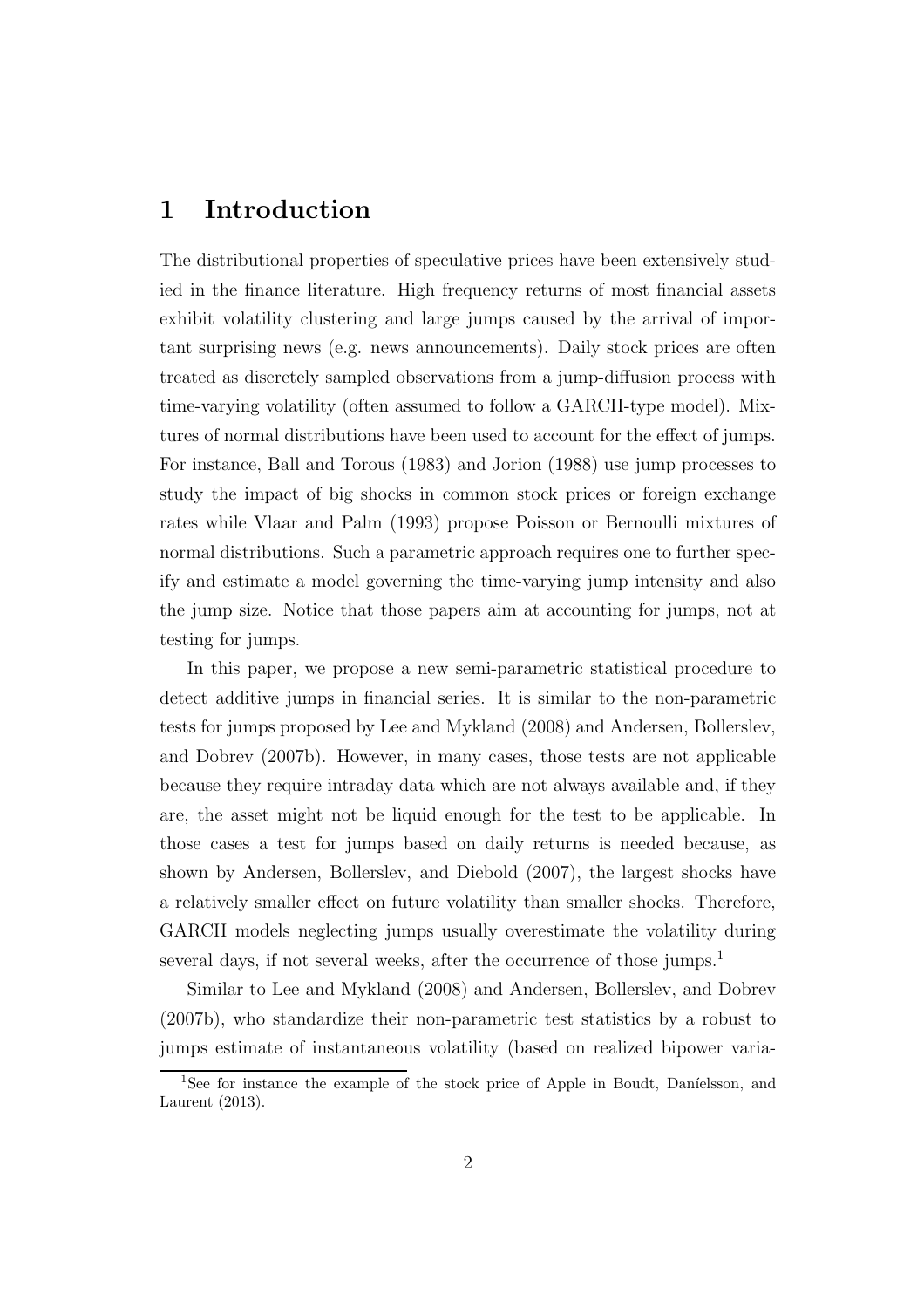tion), we standardize our test statistic using the conditional volatility based on a robustified GARCH volatility estimate and a robust conditional mean estimate as daily data will likely have a non-zero mean. Our test therefore incorporates the idea that when spot or instantaneous volatility is high (also in absence of jumps), returns may also be high, even as high as those due to jumps.

Franses and Ghijsels (1999) proposed a sequential test for jumps in a GARCH framework. However, their critical values have to be simulated and depend on some unknown parameter values of the GARCH model. This test suffers from the so-called outlier masking problem because it is based on a Quasi-Maximum Likelihood estimate of the GARCH model, which is know to be non-robust to additive jumps (see our Monte-Carlo simulation). In our case, critical values need not be simulated as the asymptotic distribution of the test does not depend on nuisance parameters, its type-I error can be controlled for and Monte-Carlo simulation results suggest that it is more powerful.

Our test builds upon the same theoretical framework as, for instance, Franses and Ghijsels (1999), Lee and Mykland (2008) and Andersen, Bollerslev, and Dobrev (2007b), i.e. that returns are conditionally Gaussian on days without jumps. This assumption is however incompatible with, for instance, the GARCH model with Student-t innovations (with finite degree of freedom) of Bollerslev (1987), which is another way of accounting for the presence of large unexpected shocks.<sup>2</sup> To overcome the problem of overestimating volatility after the occurrence of extremely large shocks caused by once-off events, Creal, Koopman, and Lucas (2012) and Harvey and Chakravarty (2008) independently proposed a novel way to deal with large returns in conditional variance models. Their models rely on a potentially non-normal distribution for the innovations and a GARCH-type equation for the conditional variance derived from the conditional score of the assumed distribution with respect to the second moment. Therefore, they are called respectively Generalized Au-

<sup>2</sup>GARCH-type models have been successfully combined with several fat-tail distributions. Giot and Laurent (2003) show, for several assets, that GARCH-type models with skewed-Student innovations outperform models based on normal and Student-t distributions when forecasting the Value-at-Risk.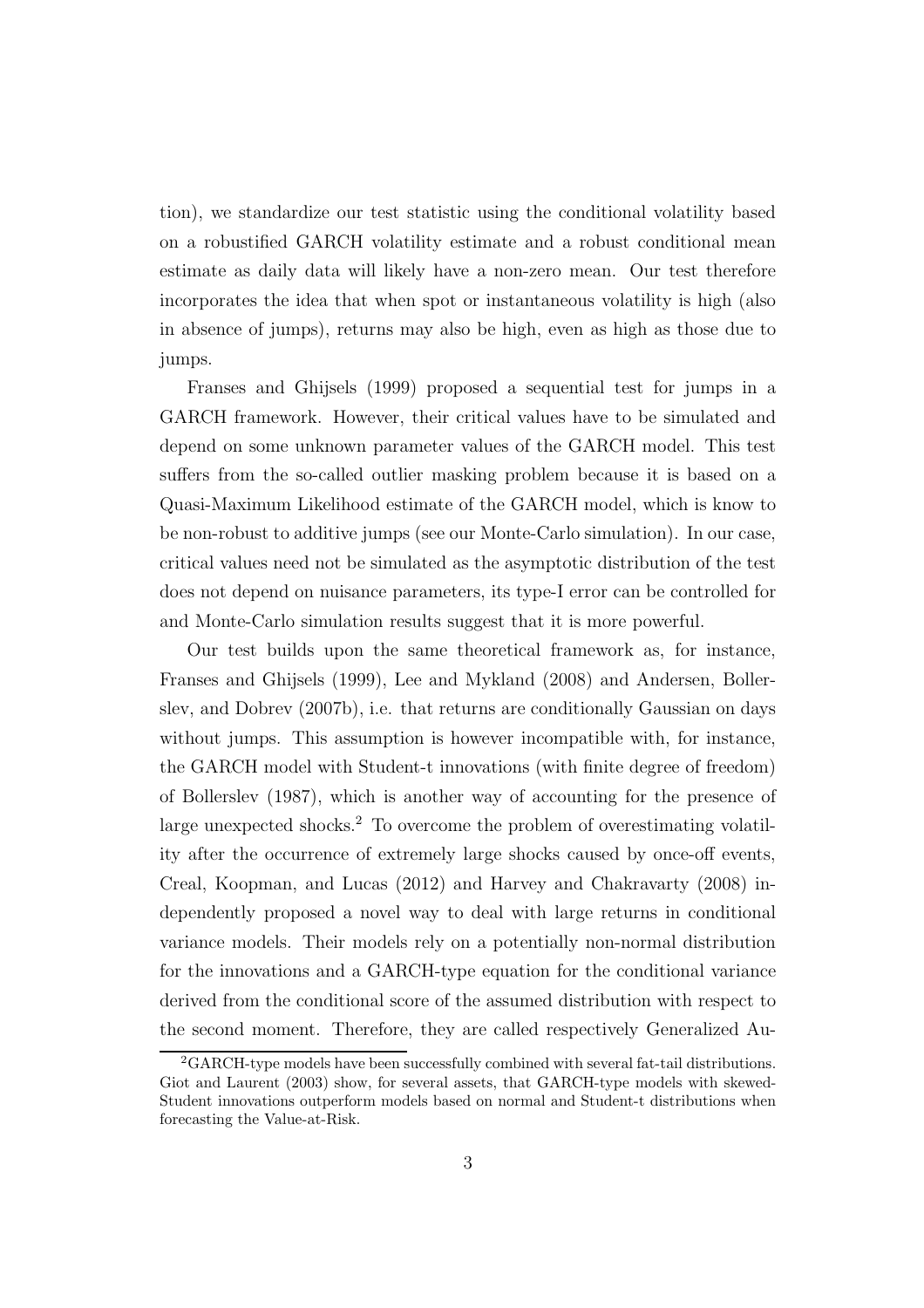toregressive Score (GAS) and Dynamic Conditional Score (DCS) models for volatility.

Whether data are compatible with our theoretical framework or the one of GARCH and GAS/DCS models with non-normal distributions is an empirical question that we investigate in a comparison using simulated data and in an application on 3 exchange rates and about 49 US stocks. If jumps are detected by our test, we propose to filter out those jumps before forecasting volatility using standard GARCH models. Results suggest that simple GARCH-type models estimated on filtered returns deliver better out-of-sample forecasts of the true variance (approximated by the realized variance computed from 5 minute returns) than GARCH and GAS models estimated on raw data.

Interestingly, once jumps have been filtered out, all series are found to be conditionally Gaussian. Importantly, a rejection of the conditional normality of the jump-corrected data would be taken as an indication that our theoretical framework is inappropriate. To investigate this issue, we simulated data following a GAS model with Student-t innovations. This model is able to generate volatility clustering and large once-off events that might be indistinguishable from additive jumps. However, this model does not contain additive jumps and therefore our test should not be applied in this case. Results suggest that while a small proportion of jumps is detected by our test, a Jarque-Bera test has very good power (greater than 95% for  $v \leq 7$ ) to reject the assumption of conditional normality of the jump-corrected data.

The rest of this article is organized as follows. In Section 2, the theoretical framework and the model setting are described and the proposed semiparametric test and its asymptotic distribution are presented. In Section 3, simulation results comparing our test with alternative tests in the literature are presented. Section 4 contains the findings of an empirical study of jump detection in daily data. Finally, Section 5 concludes the paper.

### 2 Model and test

Andersen, Bollerslev, and Diebold (2007), Harvey and Chakravarty (2008)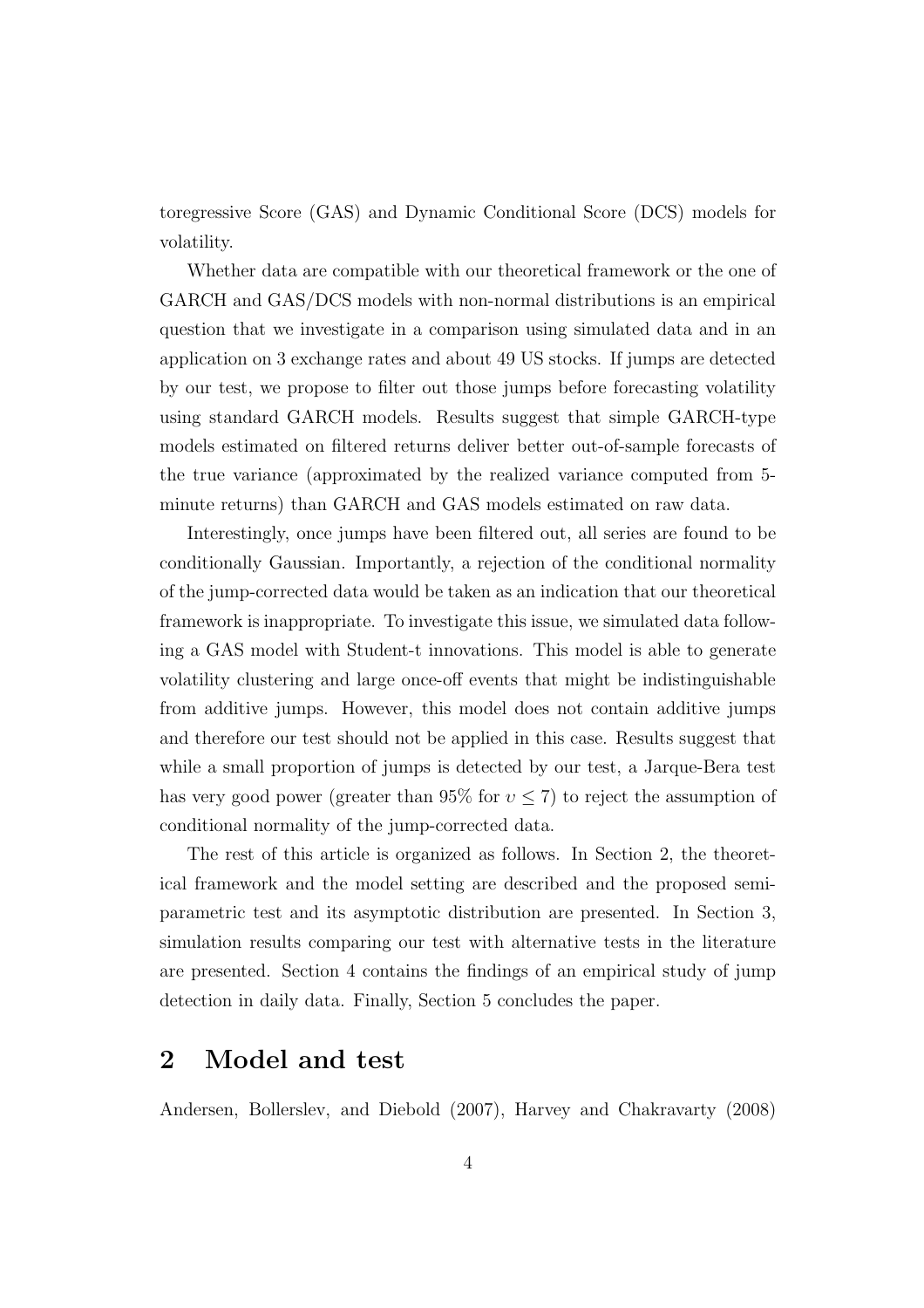and Muler and Yohai (2008) among others found that jumps affect future asset return volatility less than what standard return volatility models predict. Using realized volatilities Andersen, Bollerslev, and Diebold (2007) show that conditioning also on past jumps in an autoregressive (AR) model tempers the persistence in the volatility forecasts, indicating that jumps in asset prices tend to lead the short-lived increases in volatility. In a univariate GARCH setting, Sakata and White (1998), Franses and Ghijsels (1999), Carnero, Pena, and Ruiz (2007, 2008), Charles and Darn´e (2005) and Muler and Yohai (2008) show that, in the presence of additive jumps, the Gaussian Quasi-Maximum Likelihood (QML) estimator of GARCH models tends to overestimate the volatility for the days following a jump and to produce upward biased estimates of the long-run volatility.<sup>3</sup>

In a recent paper, Nyberg and Wilhelmsson (2009) decompose the risk measure Value-at-Risk (Var) of a portfolio of stocks into a jump and a continuous component. The continuous component is associated with market risk and the jump component is assumed to measure (extreme) event risk. Using the parametric Normal Inverse Gaussian (NIG) distribution combined with the GARCH-Poisson-Jump model with autoregressive jump intensity (GARJI) model proposed by Maheu and McCurdy (2004), Nyberg and Wilhelmsson (2009) find that event risk constitutes 30% of the risk for a portfolio of small cap stocks but less that 1% for a portfolio of large cap stocks.

These empirical findings about the nature of the impact of jumps in financial asset prices stress the importance of reliable statistical methods for jump detection. Relying on seminal work by Andersen and Bollerslev (1998b) on realized volaltility and by Barndorff-Nielsen and Shephard (2004, 2006)

<sup>&</sup>lt;sup>3</sup>The effects of jumps on multivariate GARCH models have also been investigated by Boudt and Croux (2010) and Boudt, Daníelsson, and Laurent (2013), respectively in BEKK and dynamic conditional correlation (DCC) frameworks. Boudt, Daníelsson, and Laurent (2013) show that unconditional and conditional correlations from the constant conditional correlation (CCC) model of Bollerslev (1990) and the DCC model of Engle (2002) are strongly affected by the presence of jumps. They also find that conditional covariance forecasts obtained from various multivariate models, including the DCC model, are frequently outperformed by their jump-robust version based on ex post realized covariance estimates from high-frequency EUR-USD and YEN-USD exchange rates over the period 2004-2009.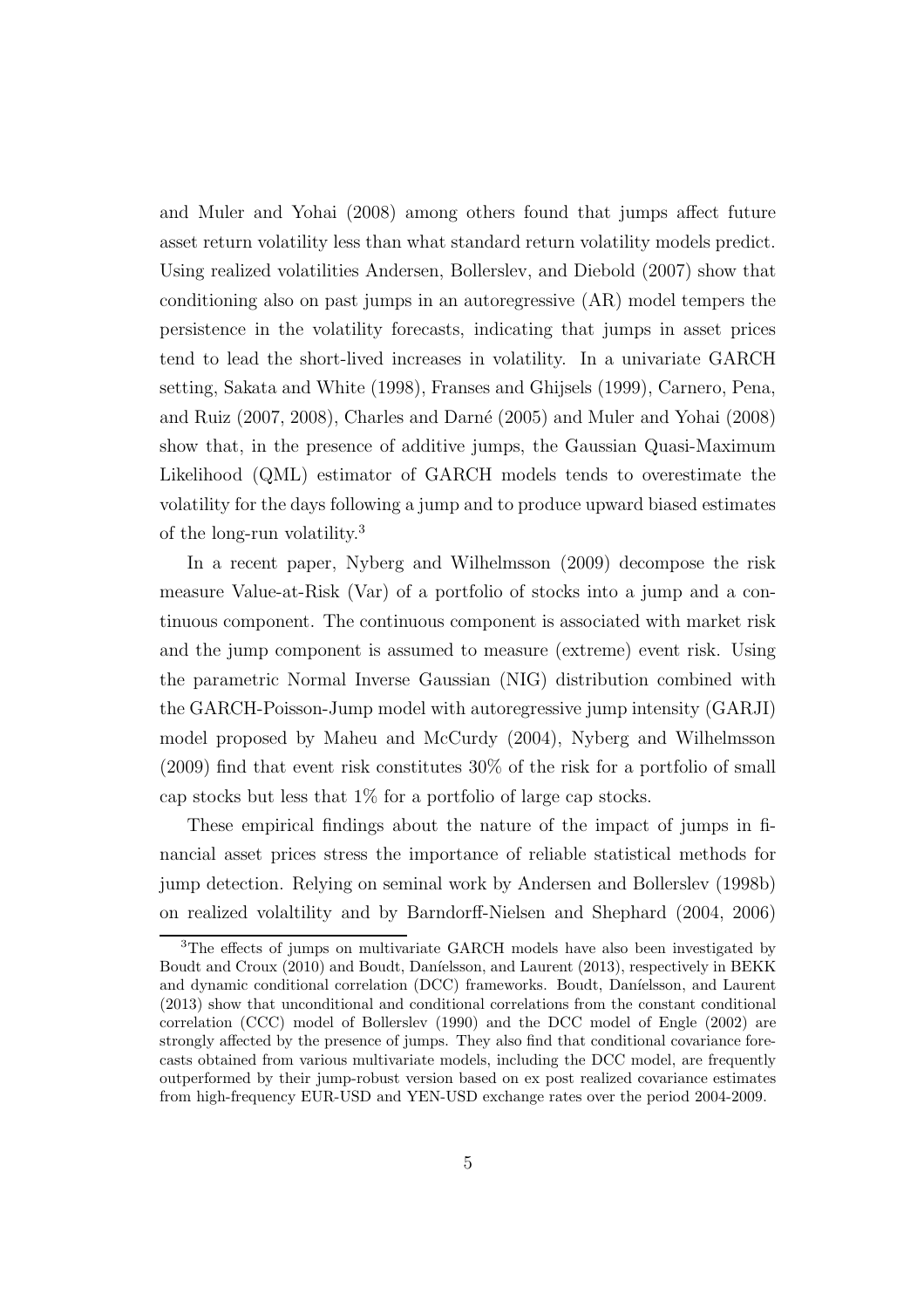on bipower variation, an important segment of the literature uses realized moments from high frequency data to estimate the jump component by substracting realized bipower variation from realized volatility and to provide non-parametric jump detection statistics for testing its significance at a lower observation frequency (see e.g. Andersen, Bollerslev, Frederiksen, and Nielsen, 2010). Multipower extensions have been considered by Barndorff-Nielsen and Shephard (2006) and Huang and Tauchen (2006). Specification tests for volatility processes in the presence of jumps, (e.g. Lee and Mykland, 2008; Aït-Sahalia and Jacod, 2004, 2009) are indirect ways of checking for jumps. Aït-Sahalia and Jacod (2009) provide a test for semi-martingales which has different limits depending on the presence or absence of jumps, as the sampling frequency decreases. A¨ıt-Sahalia and Jacod (2012b) provide a version of the previous test that is robust to the presence of market microstructure noise in high-frequency data. Finally, A¨ıt-Sahalia and Jacod (2012a) propose a simple yet powerful methodology to decompose high frequency returns into drift, continuous, small jumps and large jumps components and to analyse their characteristics such as their relative magnitude and the degree of activity of the jumps.

#### 2.1 Data generating process

One of the most popular model for financial return data sampled at say the daily frequency is certainly the  $GARCH(1,1)$  of Bollerslev (1986).

A random variable  $r_t$  follows a normal-ARMA $(p,q)$ -GARCH $(1,1)$  model if it can be described by the system  $(2.1)-(2.3)$ :

$$
\phi(L)(r_t - \mu) = \theta(L)\varepsilon_t \text{ or } r_t = \mu_t + \varepsilon_t \tag{2.1}
$$

$$
\varepsilon_t \equiv \sigma_t z_t \text{ and } z_t \stackrel{i.i.d.}{\sim} N(0,1) \tag{2.2}
$$

$$
\sigma_t^2 = \omega + \alpha_1 \varepsilon_{t-1}^2 + \beta_1 \sigma_{t-1}^2, \tag{2.3}
$$

where L is the lag operator,  $\phi(L) = 1 - \sum_{i=1}^{p} \phi_i L^i$  and  $\theta(L) = 1 - \sum_{i=1}^{q} \theta_i L^i$ are polynomials of orders  $p$  and  $q$  respectively (with roots outside the unit circle) such that  $\mu_t = \mu + \sum_{i=1}^{\infty} \lambda_i \varepsilon_{t-i}$  is the conditional mean of  $r_t$  (where the  $\lambda_i$ 's are the coefficients of  $\lambda(L) = \phi^{-1}(L)\theta(L) = 1 + \sum_{i=1}^{\infty} \lambda_i L^i$  and  $\sigma_t^2$  is the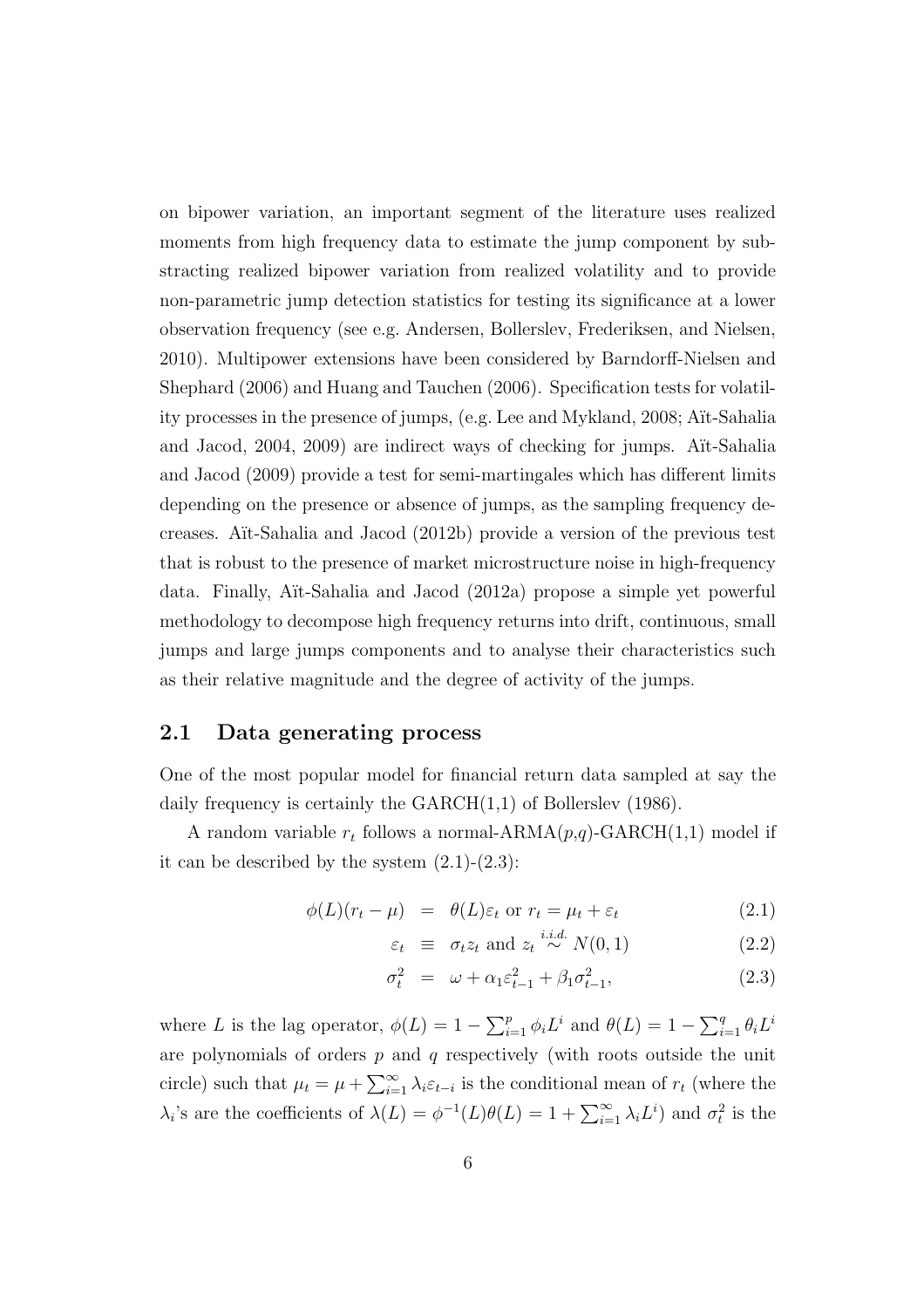conditional variance of  $r_t$ .

If we add an independent jump component  $a_t I_t$  to  $r_t$  with jump size  $a_t$ , we obtain

$$
r_t^* = r_t + a_t I_t,\tag{2.4}
$$

where  $r_t^*$  denotes observed financial returns and  $I_t$  is generated by some jump process such as a Poisson process. Notice that more complicated mixture distributions could be considered to generate the jumps and the 'continuous' components. As we focus on the testing for jumps and eliminating them, our procedure will not suffer from the difficulty of getting reliable estimates for the jump process from which mixture models suffer when only few jumps have occurred.

The model for  $r_t^*$ , resulting from  $(2.1)-(2.4)$ , is a combination of an approximation of a smooth and slowly reverting continuous sample path process and a much less persistent jump component, that according to Andersen, Bollerslev, Frederiksen, and Nielsen (2010) best describes many (log-)return processes. It is also an approximation of the decomposition of asset returns sampled at high frequency into their base components (continuous, small jumps, large jumps) proposed by Aït-Sahalia and Jacod (2012a). The model for  $r_t^*$  has the properties that a jump  $a_t I_t$  will not affect  $\sigma_{t+1}^2$  (the conditional variance of  $r_{t+1}$ ), and it allows for non-Gaussian fat-tailed conditional distributions of  $r_t^*$ .

#### 2.2 Jump detection tests

A popular method for additive jumps detection in a Data Generating Process satisfying Equations  $(2.1)-(2.4)$  is the test proposed by Franses and Ghijsels (1999). They adapt the procedure of Chen and Liu (1993) for additive outlier detection in ARMA models to make it applicable for our DGP. To test  $H_0$ :  $a_tI_t = 0$  for  $t = \tau$ , they compute a sequence of t-statistics for  $t = 1, \ldots, T$ , by running regressions of residuals  $\hat{v}_t = (r_t^* - \hat{\mu}_t)^2 - \hat{\sigma}_t^2$  (where  $\hat{\mu}_t$  and  $\hat{\sigma}_t^2$  are the QML estimates of  $\mu_t$  and  $\sigma_t^2$  obtained from  $r_t^*$ ) on a quantity measuring the impact of a potential jump  $a_{\tau} I_{\tau}$  at time t on  $\hat{v}_{\tau+s}$ ,  $s \geq 0$ , and compare the maximum of the sequence of t-statistics with a critical value obtained by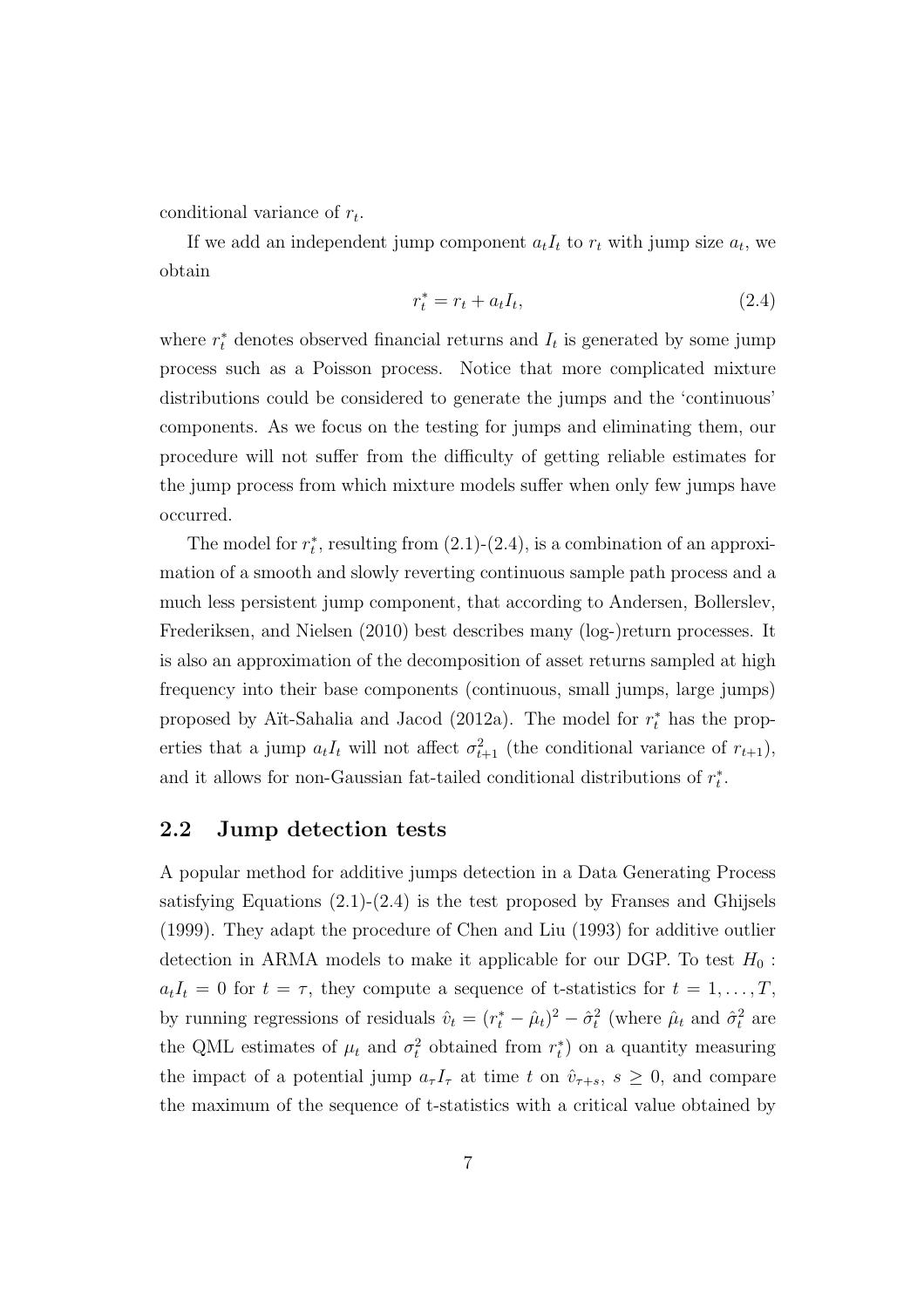simulation. See Appendix 1 for more details on Franses and Ghijsels' test for jumps.

Franses and Ghijsels (1999) propose to estimate  $\hat{\mu}_t$  and  $\hat{\sigma}_t^2$  by Gaussian QML which is not robust to additive jumps of the type (2.4) and therefore their test is likely to suffer from the so-called outlier masking problem (as illustrated in our Monte-Carlo experiment). Another drawback of this test is that the critical values depend on the unknown parameters  $\alpha_1$  and  $\beta_1$  of the GARCH model and therefore the size of the test cannot be controlled.

Our test radically differs from the one described above and does not suffer from those drawbacks. It is similar in spirit to the non-parametric tests for jumps proposed simultaneously by Andersen, Bollerslev, and Dobrev (2007b) and Lee and Mykland (2008) for high-frequency data.

Let us denote by  $\tilde{\mu}_t$  and  $\tilde{\sigma}_t^2$  estimates of  $\mu_t$  and  $\sigma_t^2$  in model (2.1)-(2.4) that are robust to the potential presence of the additive jumps  $a_t I_t$  (i.e. estimated on  $r_t^*$  and not  $r_t$ ). Denote by

$$
\tilde{J}_t = \frac{r_t^* - \tilde{\mu}_t}{\tilde{\sigma}_t},\tag{2.5}
$$

the standardised return on day t. If  $a_t I_t = 0$  on day t,  $\tilde{J}_t$  follows a standard normal distribution and thus standardised returns  $\tilde{J}_t$  that are too large to plausibly come from this distribution must reflect jumps.<sup>4</sup>

This suggests the following jumps detection rule:

$$
\tilde{I}_t = I\left(|\tilde{J}_t| > k\right),\tag{2.6}
$$

where  $I(\cdot)$  is the indicator function and k is a suitable critical value defined below. The rule described in (2.6) implies that  $\tilde{I}_t = 1$  when a jump is detected at observation t and  $\tilde{I}_t = 0$  otherwise.  $\tilde{I}_t$  is thus an estimate of the unknown quantity  $I_t$  in Equation (2.4). Given  $\tilde{\mu}_t$  and  $\tilde{I}_t$ , detected jumps can be filtered

<sup>4</sup>Note that since one single very large jump can artificially blow up the conditional variance during several weeks after its occurrence, it is crucial to use jump-robust estimators of both  $\mu_t$  and  $\sigma_t^2$ .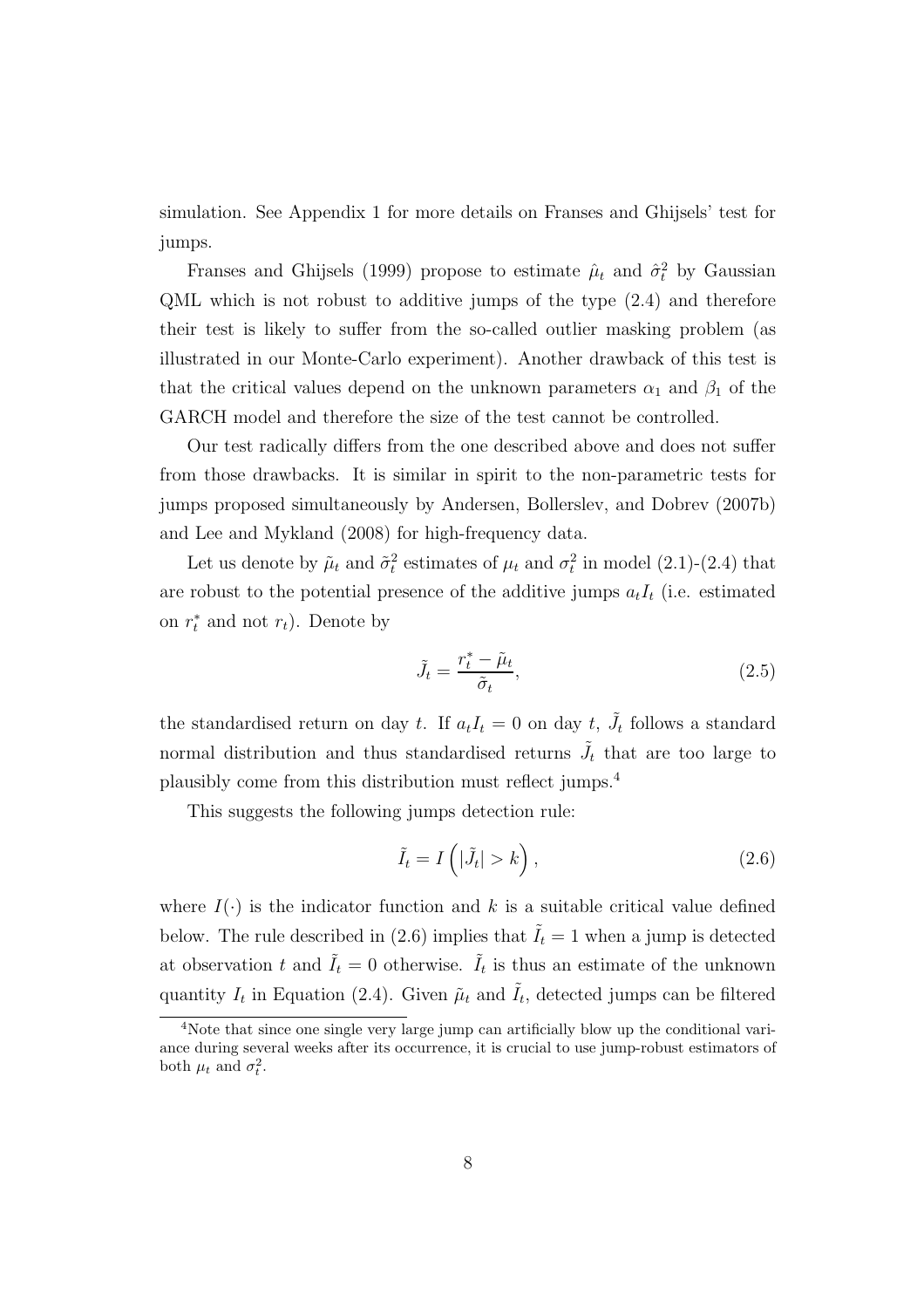out from  $r_t^*$  as follows

$$
\tilde{r}_t = r_t^* - (r_t^* - \tilde{\mu}_t)\tilde{I}_t,\tag{2.7}
$$

where filtered returns  $\tilde{r}_t$  should be conditionally Gaussian under Model (2.1)-(2.4). Note here the crucial role of the assumption of conditional normality of  $r_t$ . However nothing guarantees to find conditional normality of the filtered returns after applying our jump removing procedure on real data. We will show in the section devoted to the Monte-Carlo simulation that a simple Jarque-Bera test of conditional normality of  $\tilde{r}_t$  (i.e. test of normality on the standardized residuals of a normal-ARMA-GARCH model estimated on  $\tilde{r}_t$ ) has very good power to reject conditional normality (e.g. when the DGP has no jumps but Student-t innovations) and thereby to reject model  $(2.1)-(2.4)$ . But when we do not reject conditional normality of  $\tilde{r}_t$ , the loop is closed and the procedure is consistent with the data which assume the continuous component to follow a Gaussian Brownian motion.

A straightforward jump detection rule is that return  $r_t^*$  is taken as being affected by a jump if  $|\tilde{J}_t|$  exceeds the  $1 - \lambda$  quantile (> .5) of the standard Gaussian distribution. This rule has a probability of type I error of  $\lambda$  (i.e. of detecting that  $r_t^*$  is affected by jumps, if in reality  $r_t^* = r_t, \forall t = 1 \dots, T$ ). But its disadvantage is that the expected number of false positives over the whole estimation sample is equal to  $\lambda T$  under the null of no jump which can be large when the sample size is large. For instance, with  $T = 1000$  and  $\lambda = 0.05$ , 50 spurious jumps are expected under the null of no jump. Lee and Mykland (2008) call these false positives "spurious jump detections".

Andersen, Bollerslev, and Dobrev (2007b) use a Bonferroni correction to control for the number of spurious jumps detected. This corresponds to choosing a higher quantile of the standard normal distribution, e.g.  $\lambda = 0.001$  or 0.0001. Instead, we propose to follow Lee and Mykland (2008) and control for the size of the multiple jump tests using the extreme value theory result that the maximum of T i.i.d. realizations of the absolute value of a standard normal random variable is asymptotically (for  $T \to \infty$ ) Gumbel distributed. More specifically, in the absence of jumps, the probability that the maximum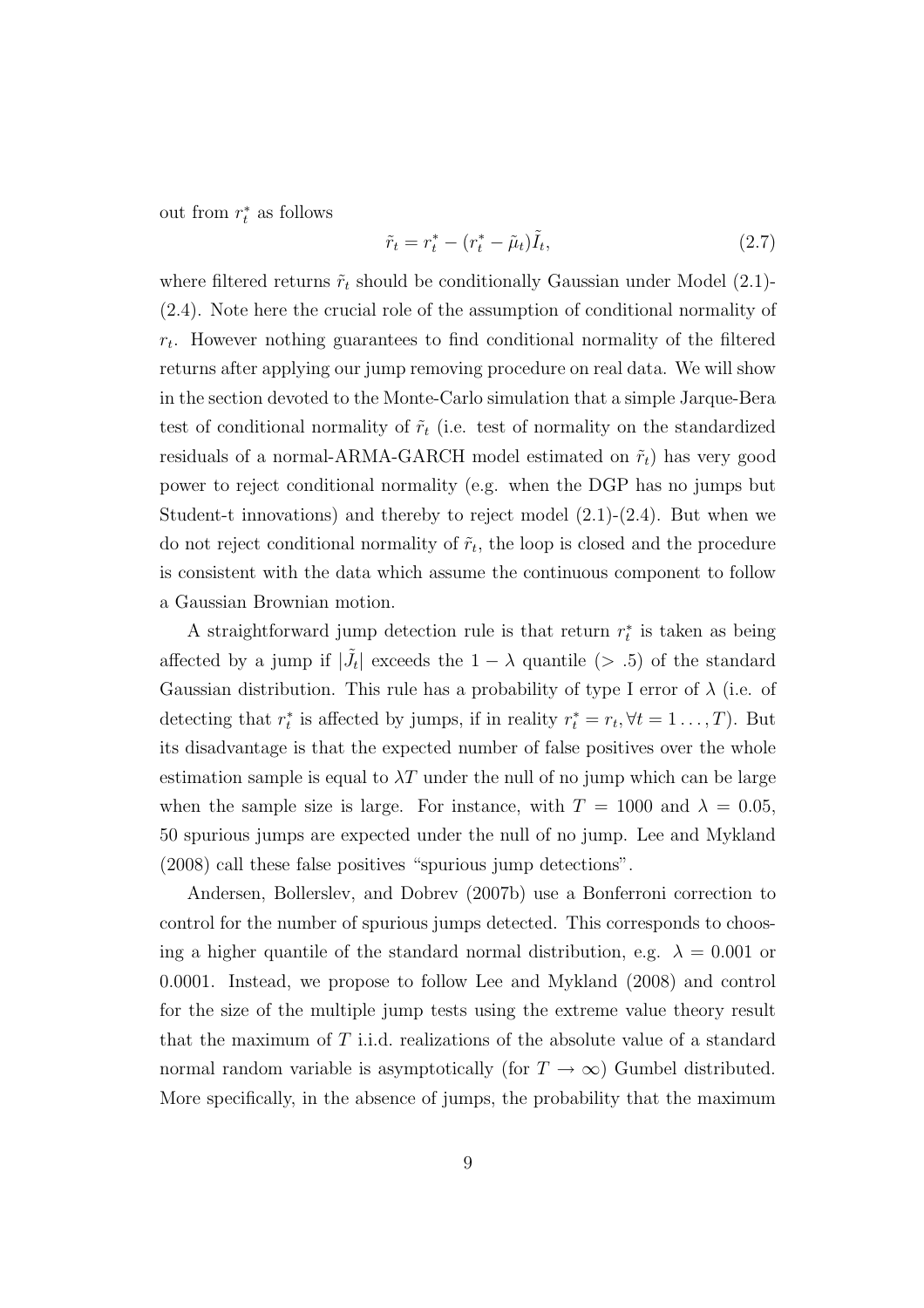of any set of  $T$  independent J-statistics  $|\tilde{J}_t|$  exceeds

$$
g_{T,\lambda} = -\log(-\log(1-\lambda))b_T + c_T,
$$
\n(2.8)

with  $b_T = 1/\sqrt{2 \log T}$  and  $c_T = (2 \log T)^{1/2} - [\log \pi + \log(\log T)]/[2(2 \log T)^{1/2}]$ , equals  $\lambda$ . Therefore, following (2.6), all returns for which  $|\tilde{J}_t| > g_{T,\lambda}$  should be declared as being affected by jumps.

As mentioned above, our statistic for jumps is similar to the non-parametric tests of Andersen, Bollerslev, and Dobrev (2007b) and Lee and Mykland (2008) but our estimates of the conditional moments differ because our test is designed for data sampled at a daily or lower frequency while their test is applied on intraday-data (e.g. 5-minute returns). The price to pay is therefore that  $\tilde{\mu}_t$ and  $\tilde{\sigma}_t^2$  have to be estimated parametrically.

For the variance, they rely on the (non-parametric) bipower variation estimator of Barndorff-Nielsen and Shephard (2004) computed on returns belonging to a local window around the tested time (e.g. they assume that the spot volatility is constant during a period ranging from a few minutes to about one day). Obviously one cannot make similar assumptions on daily data, reason why a parametric model is needed to estimate the first two conditional moments "in a robust way".

For the conditional mean  $\tilde{\mu}_t$ , Andersen, Bollerslev, and Dobrev (2007b) and Lee and Mykland (2008) use the trivial estimator  $\tilde{\mu}_t = 0$   $\forall t$  because at high frequencies, the drift is negligible. In our case the problem lies in the fact that  $\mu_t$  is not necessarly 0, follows an ARMA model as in Equation (2.1) and importantly that this model is specified for the non-contaminated observations  $r_t$  while one observes the (potentially) contaminated series  $r_t^*$ . A robust estimate of  $\tilde{\mu}_t$  is therefore needed.

Muler, Pena, and Yohai (2009) (MPY) introduce a new class of estimates for ARMA models that is robust to additive jumps. They downweight the effect of past values of  $r_t^*$  in the infinite MA representation of the conditional mean of the ARMA model. This leads to the following specification to approximate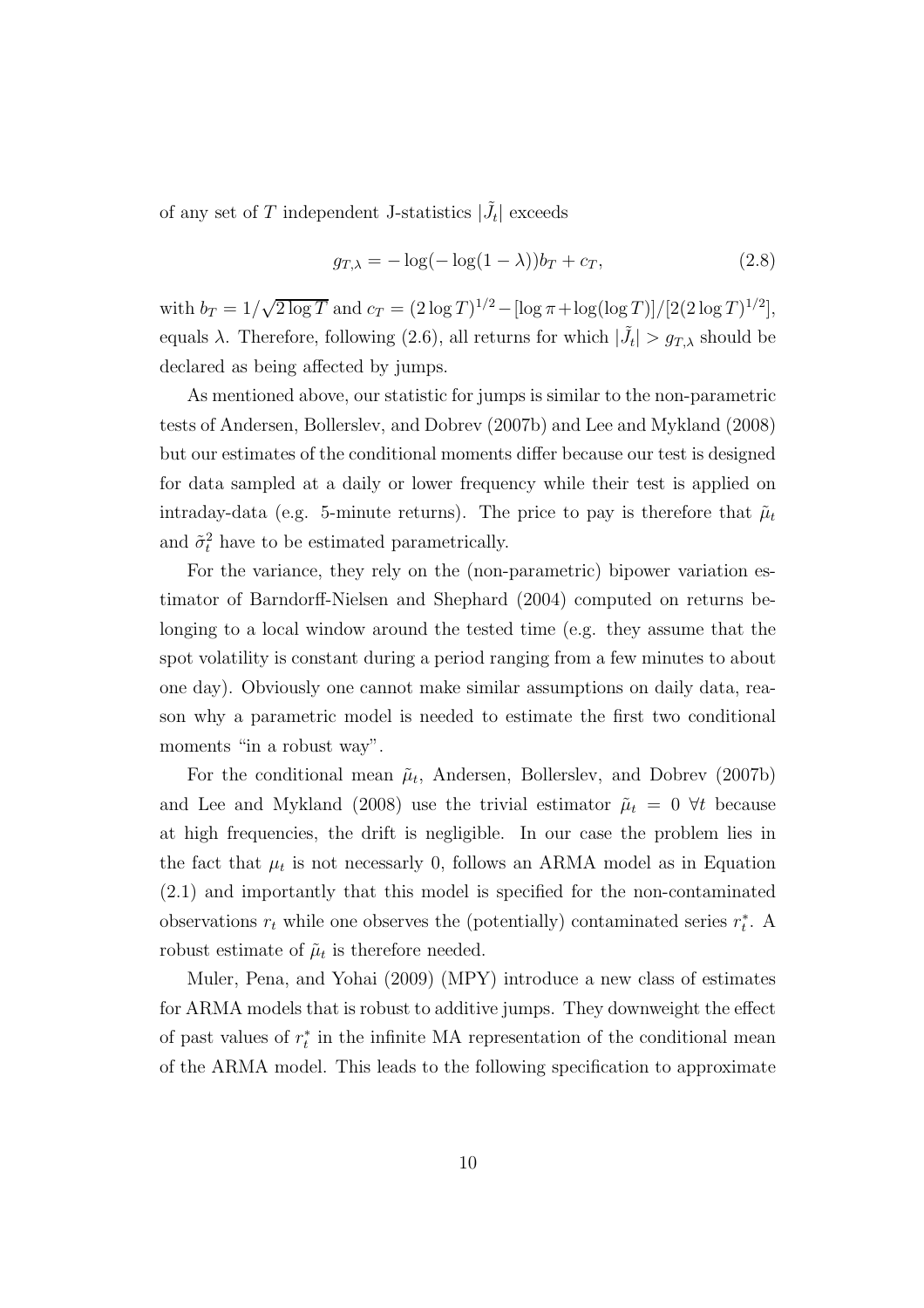the conditional mean of  $r_t^{*,5}$ 

$$
\tilde{\mu}_t = \mu + \sum_{i=1}^{\infty} \lambda_i w_{k_\delta}^{MPY} (\tilde{J}_{t-i}), \qquad (2.9)
$$

where  $\tilde{J}_{t-i}$  is given in Equation (2.5), while  $\tilde{\sigma}_{t-i}$  will be defined below.

The weight function  $w_{k_\delta}^{\text{MPY}}(\cdot)$  in Equation (2.9) plays a key role in the robustification of the ARMA model. To obtain robust and efficient estimates of the ARMA coefficients, MPY show that  $w_{k_{\delta}}^{\text{MPY}}(\cdot)$  needs to be bounded. More specifically, they propose the following weight function

$$
w_{k_{\delta}}^{\text{MPY}}(u) = \text{sign}(u) \min\left(|u|, k_{\delta}\right). \tag{2.10}
$$

The auxiliary model underlying  $(2.9)$  with weight function  $(2.10)$  is called Bounded Innovation Propagation (BIP)–ARMA since the effect of jumps (i.e.  $a_tI_t$ ) on future values of  $\mu_t$  is bounded.

Using the same argument as above,  $\tilde{J}_{t-i}$  follows a standard normal distribution in absence of jumps at time  $t - i$ . It is natural to suspect the presence of a jump in  $r_{t-i}^*$  when  $|\tilde{J}_{t-i}|$  exceeds  $k_\delta$ , the  $\delta$  quantile of the standard normal distribution. Typical values for  $\delta$  are 0.95 and 0.975. Note that we expect  $T(1 - \delta)$  residuals in each sample of size T to be downweighted even if there is no jump. $6$ 

A similar idea is used by Muler and Yohai (2008) (MY) to limit the effect of  $a_tI_t$  on the estimation of the parameters of the GARCH model. In this case the Gaussian QML is not appropriate because  $a_{t-1}I_{t-1}$  has no impact on  $\sigma_t^2$ in Equation (2.3) while assuming a  $GARCH(1,1)$  for  $r_t^*$  would imply (if for simplicity  $\mu_t = 0$ )  $\sigma_t^2 = \omega + \alpha_1 (r_{t-1} + a_{t-1} I_{t-1})^2 + \beta_1 \sigma_{t-1}^2$ , i.e., a large and slowly decaying effect of  $a_{t-1}I_{t-1}$  on future volatility predictions.

<sup>&</sup>lt;sup>5</sup>Note that in MPY,  $\tilde{\sigma}_{t-i}$  is assumed to be constant and replaced by a robust M-scale estimate of  $\varepsilon_t$ .

<sup>&</sup>lt;sup>6</sup>An alternative would be to compare  $|\tilde{J}_{t-i}|$  with the critical value of the Gumbel distribution (2.8) like in (2.6). This would naturally lead to a smaller number of observations that are falsely downweighted. However, Monte-Carlo simulation results (not reported here to save space) suggest that, for the purpose of estimating the parameters, downweighting too many observations is less damageable for the efficiency of this method than neglecting small jumps.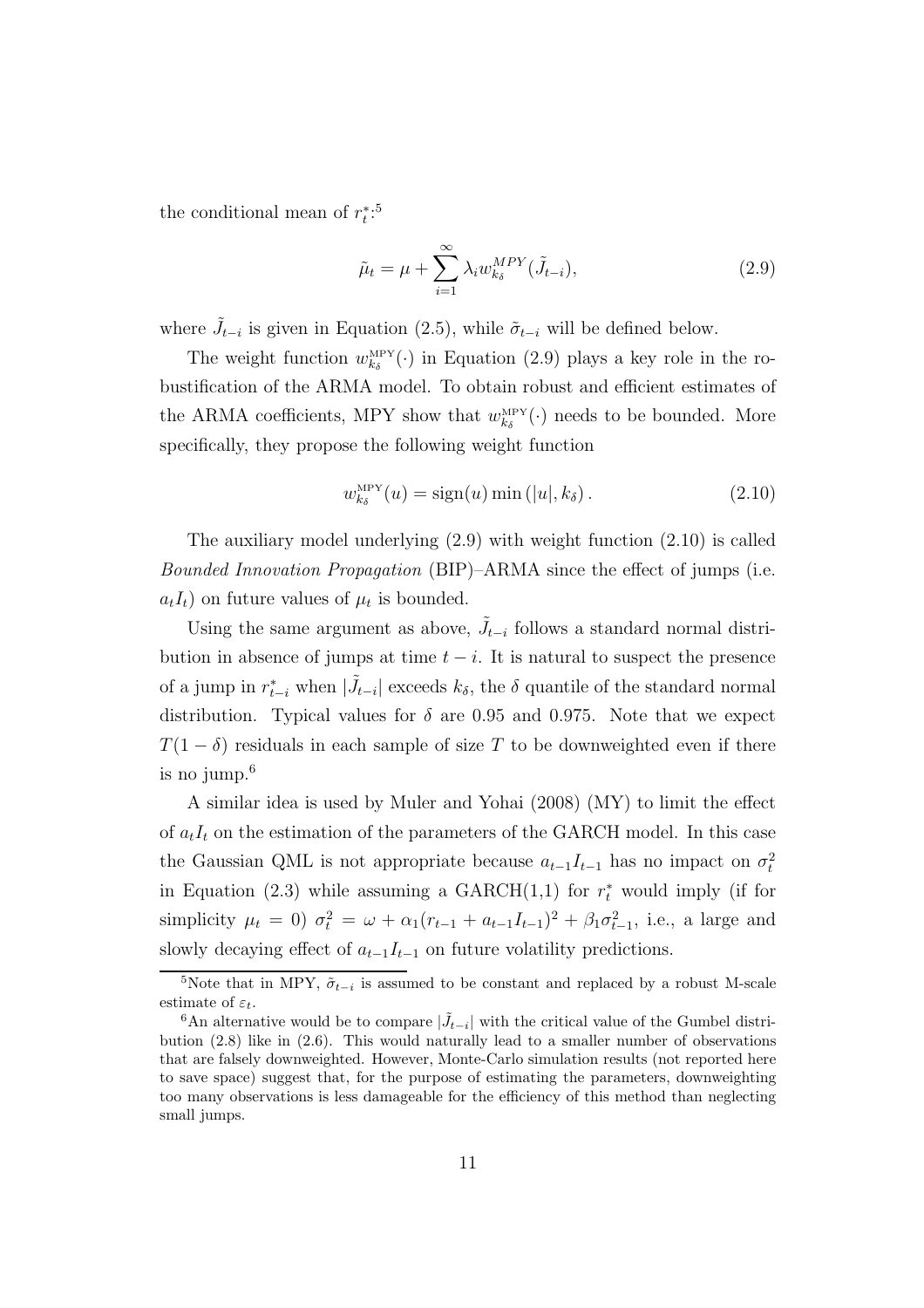$MY$  propose the following auxiliary  $GARCH(1,1)$  model with weights on extremes:

$$
\tilde{\sigma}_t^2 = \omega + \alpha_1 \tilde{\sigma}_{t-1}^2 c_\delta w_{k_\delta}^{\text{MPY}} \left(\tilde{J}_{t-1}\right)^2 + \beta_1 \tilde{\sigma}_{t-1}^2. \tag{2.11}
$$

The factor  $c_{\delta}$  has been proposed by Boudt, Daníelsson, and Laurent (2013) to ensure the conditional expectation of the weighted squared unexpected shocks to be the conditional variance of  $r_t$  in absence of jumps. Note that  $c_{\delta} = 1.0185$ , 1.0465, 1.0953, 1.2030 respectively for  $\delta = 0.99, 0.975, 0.95,$  and 0.90.

Equation (2.11) corresponds to Equation (??) with  $w(z_{t-1}) = c_{\delta} w_{k_{\delta}}^{\text{MPY}} \left(\tilde{J}_{t-1}\right)^2$ and is called Bounded Innovation Propagation (BIP)–GARCH(1,1).

As for the BIP-ARMA, (squared) residuals that are suspected to be contaminated by additive outliers are downweighted in the BIP-GARCH equation. Again, typical values for  $\delta$  are 0.95 and 0.975.

Extensions of the BIP–GARCH to higher GARCH orders or other GARCHtype specifications (e.g. FIGARCH) are possible but not discussed in detail here to save space. The only extension we consider is the  $BIP-GJR(1,1),$  i.e. the robust version of the GJR(1,1) model of Glosten, Jagannathan, and Runkle (1993) that accounts for the so-called leverage effect, i.e.

$$
\tilde{\sigma}_t^2 = \omega + \alpha_1 \tilde{\sigma}_{t-1}^2 c_{\delta} w_{k_{\delta}}^{\text{MPY}} \left( \tilde{J}_{t-1} \right)^2 + \gamma_1 D_{t-1} \tilde{\sigma}_{t-1}^2 c_{\delta} w_{k_{\delta}}^{\text{MPY}} \left( \tilde{J}_{t-1} \right)^2 + \beta_1 \tilde{\sigma}_{t-1}^2, \tag{2.12}
$$

where  $D_{t-1} = 1$  if  $\tilde{J}_{t-1} < 0$  and 0 otherwise.

For a comparison between the  $GARCH(1,1)$ ,  $GAS(1,1)$  with (Skewed) Studentt innovations and the BIP-GARCH(1,1) model, see Figure 1. To make the comparison with the other models,  $c_{\delta}w_{k_{\delta}}^{\text{MPY}}(z_t)^2 - 1$  is plotted as a function of  $z_t$  for  $z_t \in (-5, 5)$ . Figure 1 suggests that the downweighting mechanism in a GAS model with  $ST(0,1,5)$  innovations is very similar to the one of a BIP-GARCH specification with  $\delta = 0.975$ .

MPY and MY show respectively that QML estimation of a BIP–ARMA model with constant variance and a BIP–GARCH model with zero conditional mean are not efficient in the presence of large outliers (jumps). They recommend using a M–estimator that minimizes the average value of an objective function  $\rho(\cdot)$ , evaluated at the log-transform of squared standardised returns,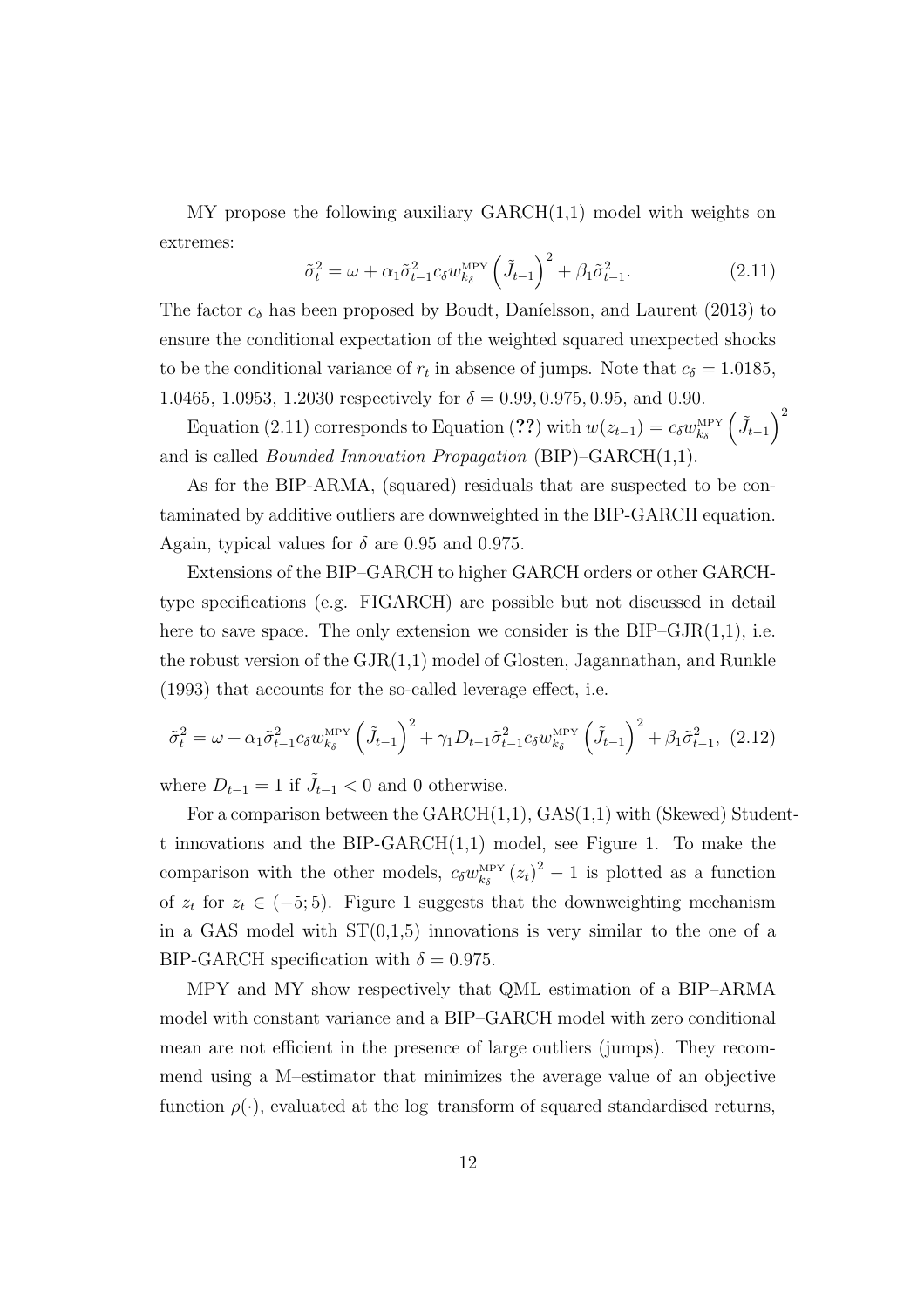i.e. in our case

$$
\hat{\theta}^{\mathcal{M}} = \operatorname{argmin}_{\theta \in \Theta} \frac{1}{T} \sum_{t=1}^{T} \rho \left( 2 \log \left| \frac{r_t^* - \tilde{\mu}_t}{\tilde{\sigma}_t} \right| \right), \tag{2.13}
$$

where  $\tilde{\mu}_t$  and  $\tilde{\sigma}_t^2$  are given respectively in (2.9) and (2.11).

For robustness, this  $\rho$ -function needs to downweight the extreme observations and hence the jumps. The choice of  $\rho(\cdot)$  trades off robustness vs. efficiency. MY recommend  $\rho_1(z) = 0.8m(g_0(z)/0.8)$ , where the m-function is a smoothed version of  $m_1(x) = xI(x \le 4) + 4I(x > 4)$  and  $g_0(z) =$ √ 1  $\frac{1}{2\pi} \exp[-(\exp(z) - z)/2]$ . Based on a comparison of several candidate  $\rho$ functions for  $(2.13)$ , Boudt, Daníelsson, and Laurent  $(2010, 2013)$  recommend the one associated with the Student-t density function with 4 degrees of freedom  $(t_4)$ :

$$
\rho_{t_4}(z) = -z + 0.8260 (1 + \nu) \log \left( 1 + \frac{\exp(z)}{\nu - 2} \right).
$$

It is important to highlight that we do not assume the innovations to follow a Student- $t_4$  but assume that in absence of jumps  $z_t \sim N(0, 1)$ . The  $t_4$  is only used in (2.13) to downweight the extreme observations and hence the jumps in the objective function (2.13).

To sum up, we perform the estimation of the BIP–ARMA-BIP–GARCH (or GJR) model in one step by minimising the objective function (2.13) with  $\delta = 0.975$  in the weight function  $w_{k_\delta}^{\text{MPY}}(\cdot)$  and  $\rho(\cdot) = \rho_{t_4}(\cdot)$ . We denote by  $\tilde{\mu}_t$ and  $\tilde{\sigma}_t^2$  the robust estimates of  $\mu_t$  and  $\sigma_t^2$  obtained by this method. They are used in Equation  $(2.6)$  with critical value k given by  $(2.7)$  to test the presence of jumps in the sample. Then, jumps (if detected) are filtered out from the returns using (2.8) to finally obtain  $\tilde{r}_t$ .

For the M-estimators for GARCH models which minimize the objective function in (2.13), MY have shown consistency for stationary GARCH-processes. Normality of the data is not required. These M-estimates are less sensitive to outliers than the QML-estimate and they satisfy Huber (1981)'s first requirement for a robust estimate, that is the estimate should be highly efficient when the observations are not subject to outliers. MY propose a modification of the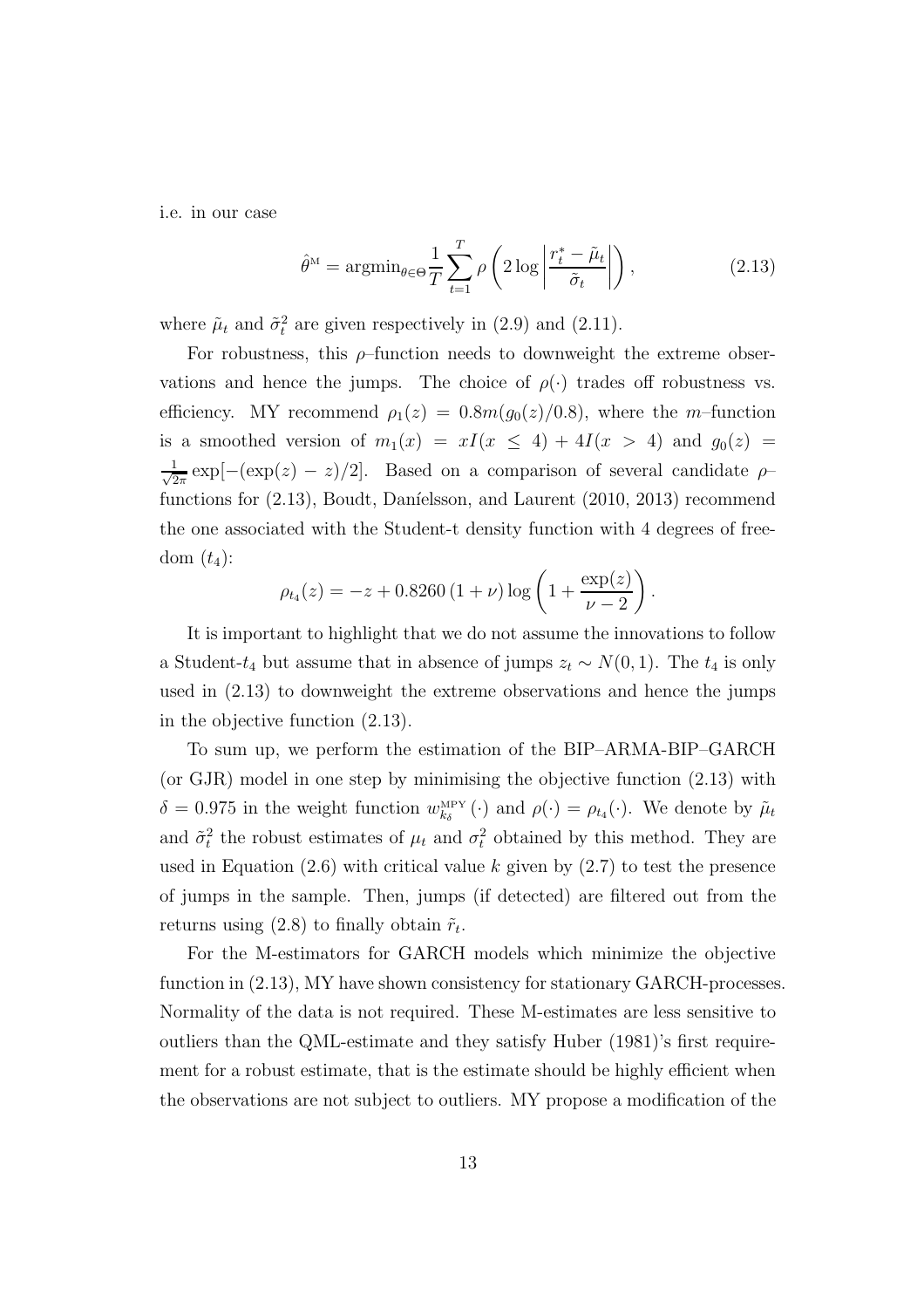M-estimator, called bounded M-estimator (BM). The BM-estimator includes an additional mechanism that bounds the propagation of the effect of an outlier on the subsequent predictions of the conditional variance. The BM-estimator is also consistent and asymptotically normally distributed. In addition to satisfying Huber (1981)'s first requirement for M-estimators, it also satisfies his second requirement that replacing a small fraction of observations by outliers should produce a small change in the estimator. Therefore, as shown by MY, the BM-estimator has a high efficiency. In view of their findings, the second robust method that we propose is expected to be more efficient that our first method.

MPY propose robust (M-) estimates for ARMA models. On p. 826, they write 'We conjecture that similar results, consistency and asymptotic normality, hold when the observations follow a BIP-ARMA model.' Similar properties are expected to be found for the BIP-GARCH process. They would underpin the proposed use of an ARMA-GARCH model for filtered return.

In the next section we shall provide simulation results for our test and compare it with the test procedure of Franses and Ghijsels (1999) and with the GAS approach.

### 3 Simulation

#### 3.1 Data Generating Processes

In the Monte-Carlo simulation we simulate 1000 samples of size  $T = 2000$  following a normal- $AR(1)$ -GARCH $(1,1)$  model with additive jumps as described in Equations (2.1)-(2.4), with  $p = 1$  and  $q = 0$ ,  $\mu = 0.05$ ,  $\phi_1 = 0.3$ ,  $\omega = 0.05$ , and  $\alpha_1 = 0.02, 0.03, \dots, 0.1$  and  $\beta_1 = 0.95 - \alpha_1$ .<sup>7</sup>

The size of the jump process  $a_t$  in Equation (2.4) is specified as follows:

$$
a_t = sign(r_t)m\sigma_t,\tag{3.1}
$$

<sup>&</sup>lt;sup>7</sup>Similar results have been obtained for other sample sizes, i.e.  $T = 500, 1000$  and 3000 but results are not reported to save space.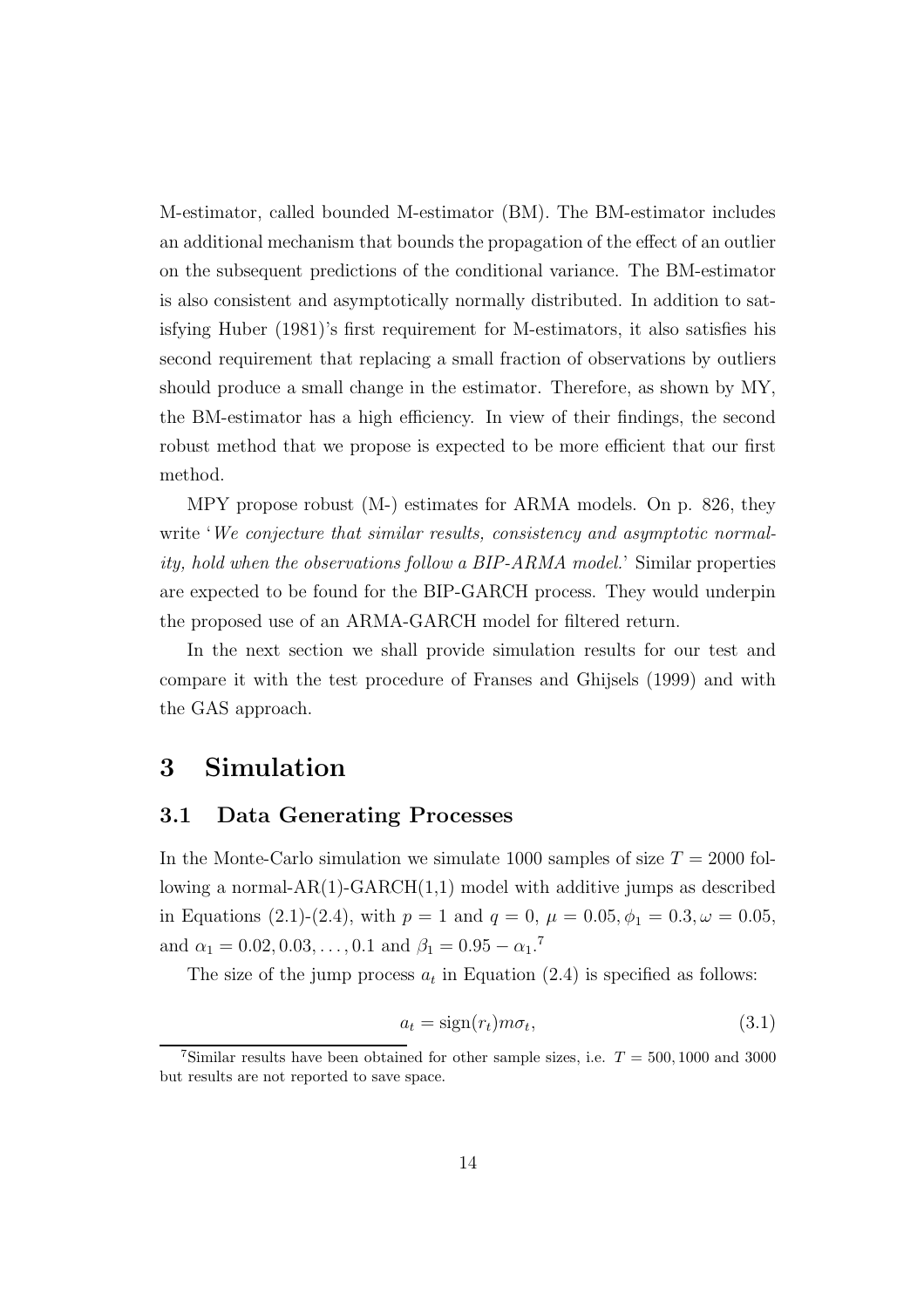i.e. m times the conditional standard deviation of  $r_t$  (i.e.,  $\sigma_t$ ), where m takes any integer value between 0 and 6 to simulate very small jumps to large jumps. Note that either  $m = 0$  or  $I_t = 0$   $\forall t$  correspond to the case of no jump.

For the dummy variable  $I_t$  determining the arrival time of the jumps, we consider either a Poisson distribution with constant intensity or fixed the arrival times ex-ante such that jumps are equidistant and do not happen at the very beginning or the end of the sample. Results being similar we only report those for the equidistant jumps in order to save space. The number of jumps per sample of  $T$  observations is set to  $1, 2, 5, 10, 20$  or 40 respectively.

#### 3.2 Global spurious detection of jumps

Table 1 reports the rejection frequencies of the null that there is no jump in a sample of T observations, i.e.

$$
H_0: a_t I_t = 0 \,\forall t \text{ for } t = 1, \ldots, T,
$$

for the nine combinations of  $\alpha_1$  and  $\beta_1$  parameter values. The percentage of global spurious detection under the null of no jump (type I error) is expected to be close to the nominal size  $\lambda$ .

Column labelled FG corresponds to Franses and Ghijsels' test while those labelled LLP correspond to our test. The value in parenthesis is the nominal size of the test. We consider  $\lambda = 5\%$  for both tests but also  $\lambda = 25\%$  and  $50\%$ for our test. Note that values of  $\lambda = 25\%$  and 50% imply that one spurious jump is expected to be found respectively every fourth and every second sample of size T.

The critical values  $(C)$  of Franses and Ghijsels' test have been obtained by Monte-Carlo under the unrealistic assumption that  $\alpha_1$  and  $\beta_1$  are known.<sup>8</sup>

<sup>&</sup>lt;sup>8</sup>The main drawback of their approach is that the critical values depend on  $T$  (which is known) but also on unknown parameters ( $\alpha_1$  and  $\beta_1$  in the GARCH(1,1) case) with the undesirable consequence that on real data one cannot control the type I error (false detections). Using the true values of  $\alpha_1$  and  $\beta_1$ , the simulated critical values for C we obtained for a sample of  $T = 2000$  observations and a nominal size of 5% are 12.2373, 12.8625, 13.2743, 14.064, 14.7861, 15.7598, 16.5336, 18.2659, 18.7718, respectively for the nine combinations of  $\alpha_1$  and  $\beta_1$  parameters considered in the Monte-Carlo experiment.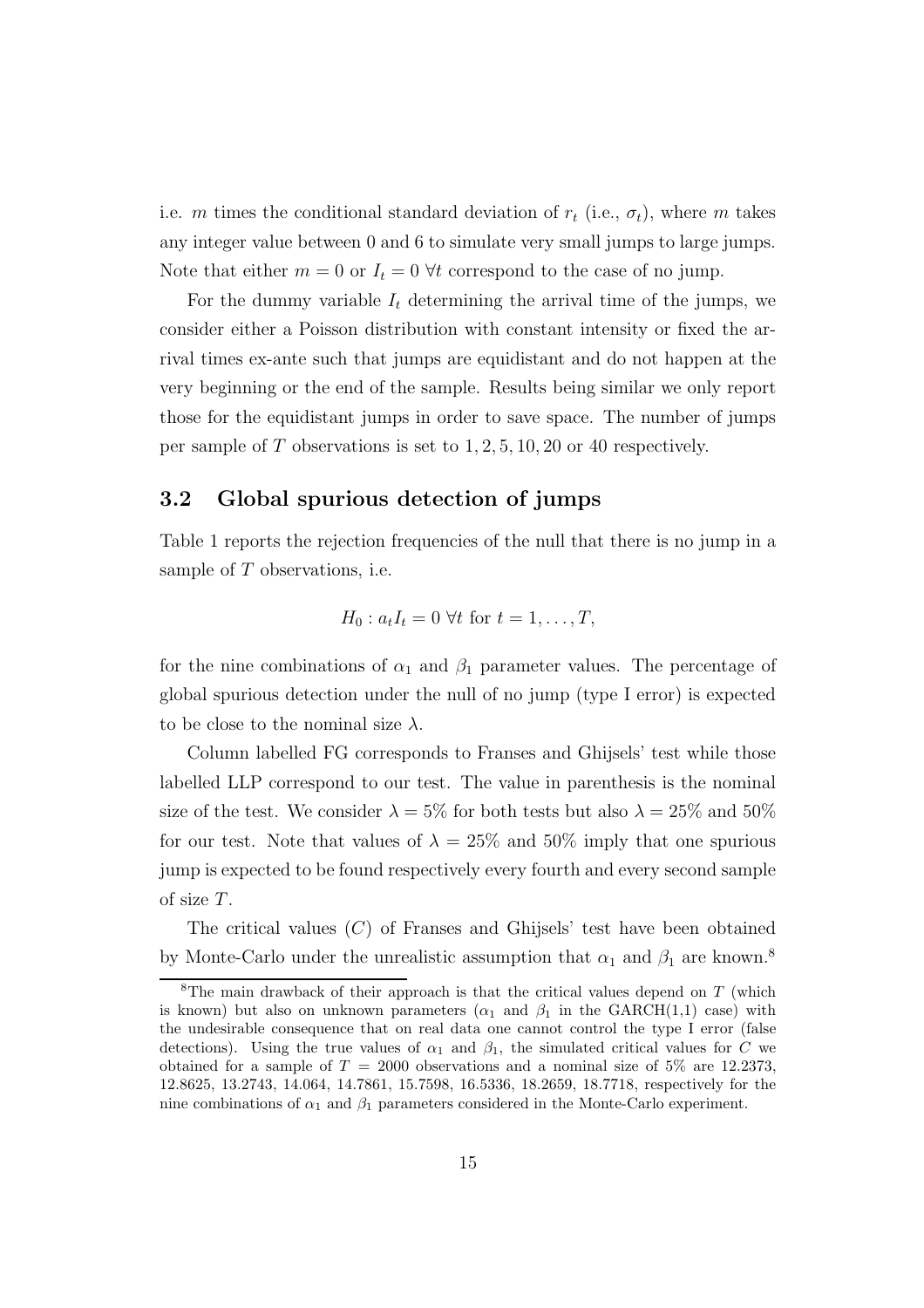Recall that critical values for our test are obtained using Equation 2.8.

Results suggest that both tests do not suffer from large size distortions irrespectively of the values of  $\alpha_1$  and  $\beta_1$ .<sup>9</sup>

#### 3.3 Ability to detect actual jumps

Another issue of interest is the power of the test. We define the proportion of correct (resp. false) jump detections as the average number (over the 1000 replications) of correctly (falsely) detected jump days.

Figure 2 plots the proportion of correct jump detections as a function of  $m$ (proportionality factor of the magnitude of jumps) for  $T = 2000$ . The critical level of the tests is set to 5%. Recall that jumps are equally spaced and the number of jumps per sample equals  $1, 2, 5, 10, 20$  or 40.

This figure clearly suggests that our test (bottom) has a much higher power to detect the actual jumps than Franses and Ghijsels's (1999) test. For instance, the proportions of correct jump detection in presence of 20 additive jumps of magnitude 4 and 5 conditional standard deviations equal respectively 18.29% and 55.17% for Franses and Ghijsels's (1999) test while they are equal to  $71.12\%$  and  $99.67\%$  for our test (at the 5% level).

Furthermore, it emerges from these figures that unlike Franses and Ghijsels's (1999) test, our test is not sensitive to percentage of jumps in the sample. Indeed, the proportion of correct jump detections of Franses and Ghijsels's (1999) test declines sharply with the number of jumps in the sample and eventually tends to zero when the number of jumps is sufficiently large (problem known in the robust statistics literature as outlier masking as in the presence of jumps the estimated standard-errors are large compared to the estimate of  $a_t$  rendering the test insignificant).

The power of the test is of course a function of its critical level. However, as explained in the previous sub-section, the expected number of spurious jumps in a sample of T observations equals  $\lambda$  and is therefore necessarily smaller than 1 (irrespectively of the sample size).

<sup>&</sup>lt;sup>9</sup>Results reported in this paper were obtained using the programming language Ox version 6.0 (Doornik, 2009) and G@RCH version 6.0 (Laurent, 2009).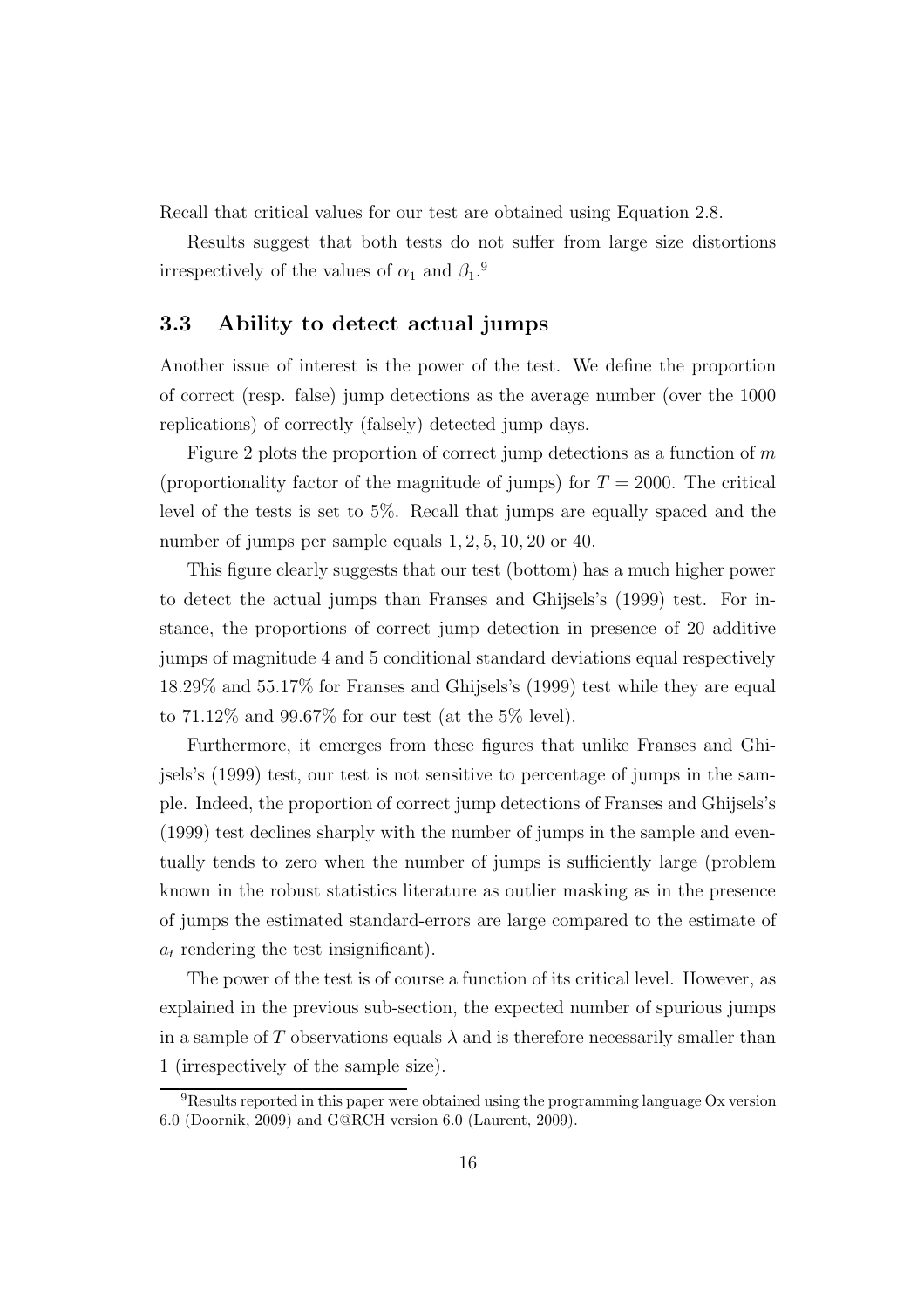Figure 3 plots the power of our proposed test for 1, 2, 10 or 40 jumps for the following critical levels: 5, 25 and 50%. This figure suggests that power indeed increases substantially with  $\lambda$ , reason why in the application we choose  $\lambda = 50\%$  (or even more) and not the more conventional value of 5%.

#### 3.4 Normality of innovations

Our test for additive jumps is based on the assumption that on days without jumps, returns are conditionally Gaussian. It is thus important to use a test for conditional normality on the filtered returns in addition to our test for jumps. Indeed, a rejection of this assumption might invalidate our postulated DGP and therefore our test.

Recall that in absence of jumps (i.e.  $r_t^* = r_t \ \forall t$ ), the expected number of spurious jumps for a sample of T observations equals  $\lambda < 1$  and therefore  $\tilde{r}_t = r_t$  almost surely for  $t = 1, \ldots, T$ . Consequently, the standardized returns, obtained by re-estimating on  $\tilde{r}_t$  the postulated model for  $r_t$  (e.g. ARMA- $GARCH(1,1)$  by Gaussian maximum likelihood, should be  $i.i.d. N(0, 1)$  under the assumption of correct specification for  $r_t$ . Similarly, in the presence of jumps, and under the assumption that jumps have been correctly detected, filtered returns  $\tilde{r}_t$  (see Equation (2.7)) should approximately follow the postulated model for  $r_t$ .

Table 2 reports the rejection frequencies (over 1,000 replications) of the normality test of Jarque and Bera (1987), denoted JB hereafter. The DGP corresponds to the one presented in Section 3.2 but, to save space, we only report results for  $\alpha_1 = 0.02$  and  $\beta_1 = 0.93$ . Jumps are tested using Franses and Ghijsels' test with  $\lambda = 5\%$  (column  $FG(5\%)$ ) and our test with  $\lambda =$ 5, 25 and 50% (columns  $LLP(5\%)$ ,  $LLP(25\%)$  and  $LLP(50\%)$  respectively). The number of jumps (in  $r_t^*$ ) per sample of  $T = 2,000$  observations is set to 1, 2, 5, 10, 20 or 40. Frequencies reported in this table correspond to the rejection frequencies of the JB test on the standardized residuals of an AR(1)-  $GARCH(1,1)$  model estimated by Gaussian maximum likelihood on the filtered returns  $\tilde{r}_t$  (using the corresponding jumps statistic). The critical level of the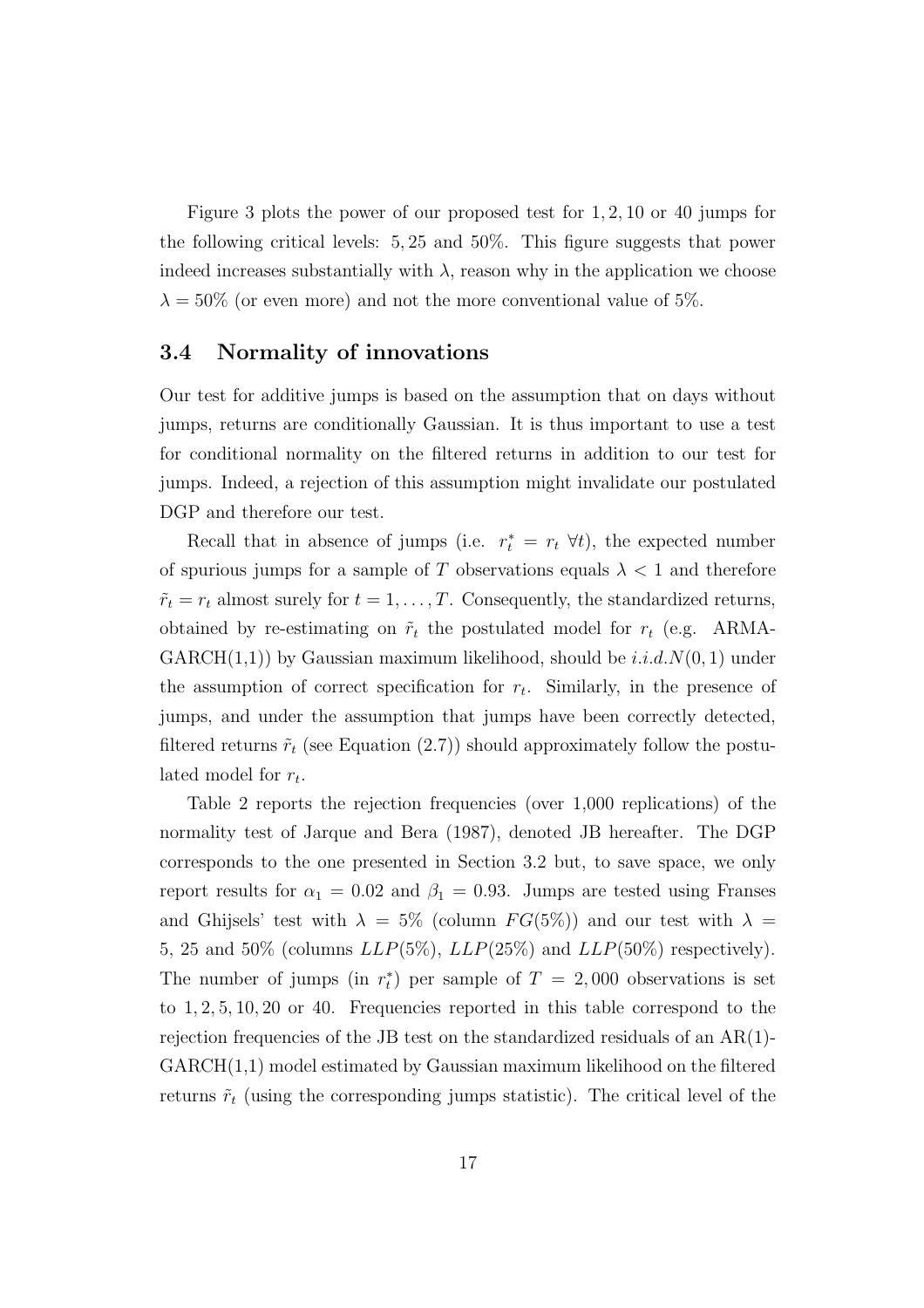JB test is set to 5%.

Results suggest that the lack of power of Franses and Ghijsels's test, at the 5% level, translates into an over-rejection of the JB test in presence of jumps in  $r_t^*$ , compared to our test. Results also suggest that for 1,2,5 and 10 jumps per sample, the rejection frequencies of the JB test are very close to the nominal size for  $LLP(50\%)$ . For 20 and 40 jumps in the sample, the null of normality is rejected too often for rather small jumps (i.e. for  $m = 2$  or 3). This is due to the fact that all tests have low power to detect jumps when  $m \leq 3$  (see Figures 2 and 3). Indeed, unlike very small jumps (i.e.  $m = 1$ ), small jumps (i.e.  $m = 2$  or 3) that have not been detected and therefore not filtered out in  $\tilde{r}_t$ , seem to have a strong impact on the assumption of normality of the standardized residuals of the normal- $AR(1)$ - $GARCH(1,1)$ . This result might suggest considering even higher values for  $\lambda$  but this is beyond the scope of this paper.

#### 3.5 Non-normality of innovations

In this section we investigate the behaviour of our test in absence of jumps but when innovations are non-Gaussian.

Non-normal distributions have also been used to account for the presence of large shocks. For instance, Bollerslev (1987) proposed to extend the above specification by assuming  $z_t$  in (2.2) to follow a standardized Student-t distribution, i.e.  $z_t \stackrel{i.i.d.}{\sim} ST(0, 1, v)$ , where v is the number of degrees of freedom of the Student-t distribution. The main drawback of GARCH models (even with non-normal innovations) is that they assume that each shock (i.e.  $\varepsilon_{t-1}^2$ ) has the same relative impact on future volatility, regardless of its magnitude. However, this assumption is at odds with an increasing body of evidence indicating that the largest shocks have a relatively small effect on future volatility than smaller shocks. Harvey and Chakravarty (2008) and Creal, Koopman, and Lucas (2012) recently and independently proposed a modification to the GARCH model derived from the conditional score of the assumed distribution with respect to the second moment. Those models are called either Generalized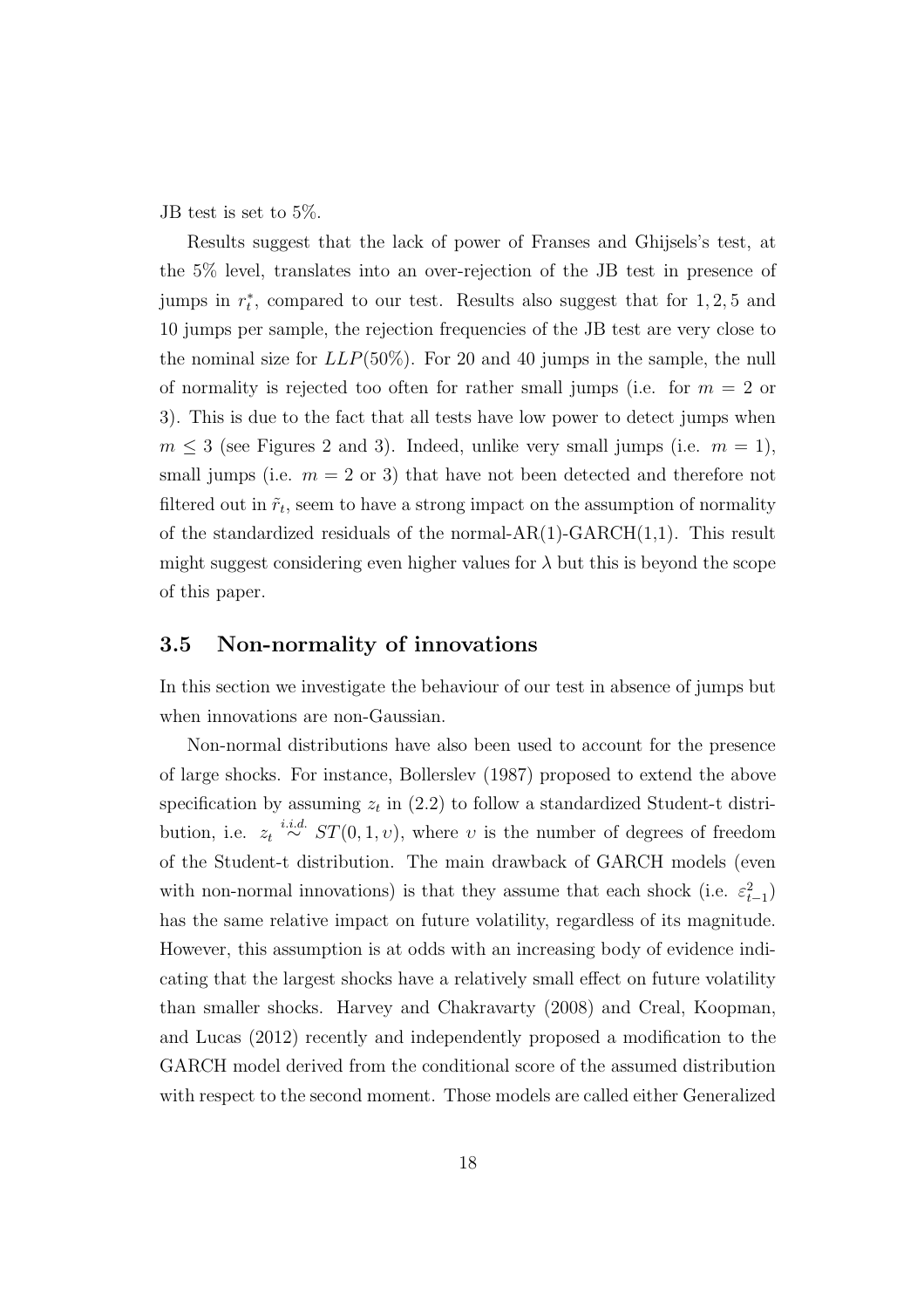Autoregressive Score (GAS) or Dynamic Conditional Score (DCS) models and are described in Appendix 2. They assume that observed returns are described by Equations (2.1)-(2.2), where  $z_t$  is usually assumed to follow a non-normal distribution and  $\sigma_t^2 = \omega + \alpha_1 w(z_{t-1}^2) \sigma_{t-1}^2 + \beta_1 \sigma_{t-1}^2$ , where  $w(.)$  is a function that possibly downweights and bounds the effect of past shocks. In the Gaussian case,  $w(z_{t-1}^2) = z_{t-1}^2$ , their model reduces to the standard GARCH model and therefore the impact of a shock is unbounded. However, for non-normal distributions, large shocks are downweighted and have a smaller effect on future volatilities than in GARCH models. For instance if  $z_t \sim ST(0, 1, v)$ , the function  $w(z_{t-1}^2) = \frac{(\nu+1)z_{t-1}^2}{\nu-2+z_{t-1}^2}$  $\frac{(\nu+1)z_{t-1}}{\nu-2+z_{t-1}^2}$  downweights and bounds the effect of large shocks (i.e.  $w(z_{t-1}^2) < z_{t-1}^2$  and  $\max[w(z_{t-1}^2)] = \nu + 1 < \infty$  if  $\nu < \infty$ ). Several extensions of the GAS model are discussed in Appendix 2, including the case with Skewed-Student innovations and an EGARCH-type version with and without leverage effect.

GAS-type models with non-normal distributions do not contain additive jumps and therefore our test is not appropriate in this case. To investigate the role of the JB test discussed in then previous section, we consider the AR(1)- GAS(1,1) model of Harvey and Chakravarty (2008) with  $z_t \sim ST(0, 1, v)$ , as described in Appendix 2, with the same parameter values as in Section 3.4 (with  $\psi_1 = \alpha_1 + \beta_1$ ).

We simulated 1,000 series of  $T = 2,000$  observations and applied our test with  $\lambda = 50\%$ , relying on the BIP–AR(1)-BIP–GARCH(1,1) model to estimate  $\tilde{\mu}_t$  and  $\tilde{\sigma}_t^2$ . Recall that there is no additive jump in the DGP.

Results, reported in Table 3, suggest that, as expected, the proportion of jumps detected by our test increases with  $1/v$  and is maximised for  $v = 3$  (i.e. 1.372% of jumps). The JB test presented in Section 3.4 has also been applied to the standardized residuals of the  $AR(1)-GARCH(1, 1)$  model estimated by Gaussian ML on the filtered returns  $\tilde{r}_t$ . Interestingly, the rejection frequency of the test of normality is very high and is close to  $100\%$  for values of  $v < 7$ , i.e. values that are commonly found for real data.

To conclude, our test is based on the assumption that the non-contaminated returns  $r_t$  are conditionally Gaussian and requires the use of a robust para-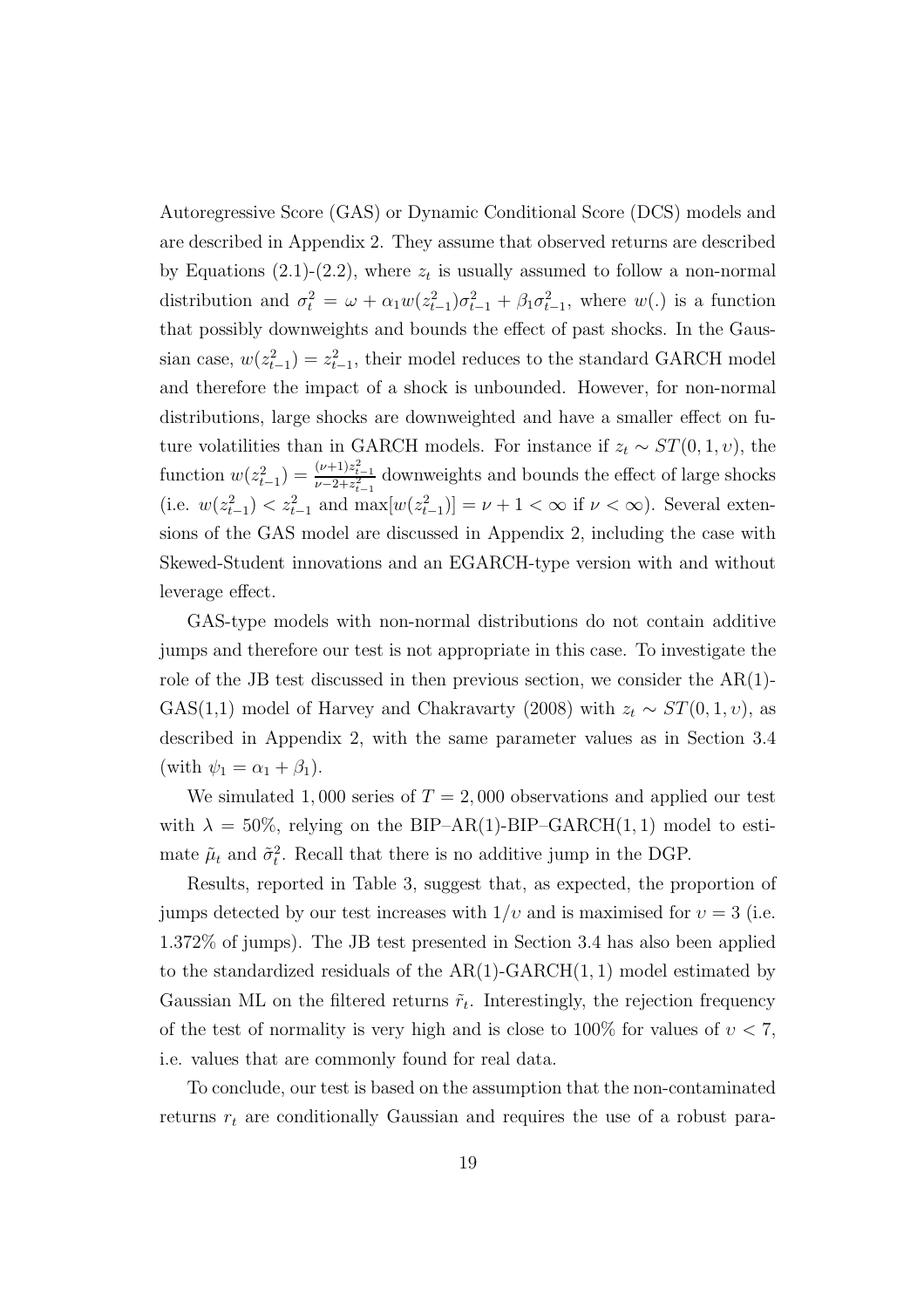metric model to estimate the first two conditional moments of  $r_t$  in the likely presence of jumps. A misspecification of those conditional moments and/or a violation of the assumption of conditional normality might distort the properties of our test. We investigated a procedure involving a test of normality on the standardized returns of a model estimated on the filtered returns  $\tilde{r}_t$ and found it to have nice properties: relatively good size and very good power against the GAS model of Harvey and Chakravarty (2008) with Student-t innovations.

#### 3.6 Bias, RMSE and 95% coverage probability

We now investigate the finite sample properties of three estimation methods, i.e.

- Gaussian (Quasi-)ML (denoted QML in the graphs);
- M-estimator of the BIP-AR(1)–BIP-GARCH $(1,1)$  as discussed in Section 2 of the paper (denoted BIP in the graphs);
- and Gaussian ML estimation on filtered returns  $\tilde{r}_t$  using our proposed detection rule, i.e.  $\tilde{r}_t = r_t^* - (r_t^* - \tilde{\mu}_t) \tilde{I}_t$ , where  $\tilde{I}_t = I\left(|\tilde{J}_t| > g_{T,\lambda}\right)$  with  $\lambda = 50\%$  (denoted LLP(50%) in the graphs).

Figure 4 plots the empirical bias of  $\mu$ ,  $\phi_1$ ,  $\omega$ ,  $\alpha_1$  and  $\beta_1$  over the 1,000 replications as a function of the jump size  $m$ . In order to save space, we only report the results for 10 jumps. The empirical bias of parameter  $\theta$  is defined as  $\frac{1}{1000} \sum_{i=1}^{1000} (\theta_0 - \hat{\theta}_i)$ , where  $\theta_0$  denotes the true parameter value and  $\hat{\theta}_i$  its estimate obtained from the ith sample. As expected, the Gaussian-ML estimator of the AR(1)-GARCH(1,1) (denoted Gaussian-ML on  $r_t^*$  in the graph) is not robust to additive jumps and the bias increases with  $m$ .

We observe that the M-estimator of the BIP-ARMA–BIP-GARCH with  $\delta = 0.975$  and  $\rho(\cdot) = \rho_{t_4}(\cdot)$  (denoted BIP) and the Gaussian-ML on filtered returns using our proposed jump test (denoted Gaussian-ML on  $\tilde{r}_t$  with  $\lambda =$ 50%) are robust to jumps. Interestingly, for these two methods, the bias is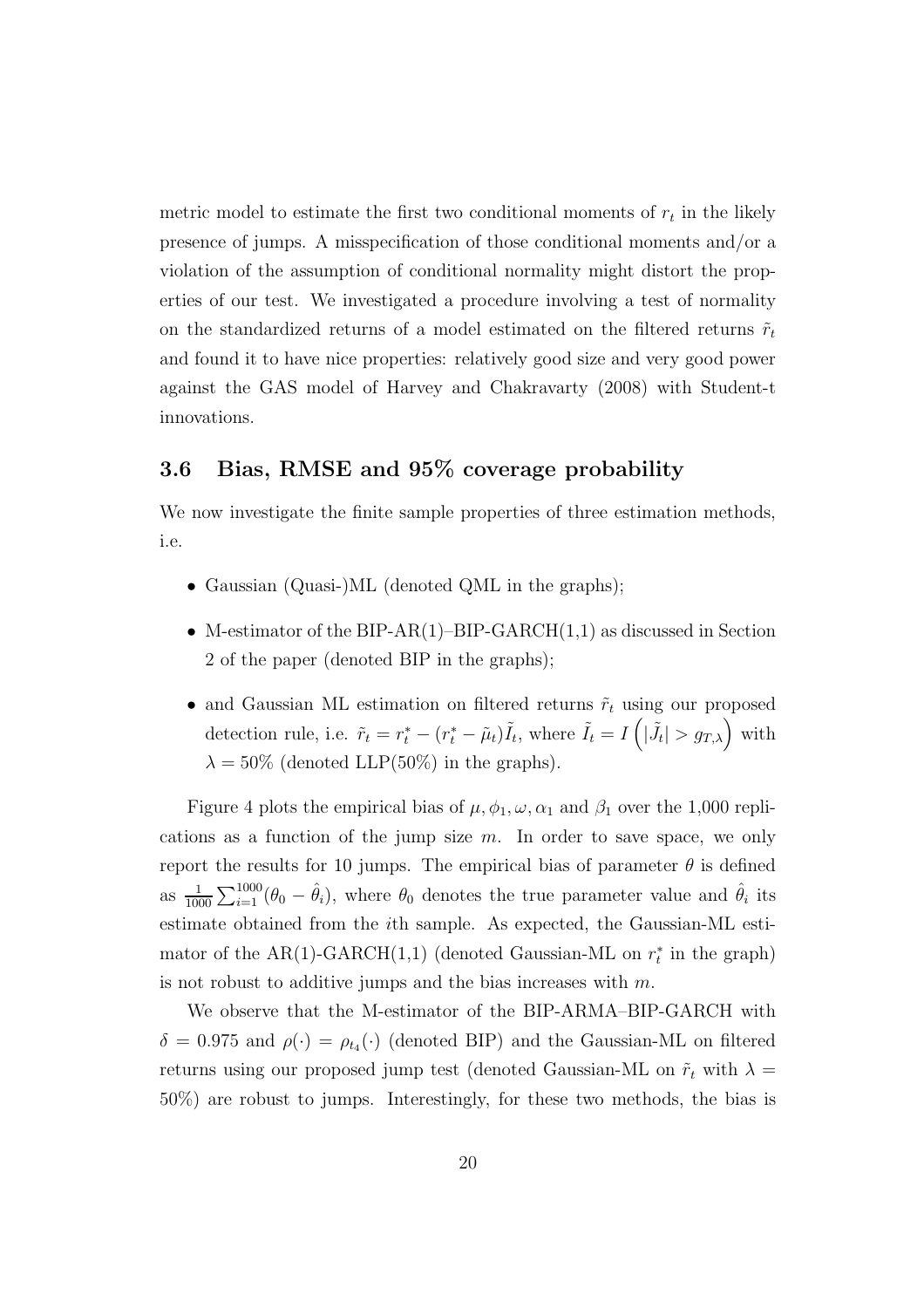found to be small for each parameter and independent of the magnitude of the jumps.

Figure 5 plots the root mean square errors (RMSE) of the five parameters. This figure also suggests that the M-estimator of the BIP-ARMA–BIP-GARCH and the Gaussian maximum likelihood on filtered returns using our proposed jump test perform very well. Furthermore, the loss of efficiency compared to the Gaussian-ML is very small in absence of jumps.

Finally, Figure 6 plots the 95% coverage probabilities for the five parameters as a function of m for the case of 10 jumps in the sample. The  $95\%$ coverage probability of parameter  $\theta$  corresponds to the number of times the true value  $\theta_0$  falls within the confidence interval  $\hat{\theta}_i \pm 1.96\sqrt{var(\hat{\theta}_i)}$  divided by the number of replications. Muler and Yohai (2008) have proved the asymptotic normality of the M-estimator of the BIP-GARCH(1,1) model and derived the asymptotic variance in the particular case of zero conditional mean and in absence of jumps. Our simulation set-up includes an  $AR(1)$  in the conditional mean as well as jumps and, as far as we know, the asymptotic distribution of the M-estimator is unknown. Therefore, we do not report the 95% coverage probabilities for this estimation method but concentrate on the Gaussian maximum likelihood on filtered returns (with  $\lambda = 50\%$ ).

Figure 6 suggests that this latter estimator has a 95% coverage probability close to the theoretical value of 95% for each parameter, irrespective of the size of the jumps.<sup>10</sup> In absence of jumps, as expected the  $95\%$  coverage probabilities of the Gaussian-ML on the raw returns deviate from their theoretical value when  $m$  is large.

### 4 Application

In this section we perform two different applications. In Section 4.1, we apply our test for additive jumps to exchange rate data and conduct an event study on the days where jumps have been detected. In Section 4.2, we apply the test to about 50 US stocks and filter out the detected jumps from the raw return

<sup>&</sup>lt;sup>10</sup>We obtained similar figures for numbers of jumps different from those considered above.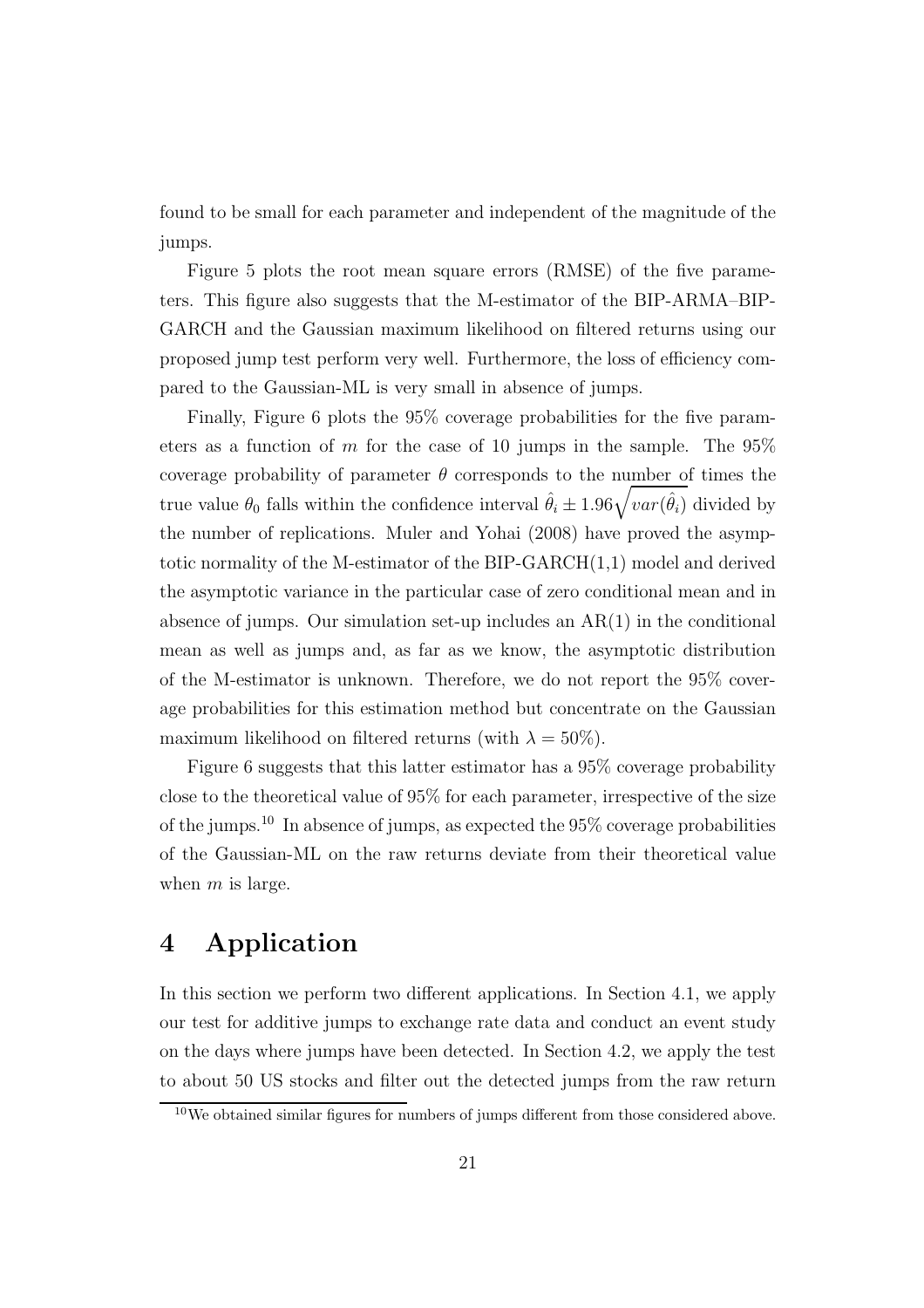series. Then, we compare the forecasting performance of  $ARMA-GARCH(1,1)$ and ARMA-GJR(1,1) models estimated on filtered returns with other models (several GARCH but also GAS-type models) estimated on raw series.

#### 4.1 Exchange rates

In the first application, we apply our test for additive jumps in ARMA-GARCH models to the major exchange rates.<sup>11</sup> Our objective is twofold. First, we examine whether, once jumps have been filtered out from  $r_t^*$ , the assumption of conditional normality of  $\tilde{r}_t$  holds for the exchange rate returns. Second, we conduct an event study and check whether detected jumps have an economic explanation.

This application is carried out on the US Dollar - Euro (USD-EUR), the US dollar - British pound (USD-GBP) and the Japanese yen - US dollar (YEN-USD) exchange rates over the period January 2005 - May 2011 (i.e.  $T = 1,598$ ) daily observations).<sup>12</sup> We choose to apply our test to exchange rate returns for two main reasons. First, exchange rates have known frequent and large discontinuities during the considered period and especially during the sub-prime crisis in 2008-2009. Second, the literature on jumps and announcements (see the survey of Neely, 2011 for this) concludes that many jumps appear to correspond to macroeconomic announcement news. News on the occurrence of central bank interventions in the FX market cause discontinuities in exchange rate prices, as shown by Fair (2002) and Gnabo, Laurent, and Lecourt (2009). Because this type of event is unexpected by the market, it leads market participants to adjust their trading behaviour, conducting to some discontinuities

 $11$ For foreign exchange returns, symmetry (i.e. no leverage effect) is usually assumed (see Hull, 2006 for instance). Bollerslev, Chow, and Kroner (1992) argue that "whereas stock returns have been found to exhibit some degree of asymmetry in their conditional variances, the two-sided nature of foreign exchange markets makes such asymmetries less likely". In most applications on exchange rate returns, the symmetric  $GARCH(1,1)$  is not rejected by the data (both in-sample and out-of-sample) when compared to more sophisticated models (of the same order) allowing for this asymmetric effect (e.g. GJR, EGARCH, TARCH). See among others Hsieh (1989), Diebold and Nerlove (1989), Taylor (1986), Andersen, Bollerslev, Diebold, and Labys (2001) and Hansen and Lunde (2005).

<sup>12</sup>Source: FRED (Federal Reserve Economic Data) website.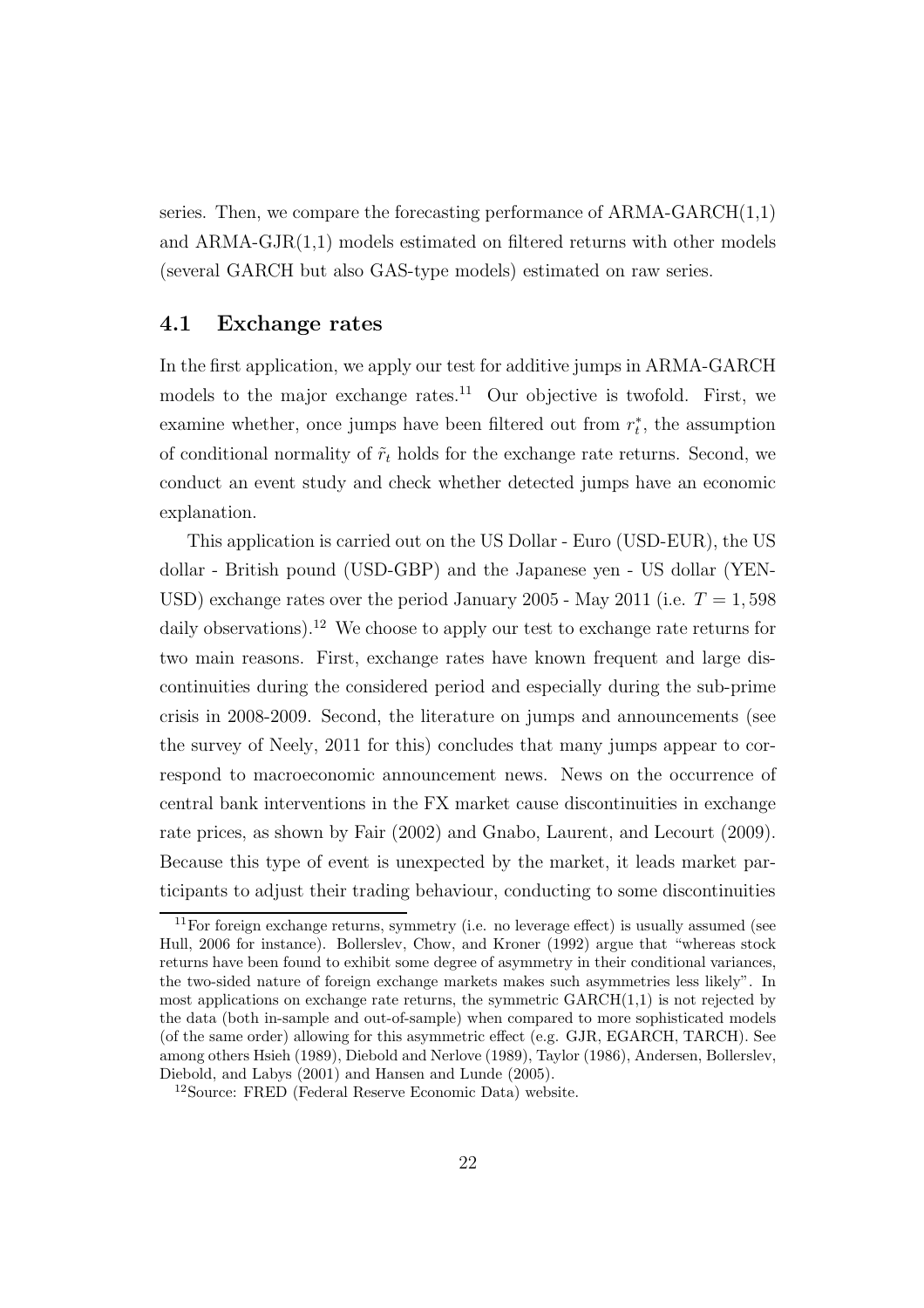in prices. Interestingly, unlike other central banks, the Bank of Japan has continued to intervene actively during the last ten years.

Figure 7 plots the daily returns in % of the three exchange rates (solid line) and the detected jumps. Three critical levels are considered, i.e.  $\lambda = 50, 75$ and 95%. The critical values  $g_{1598,\lambda}$  are respectively 3.52724, 3.34678 and 3.14617. Returns identified as being contaminated by an additive jump at least at the 50, 75 and 95% levels are highlighted respectively by a square, circle and triangle.

Table 4 reports the Jarque-Bera statistic (and its p-value in parentheses) computed on the standardized residuals of an ARMA-GARCH $(1,1)$  with Gaussian innovations estimated on the raw returns and the filtered returns  $\tilde{r}_t$  (for the three critical levels). Not surprisingly, the assumption of conditional normality is rejected in all cases for the models estimated on raw returns. Interestingly, this assumption is not rejected at the 5% level when this model is re-estimated on the filtered returns  $\tilde{r}_t$  with  $\lambda \geq 50\%$  for the USD-EUR and for  $\lambda = 95\%$  for the other two series. The number of detected jumps (reported between squared brackets) is very small, i.e. between  $5$  (i.e.  $0.31\%$ ) and  $15$  (i.e.  $0.94\%$ ). This result suggests that the rejection of the assumption of conditional normality in the three daily exchange rate returns is due to less than 1% of large jumps.

Tables 5-7 report the dates of all the detected jumps, our jump statistic  $|\tilde{J}_t|$  and in the last column, labelled 'News', real-time financial news and information released around jump arrival days using the Factiva database in order to examine their association with jump arrivals.<sup>13</sup> Sources used in the Factiva search include Dow Jones and Reuters newswires.

Importantly all the detected jumps have been largely documented by the newswires services and all news reports extracted the same day as jump arrivals correspond with economic events. One important event is for example the intervention of the Japanese monetary authorities in the FX market, unilaterally the 15th of September 2010 and jointly with the G7 very recently,

<sup>&</sup>lt;sup>13</sup>The purpose of this analysis is not to identify the direction of the causality between jumps and these news. For this, we would need the timing of the discontinuities that create jumps and compare it with the timing of the arrival of these news.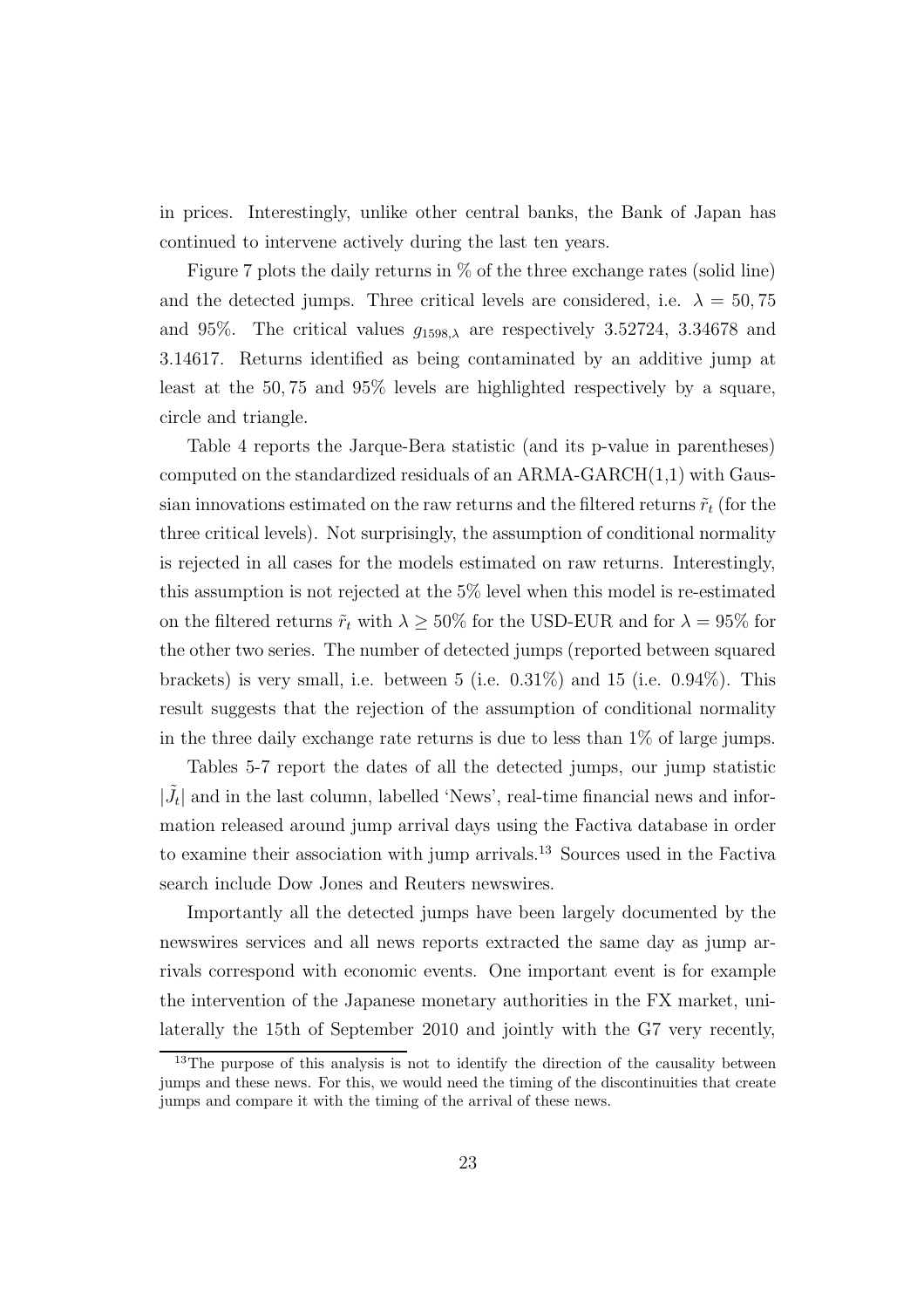on the 18th of March 2011. The largest jumps detected in 2008 and 2009 are related to the global financial crisis. The jumps detected on the 19th of March 2009 are common to the three exchange rates. It is due to a fall of the US dollar, consequence of a massive purchase of \$300 billion of long-term Treasuries securities by the US Federal Reserve.

#### 4.2 US stocks

In this section, we apply our test on US stock return data and filter out the detected jumps using Equation (2.7). Then, we compare the forecasting performance of ARMA-GARCH and ARMA-GJR models estimated on filtered returns  $\tilde{r}_t$  with that of other models (GARCH-type models but also GAS-type models) estimated on raw returns.

Data: The data (provided by TickData) consists of transaction prices at the 5-minute sampling frequency for  $N = 49$  large capitalization stocks from the NYSE, AMEX NASDAQ, covering the period from January 4, 1999 to December 31, 2008 (2,489 trading days). The trading session runs from 9:30 EST until 16:00 EST. Several models are estimated on daily log-returns in % (obtained by summing 5-minute log-returns) on rolling windows of 980 observations.

Set of competing models: We consider  $M = 14$  models in the set of competing models, all estimated by ML.

The models are classified in three groups.

- Group 1: GARCH. The first group is made up of the following six GARCH-type models:  $ARMA-GARCH(1,1)$  and  $ARMA-GJR(1,1)$  models with a Normal, Student-t and Skewed-Student distribution respectively (see Appendix 1 for the Skewed-Student distribution).
- Group 2: GAS. The second group of six models consists of the ARMA- $GAS(1,1)$ , ARMA-EGAS $(1,1)$  and ARMA-AEGAS $(1,1)$  models (see Appendix 1 for the models) with Student-t and Skewed-Student distributions.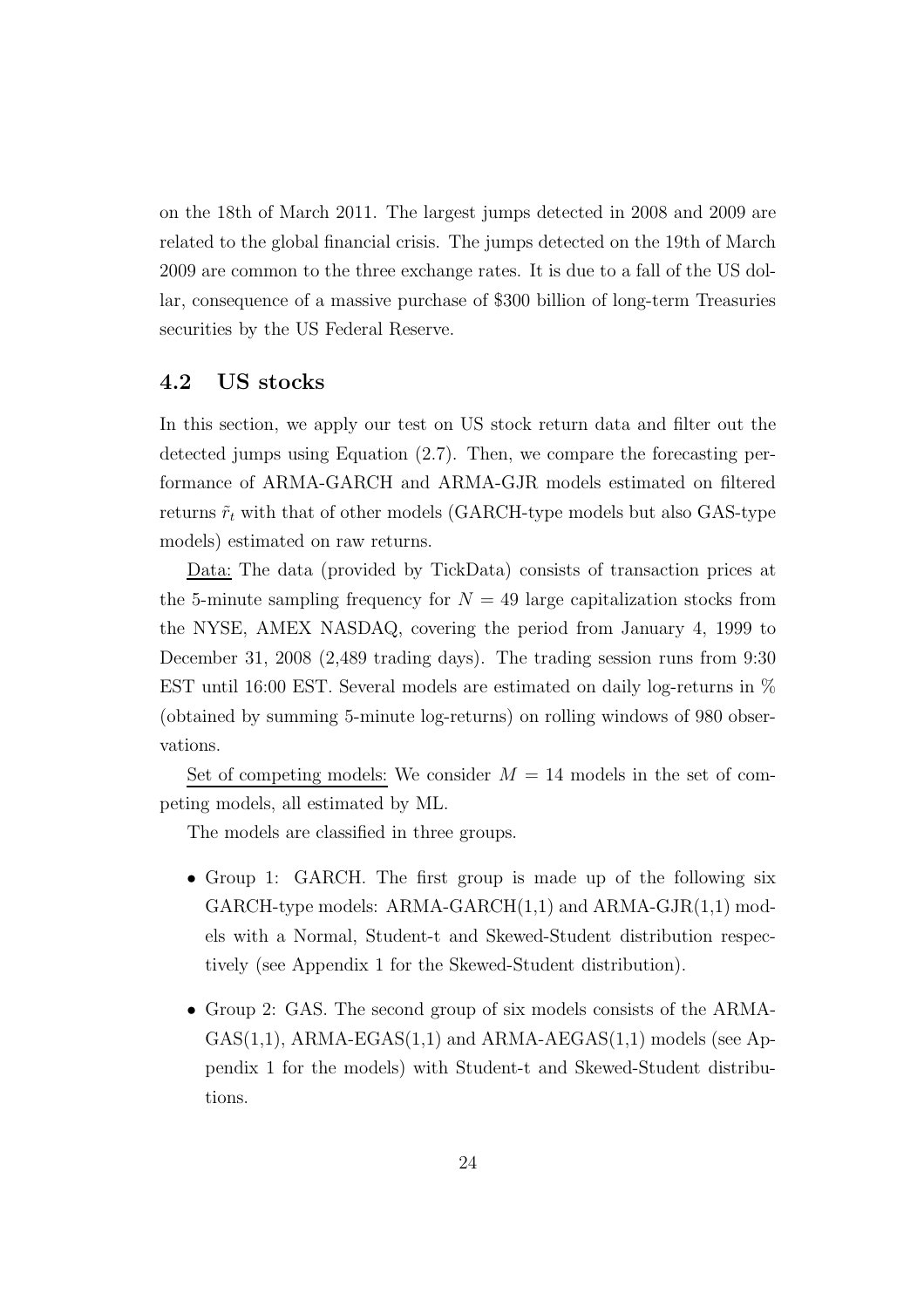• Group 3: BIP. Finally, the third group consists of the following two models: ARMA-GARCH(1,1) and ARMA-GJR(1,1) models with a Normal distribution estimated on the filtered returns  $\tilde{r}_t$ , as given in Equation (2.7), where jumps are obtained using (2.6). The conditional moments  $\tilde{\mu}_t$  and  $\tilde{\sigma}_t^2$  entering in the equation defining  $\tilde{J}_t$  are estimated by minimizing the objective function (2.13) of the BIP version of the model, i.e. respectively a BIP–ARMA-BIP–GARCH(1,1) or BIP–ARMA-BIP–  $\text{GJR}(1,1)$  model, on the raw returns  $r_t^*$  (as described in Section 2.2). Like in the simulation study, we set  $\delta$  to 0.975 in the weight function  $w_{k_{\delta}}^{\text{\tiny{MPY}}}(\cdot)$ and choose  $\rho(\cdot) = \rho_{t_4}(\cdot)$ . The critical value  $(k)$  of our jump detection rule is the one given in Equation (2.8), with  $\lambda = 0.5$  meaning that the probability of finding at least one spurious additive jump under the null of no jump in the data equals 50%.

Models in Groups 1 and 2 (resp. 3) are estimated on the raw (resp. filtered) return series.

Forecasting: The models are estimated on the first 980 observations. h-stepahead forecasts of the conditional variance are then computed for  $h = 1, \ldots, 10$ . Let us denote  $\hat{\sigma}_{n,m,t+h|t}^2$ , the h-step-ahead forecast of the conditional variance of day  $t + h$  for series  $n = 1, ..., N$  given all the information up to day t for model  $m = 1, \ldots, M$ . The models are re-estimated every 50 days, on a rolling window of 980 observations. The total number of h-step-ahead forecasts is therefore about 1, 500 for every model. For the models belonging to Group 3 (i.e. estimated on filtered returns), each time a new observation comes in, our test is applied to this new observation and it is filtered using Equation (2.7) if  $|\tilde{J}_t| > g_{980,0.5}$  before producing the forecasts.

Proxy: The evaluation of the forecasting performance of volatility models is challenging since the variable of interest (i.e. the quadratic variation of day  $t + h$  for series n, denoted  $\sigma_{n,0,t+h}^2$  is unobservable and therefore a proxy is needed to rank the competing models. Given the widespread availability of intraday prices of various financial assets, Andersen and Bollerslev (1998a) have proposed to estimate the quadratic variation with the so-called realized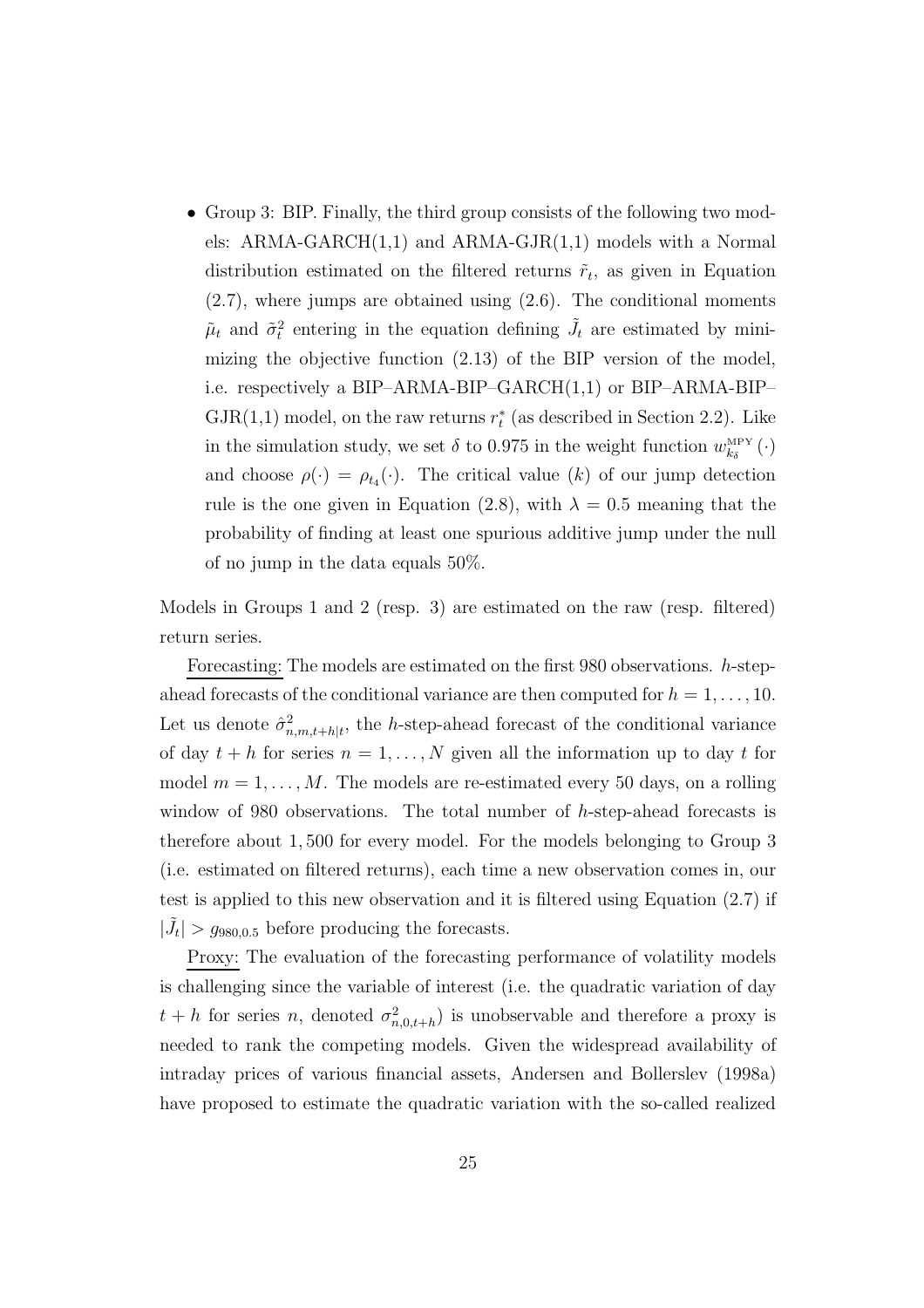volatility, computed as the sum of intraday squared returns (5-minute returns in our case). The most fundamental feature of realized volatility is that it provides, under some conditions, a consistent non-parametric estimate of the price variability that has transpired over a given discrete interval.

Loss function: The h-step-ahead forecasts of the competing models are compared with realized volatility (computed over the same time-horizon). In the presence of outliers (or jumps), Preminger and Franck (2007) recommend using forecast performance evaluation criteria that are less sensitive to extreme observations. For this reason we rely on the Mean Absolute Deviation (MAD), defined as follows:

$$
L_{n,m,t+h|t} = \left| \sigma_{n,0,t+h}^2 - \hat{\sigma}_{n,m,t+h|t}^2 \right|,\tag{4.1}
$$

where  $L_{n,m,t+h|t}$  is the MAD corresponding to the h-step-ahead volatility forecasts produced by model  $m$  for series  $n$ .

Hansen and Lunde (2006), Laurent, Rombouts, and Violante (2013) and Patton (2011) show that the substitution of the underlying volatility by a proxy may induce a distortion in the ranking i.e., the evaluation based on the proxy might differ from the ranking that would be obtained if the true target was used. However, such distortion can be avoided if the loss function has a particular functional form or when the proxy is accurate enough. Monte-Carlo simulation results reported in Laurent, Rombouts, and Violante (2013) suggest that when the proxy is computed from sufficiently high frequency returns (e.g., 5-minute returns like in our case), all loss functions deliver the expected ranking (i.e., the one based on the true variance), which justifies our choice.

Statistical test on the loss differentials: The model confidence set (MCS) approach of Hansen, Lunde, and Nason (2011) is used to compare the forecasts. Given a universe of model-based forecasts, the MCS allows us to identify the subset of models that are equivalent in terms of forecasting ability (using a certain loss function), but outperform all other competing models. Implementation of this test has been done using the Ox software package MULCOM of Hansen and Lunde (2007). We set the confidence level of the MCS test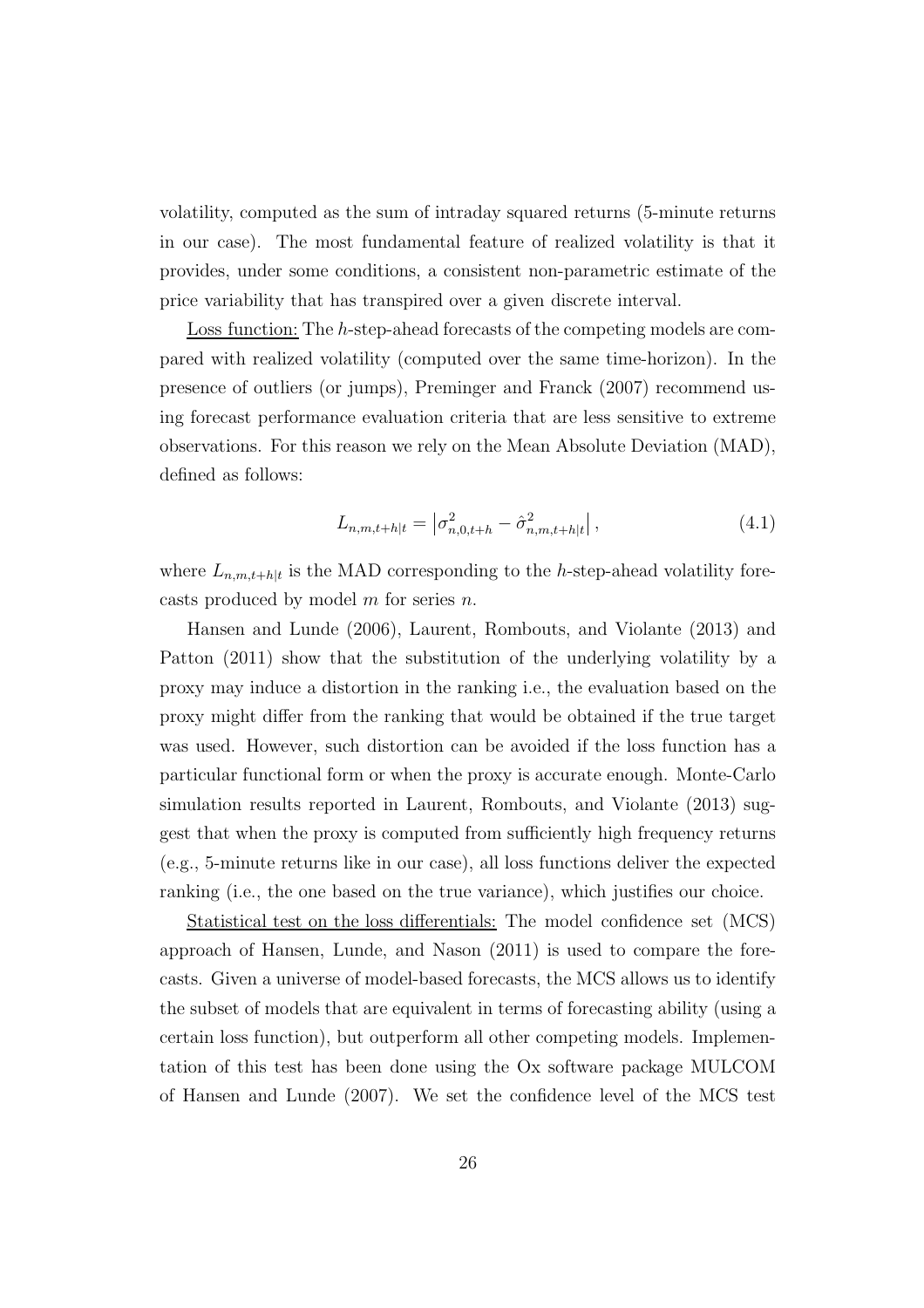to 10% and used 10,000 bootstrap resamples (with block length of 5 observations). On equity data, Laurent, Rombouts, and Violante (2012) find that the relative performance of volatility models depends strongly on the state of the market. We therefore distinguish between the calm period of 2002–2007 and the full period 2002–2008 (that includes the more turbulent period 2007-2008).

Results: The proportion of jumps detected by our test, where  $\tilde{\mu}_t$  and  $\tilde{\sigma}_t$  are obtained using a BIP–ARMA-BIP–GJR(1,1) model<sup>14</sup> and  $\lambda$  is set to 50% is reported in Table 8. Recall that the parameters of the model are kept constant during 50 days. The model is therefore re-estimated every 50 days on a rolling window of 980 observations. The percentages reported in the table correspond to the total number of detected jumps in the whole sample divided by the total number of trading days (2,489). The percentage of detected jumps varies between about 1 and 3%.

The assumption of conditional normality in absence of jumps is crucial for our test to be applicable. Results not reported here to save space suggest that the assumption of conditional normality is rejected for all stocks for the models estimated on raw returns. Table 8 also reports the mean and variance of the pvalue of the Jarque-Bera test computed on the innovations of the ARMA-GJR estimated on the filtered returns  $\tilde{r}_t$ . Those descriptive statistics are computed over the 1,500 p-values obtained from the innovations of the model used for producing the h-step-ahead forecasts. Interestingly, the assumption of conditional normality holds for all stocks because the means of the p-values are much greater than the conventional significance levels (for instance 60% for AAPL) and the variances of the p-values are rather small. Like for the exchange rate series, this result suggests that the rejection of conditional normality in the raw returns is due to a very small proportion of jumps that our test successfully detected.

The GARCH models, provided they are correctly specified, should deliver asymptotically unbiased forecasts of  $\sigma_{n,0,t+h}^2$ , that is of the quadratic variation.

<sup>&</sup>lt;sup>14</sup>We choose to report results based on the BIP–ARMA-BIP–GJR $(1,1)$  and not the BIP–  $ARMA-BIP-GARCH(1,1)$  because for most stocks, negative shocks have a deeper impact on volatility than positive shocks of the same magnitude.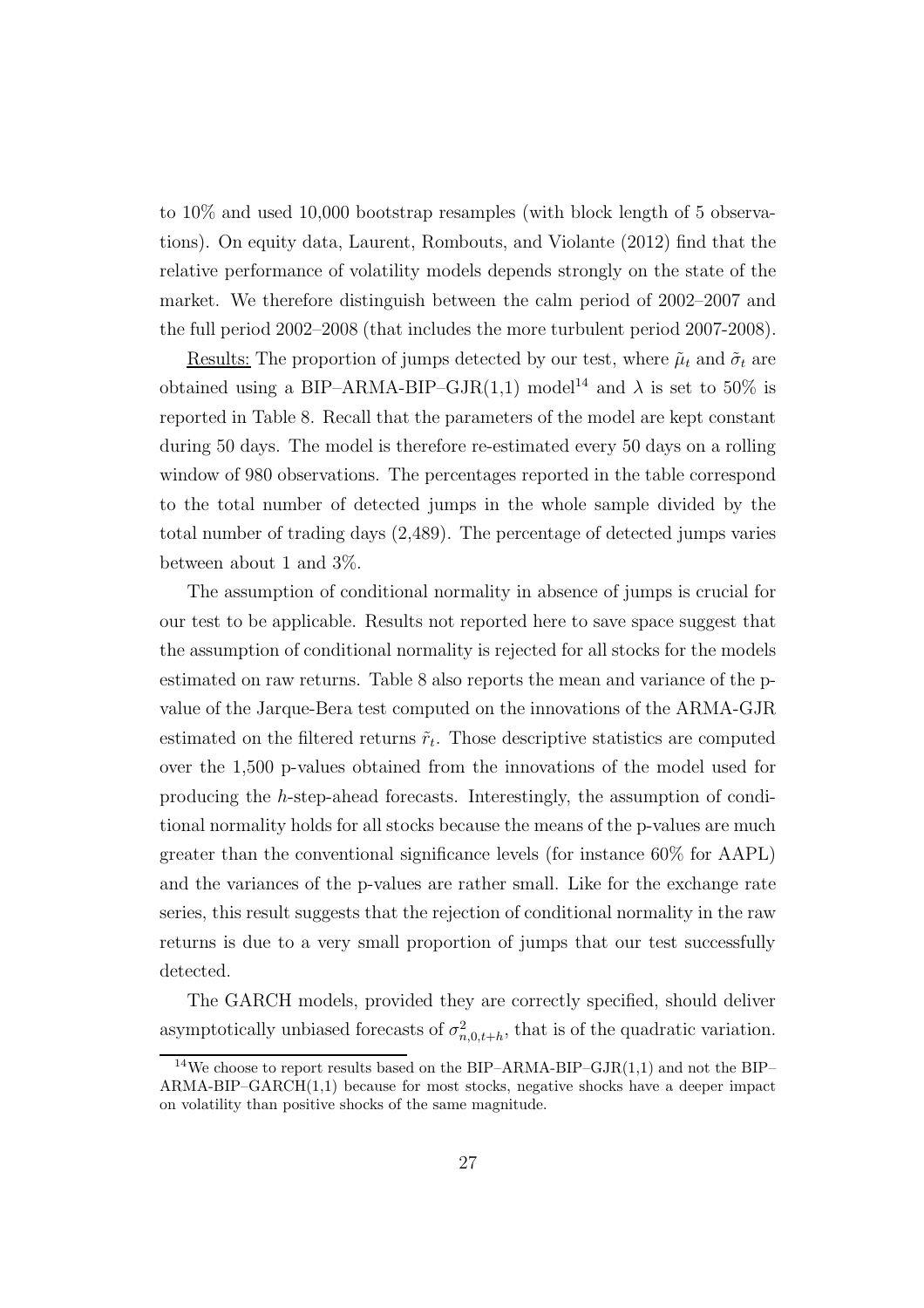To the extent that jumps are present and have been filtered out correctly, the GARCH models estimated on filtered returns should provide asymptotically unbiased forecasts of the conditional variance of the continuous component of the process. From the results of the MCS test in Table 9 for the full period and  $h = 1$ , it becomes apparent that GAS models estimated on the raw data (Group 2) and GARCH-type models estimated on filtered returns (Group 3) appear in the MCS with a much higher frequency than the GARCH-type models estimated on the raw data (Group 1). Interestingly, the performance of the GARCH-type and GAS-type models deteriorates when the forecasting horizon h increases. Indeed, for  $h > 4$ , models estimated on filtered returns belong to the MCS in about 94 to 98% of the time against 60 to 47% and about 63% respectively for the GARCH and GAS models estimated on raw data. The difference is even more striking for the period 2002-2007 for which those models belong to the MCS in only 12 to maximum 30% of the time. The GAS models might then suffer from some misspecification too but to a much smaller extent than the GARCH model.

An issue for future research concerns the performance of volatility forecasts at various horizons based on the sum of the forecast of the continuous and jump components.

### 5 Conclusion

It is well known that high-frequency returns of most financial assets exhibit volatility clustering but also large jumps caused by big surprises. However, these jumps affect future volatility less than what standard volatility models would predict (see Andersen, Bollerslev, and Diebold, 2007; Harvey and Chakravarty, 2008; Muler and Yohai, 2008 among others).

Building upon the BIP-ARMA and BIP-GARCH models of respectively Muler, Pena, and Yohai (2009) and Muler and Yohai (2008), and in line with the proposal of Aït-Sahalia and Jacod  $(2012a)$  to distinguish between a 'continuous' and a jump component when modelling financial time series, we proposed a new test for additive jumps in ARMA-GARCH models. The distribution un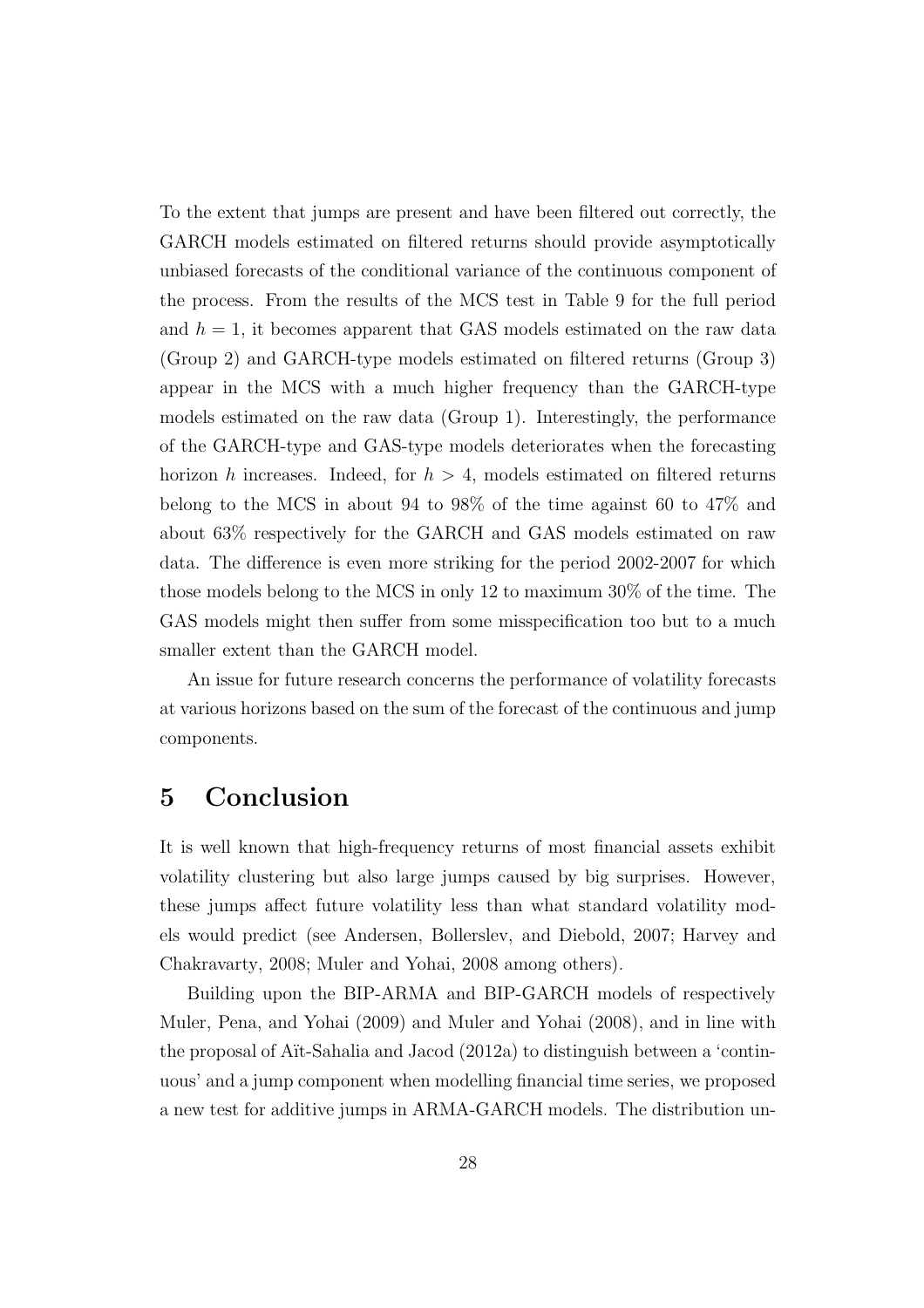der the null hypothesis of the proposed test follows from the consistency and asymptotic normality of the parameter estimators as proved by Muler and Yohai (2007). Our Monte-Carlo simulation study suggests that the test does not suffer from any size distortion and has a very good power to detect the actual jumps in finite samples. Besides that, unlike Franses and Ghijsels's (1999) test, the critical values of our test do not depend on the unknown parameters of the GARCH model and the power of the test does not seem to depend on the number of jumps in the sample.

We highlighted the crucial role of the assumption of conditional normality of the non-contaminated returns  $r_t$ . However nothing guarantees to find conditional normality of the filtered returns  $\tilde{r}_t$  after applying our jump removing procedure to real data. Our Monte-Carlo simulation results suggest that when the DGP is a GAS or GARCH model with Student-t innovations, spurious jumps are detected by our test and a Jarque-Bera test has very good power to detect conditional *non*-normality of the filtered returns.

We applied our test on daily returns and detected less than  $1\%$  of jumps for the three exchange rates and between 1 and 3% of jumps for all the stocks considered in the application (about 50 large capitalization stocks from the NYSE). Interestingly, we failed to reject the assumption of conditional normality of the filtered returns in all cases. For US stocks, we compared the forecasting power of a group of GARCH-type models estimated on filtered returns and two groups of models estimated on raw data. Using the MCS test of Hansen, Lunde, and Nason (2011) and realized volatility to approximate the true variance, the supremacy of the former group has been established. This result suggests that standard-GARCH models estimated on filtered returns outperform other models, including GAS-type models.

### Appendix 1: Franses and Ghijsels' Test for Jumps

Franses and Ghijsels (1999) adapt the procedure of Chen and Liu (1993) for additive outlier detection in ARMA models to make it applicable for GARCH models with additive jumps. They consider that if a jump occurs at time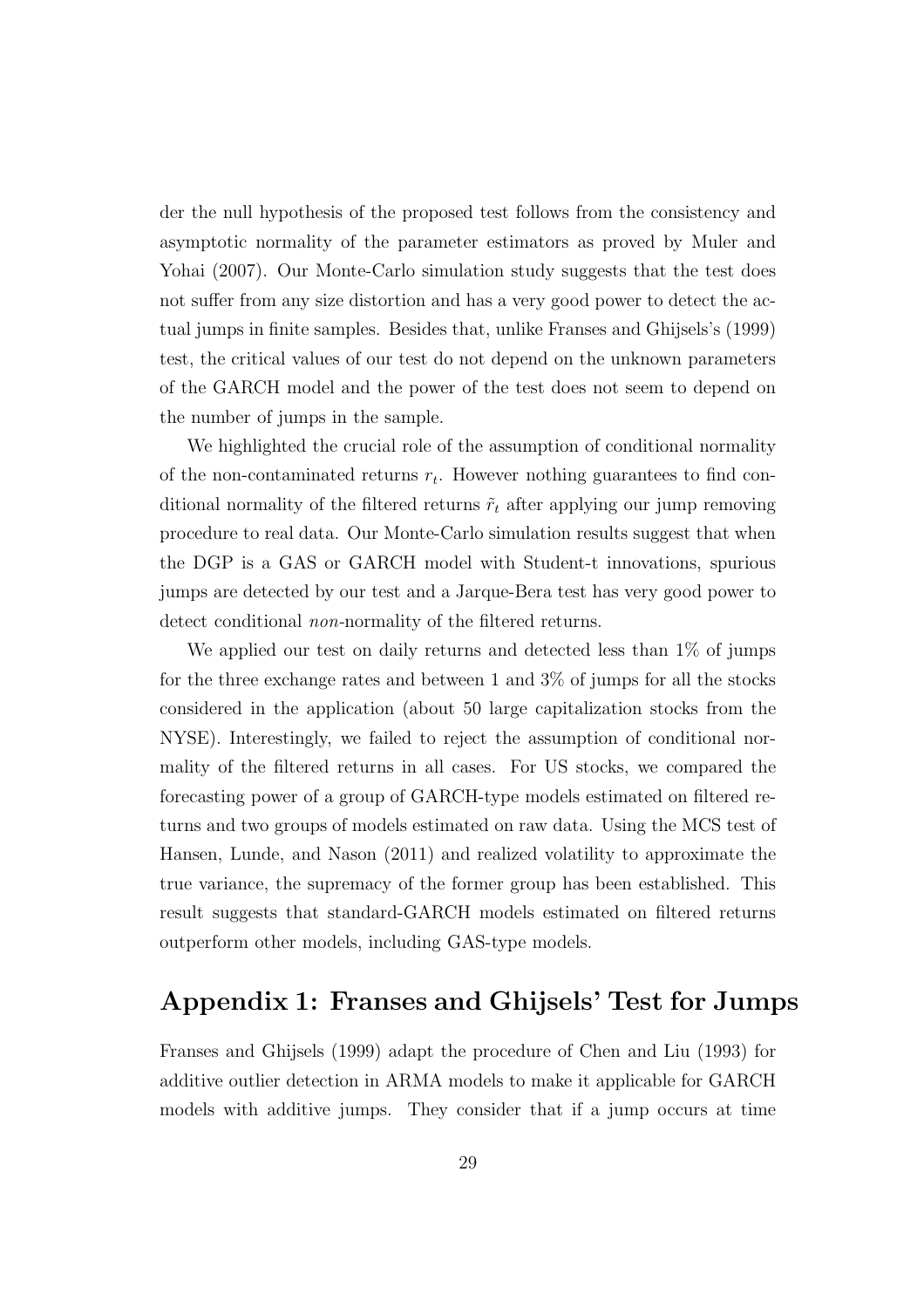t, instead of observing  $r_t$ , one observes the contaminated return  $r_t^*$ , where the contamination is defined through the squared error process, i.e.  $(\varepsilon_t^*)^2 =$  $(\varepsilon_t^2 + w_t I_t)$ , where  $w_t$ , with  $-\varepsilon_t^2 < w_t < +\infty$ , is the size of the additive jump in the squared residuals. From  $(\varepsilon_t^*)^2$  one can recover the contaminated returns by taking its square root and by further imposing that  $\varepsilon_t^*$  and  $\varepsilon_t$  have the same sign, i.e.  $\varepsilon_t^* = \text{sign}(\varepsilon_t) \sqrt{\varepsilon_t^2 + w_t I_t}$ , where  $\text{sign}(x) = 1$  if  $x \ge 0$  and -1 otherwise. This yields the following DGP for the observed return series  $r_t^*$ :

$$
r_t^* = r_t(1 - I_t) + (\mu_t + \varepsilon_t^*)I_t
$$
  
= 
$$
(\mu_t + \varepsilon_t) + (\mu_t + \varepsilon_t^* - \mu_t - \varepsilon_t)I_t
$$
  
= 
$$
r_t + (\varepsilon_t^* - \varepsilon_t)I_t,
$$
 (5.1)

where  $r_t$  is defined as in (2.1)-(2.3). Note that Equation (5.1) is a particular case of Equation (2.4), where  $a_t = \varepsilon_t^* - \varepsilon_t$ .

The procedure of Franses and Ghijsels (1999) to test for additive outliers in GARCH models is summarised here below:

- 1. Estimate an ARMA-GARCH(1,1) model by (Quasi-)Maximum Likelihood on the observed returns  $r_t^*$  by neglecting the potential presence of jumps in the data (i.e. by replacing  $r_t$  in (2.1)-(2.3) by  $r_t^*$ ) and compute  $\hat{\sigma}_t^2$  and  $\hat{v}_t = (r_t^* - \hat{\mu}_t)^2 - \hat{\sigma}_t^2$ .
- 2. Compute  $t_{\hat{\xi}(\tau)}$ , the t-statistic for the estimated slope coefficient  $\hat{\xi}(\tau)$  of the regression of  $\hat{v}_t$  on  $x_t$ , where  $x_t = 0$  for  $t < \tau$ ,  $x_{\tau} = 1$  and  $x_{\tau+k} = -\pi_k$ for  $k = 1, ...$  and  $\pi(L) = (1 - \beta_1 L)^{-1} (1 - (\alpha_1 + \beta_1)L)$  for a GARCH(1,1). They use an estimate of the variance of the error term of this regression that is robust to the potential jump occurring at time  $t = \tau$ . See Franses and Ghijsels (1999) for more details.
- 3. Obtain  $t_{max}(\hat{\xi}) \equiv \max_{1 \leq \tau \leq T} |t_{\hat{\xi}(\tau)}|$  and compare it with a critical value denoted by C. If  $t_{max}(\hat{\xi}) > C$ , the observation for which the t-statistic corresponds to  $t_{max}(\hat{\xi})$  (say  $t = \hat{\tau}$ ) is defined as contaminated by an additive outlier and is cleaned in the next step.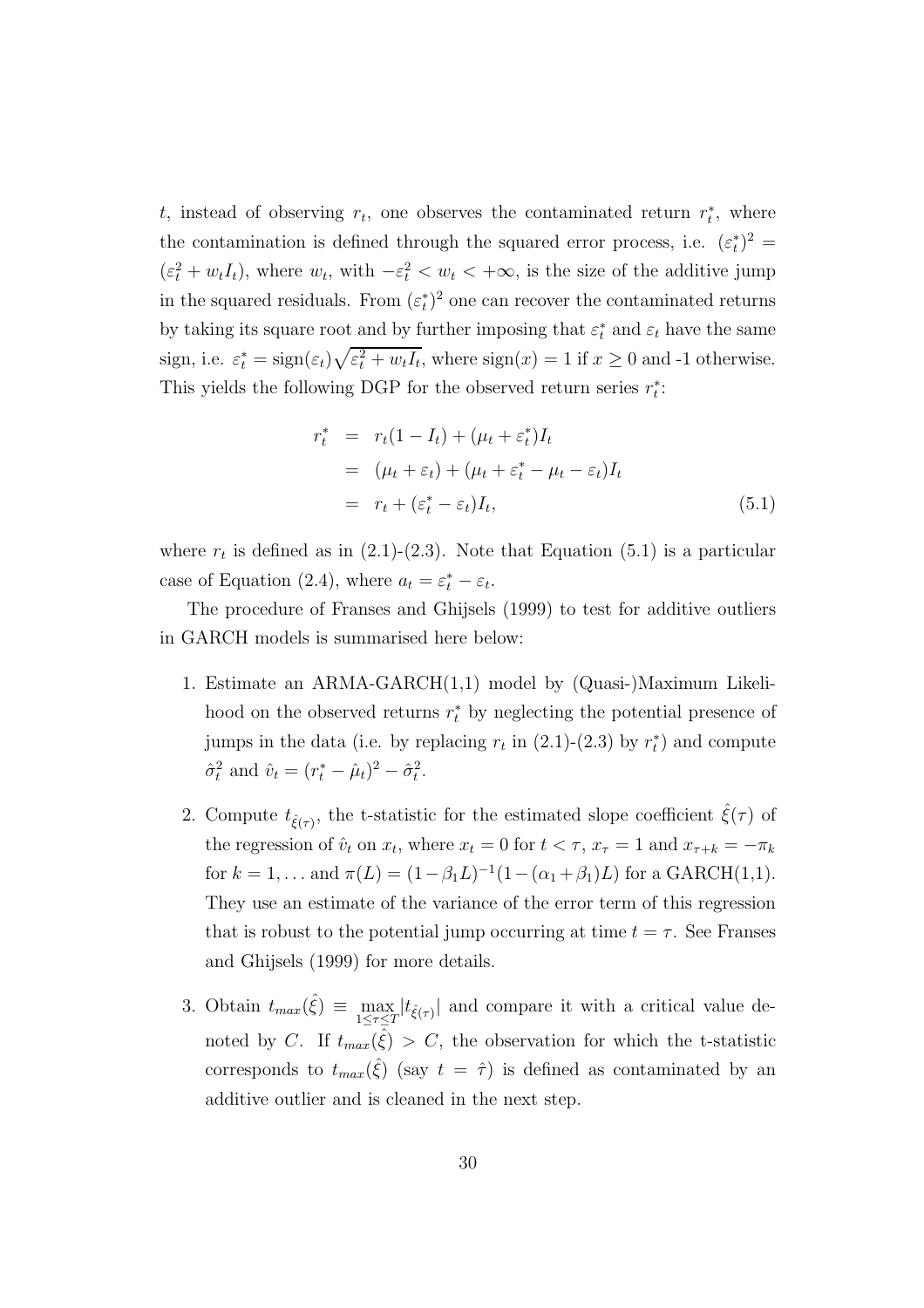- 4. Clean the original series for the detected additive outliers by replacing  $r^*_{\hat{\tau}}$  by  $\hat{\mu}_{\tau}$  + sgn( $\hat{\varepsilon}_{\tau}$ ) $\sqrt{(r^*_{\tau} - \hat{\mu}_{\tau})^2 - \hat{\xi}(\tau)}$ , where sgn(x) = 1 if  $x \ge 0$  and -1 otherwise.
- 5. Return to step 1 and re-estimate model (2.1)-(2.3) on the cleaned returns.
- 6. Repeat steps 1-5 until  $t_{max}(\hat{\xi})$  no longer exceeds C.

Franses and Ghijsels (1999) recommend using  $C = 4$  as critical value while simulation results reported in Franses and van Dijk (2000) suggest that the choice of C is not so trivial. Indeed, they show that the distribution of  $t_{max}(\hat{\xi})$ under the null of no additive outliers varies not only with the number of observations T but also with the true but unknown values  $\alpha_1$  and  $\beta_1$ . For instance, for  $T = 500$ ,  $\alpha_1 = 0.1$  and  $\beta_1 = 0.5$  the 95% quantile of  $t_{max}(\hat{\xi})$  (based on 1,000 replications) equals 10.94 while for  $\alpha_1 = 0.2$  and  $\beta_1 = 0.7$  it is 16.93. Note that Charles and Darné  $(2005)$  extend the above test for additive outliers to take into account innovative outliers in a GARCH model, that is outliers that reflect an endogenous change in a series and affect all future realizations of the variable through the memory of its process.

## Appendix 2: Generalized Autoregressive Score (GAS) and Dynamic Conditional Score (DCS) models

To present the new class of conditional variance models proposed by Harvey and Chakravarty (2008) and Creal, Koopman, and Lucas (2012) (let us call is GAS for simplicity), let us start with the model described in Equations  $(2.1)-(2.2)$  and define  $Y_t = \{\varepsilon_1,\ldots,\varepsilon_t\}$  a vector with the demeaned returns up to time t. In GAS models, it is assumed that  $\varepsilon_t$  is generated by the very general observation density  $f(\varepsilon_t|\sigma_t^2, Y_{t-1}; \theta), t = 1, \ldots, T$ , where  $\theta$  is a vector of unknown parameters describing the joint-distribution function of the data. Note that in Model (2.1)-(2.2), and  $f(\varepsilon_t|\sigma_t^2, Y_{t-1}; \theta) = \frac{1}{\sqrt{2t}}$  $\frac{1}{2\pi\sigma_t^2} \exp(-\frac{\varepsilon_t^2}{2\sigma_t^2}).$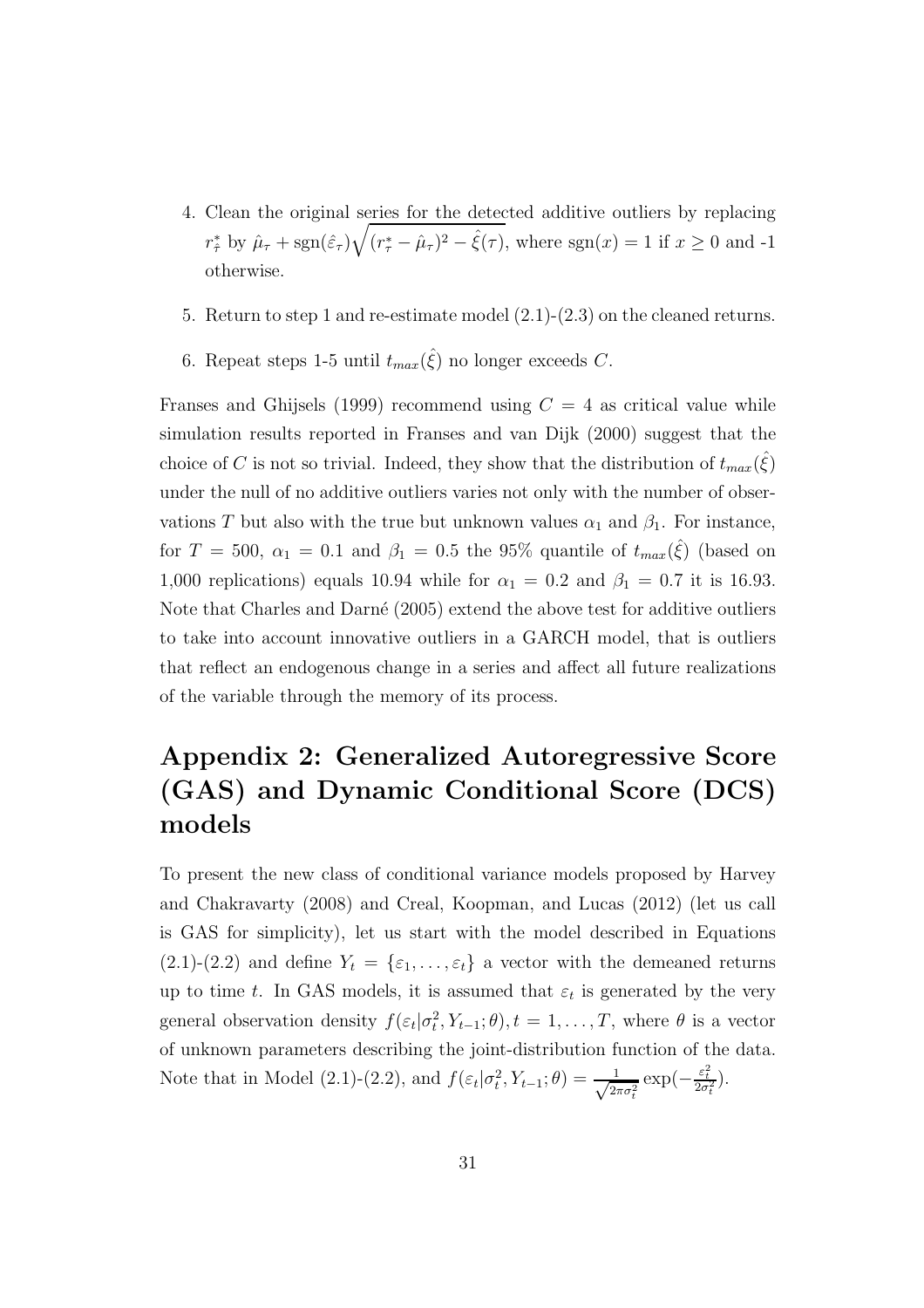For a  $GAS(1,1)$  model, the updating equation for the conditional variance  $\sigma_t^2$  is not necessarily Equation (2.3) but the more general autoregressive updating function:

$$
\sigma_t^2 = \omega + B_1 \sigma_{t-1}^2 + A_1 \kappa_{t-1}.
$$
\n(5.2)

Harvey and Chakravarty (2008) and Creal, Koopman, and Lucas (2012) propose to update  $\sigma_t^2$  with  $\kappa_t = S_t \nabla_t$ , where  $\nabla_t$  is the score with respect to the parameter  $\sigma_t^2$ , i.e.  $\bigtriangledown_t = \partial \log f(\varepsilon_t | \sigma_t^2, Y_{t-1}; \theta) / \partial \sigma_t^2$  and  $S_t$  is a time dependent scaling matrix.

Note that for Model (2.1)-(2.2),  $\bigtriangledown_t = \partial - 0.5 \left( \log \sigma_t^2 + \epsilon_t^2 \sigma_t^{-2} \right) / \partial \sigma_t^2 =$  $0.5(z_t^2 - 1)\sigma_t^2$  which leads to Equation (2.3) if, in (5.2),  $\kappa_{t-1} = S_{t-1}\nabla_{t-1}$  $S_{t-1} = 2$ ,  $A_1 = \alpha_1$  and  $B_1 = \alpha_1 + \beta_1$ . The GARCH(1,1) is therefore a GAS(1,1) when  $z_t \stackrel{i.i.d.}{\sim} N(0, 1)$ .

Indeed, let us rewrite the  $GARCH(1,1)$  model in  $(2.3)$  as follows:

$$
\sigma_t^2 = \omega + \alpha_1 u_{t-1} \sigma_{t-1}^2 + (\alpha_1 + \beta_1) \sigma_{t-1}^2,
$$

where  $u_{t-1} = z_{t-1}^2 - 1$  is proportional to the score of the conditional distribution of  $\varepsilon_t$  with respect to  $\sigma_{t-1}^2$  and therefore is a natural choice of updating scheme in a 'Newton-Raphson' sense.

The only difference between Harvey and Chakravarty (2008) and Creal, Koopman, and Lucas (2012) is the choice of  $S_t$ . Creal, Koopman, and Lucas (2012) recommend using  $S_t = 1$  or  $S_t = (E_{t-1} \nabla_t \nabla_t')^{-1}$  while Harvey and Chakravarty (2008) set  $S_t$  to a constant. We follow Harvey and Chakravarty  $(2008)$  and set  $S_t$  to 2.

This principle can be applied to any distribution. The specification of the GAS(1,1) model of Harvey and Chakravarty (2008) combined with a normal, Student-t  $(ST(0, 1, v))$  or Skewed-Student  $(SKST(0, 1, \xi, v))$  distribution<sup>15</sup> is given below:

$$
\sigma_t^2 = \omega + \alpha_1 u_{t-1} \sigma_{t-1}^2 + \psi_1 \sigma_{t-1}^2,
$$
\n(5.3)

<sup>15</sup>The log-likelihood of the standardized (zero mean and unit variance) skewed-Student of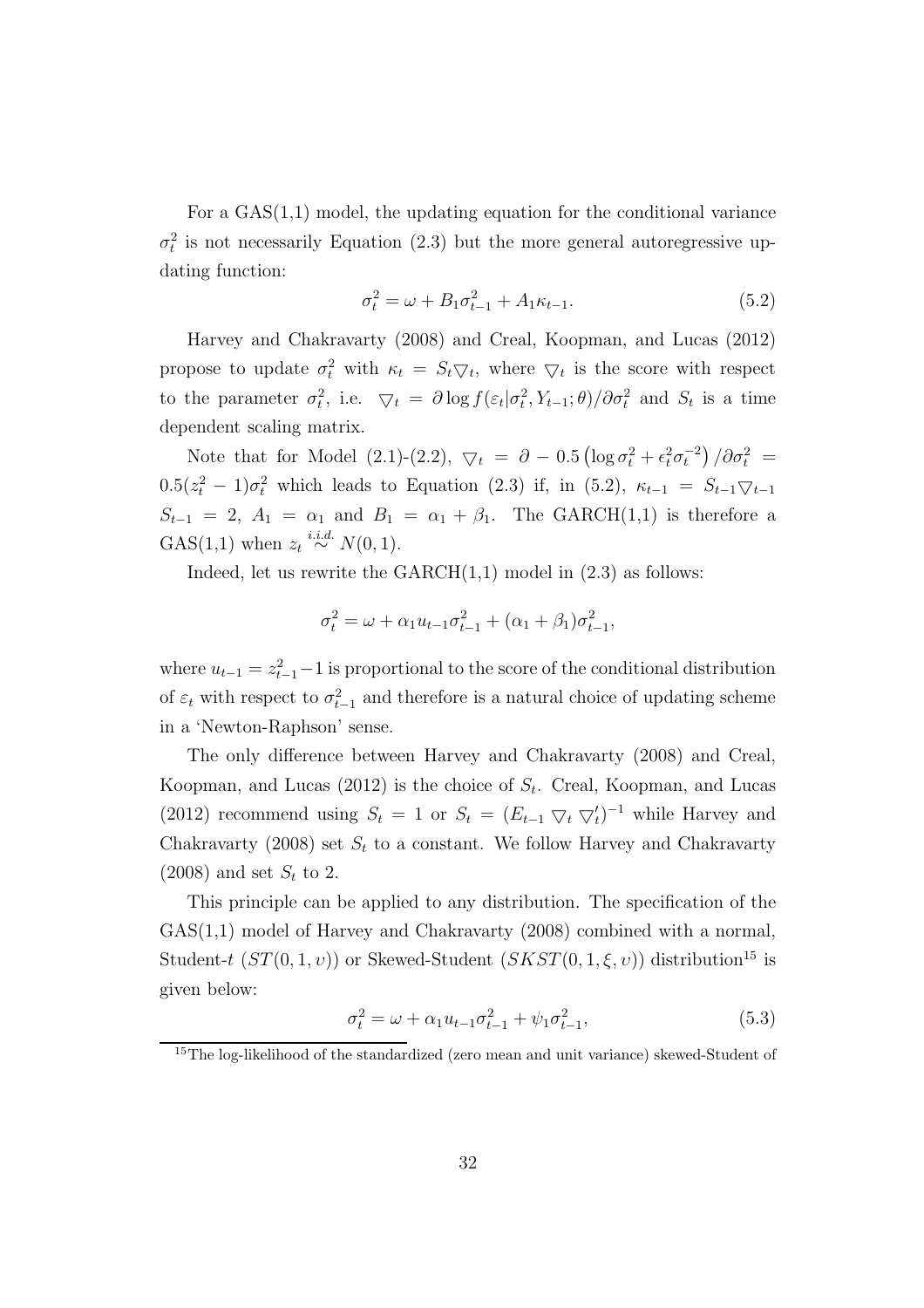where

$$
u_t = z_t^2 - 1 \text{ if } z_t \sim N(0, 1); \tag{5.4}
$$

$$
u_t = \frac{(\nu + 1)z_t^2}{\nu - 2 + z_t^2} - 1 \text{ if } z_t \sim ST(0, 1, v); \tag{5.5}
$$

$$
u_t = \frac{(\nu + 1)z_t z_t^*}{(\nu - 2)g_t \xi^{L_t}} - 1 \text{ if } z_t \sim SKST(0, 1, \xi, v), \tag{5.6}
$$

where for the SKST,

$$
z_t^* = s z_t + m \tag{5.7}
$$

$$
g_t = 1 + \frac{z_t^{*2}}{(\nu - 2)\xi^{2L_t}}
$$
(5.8)

$$
m = \frac{\Gamma\left(\frac{\nu-1}{2}\right)\sqrt{\nu-2}}{\sqrt{\pi}\Gamma\left(\frac{\nu}{2}\right)} \left(\xi - \frac{1}{\xi}\right)
$$
 (5.9)

$$
s = \sqrt{\left(\xi^2 + \frac{1}{\xi^2} - 1\right) - m^2}.
$$
 (5.10)

Bauwens and Laurent (2005), denoted  $SKST(0, 1, \xi, v)$ , is:

$$
L_{SkSt} = T \left\{ \log \Gamma \left( \frac{\upsilon + 1}{2} \right) - \log \Gamma \left( \frac{\upsilon}{2} \right) - 0.5 \log \left[ \pi \left( \upsilon - 2 \right) \right] + \log \left( \frac{2}{\xi + \frac{1}{\xi}} \right) + \log \left( s \right) \right\}
$$

$$
- 0.5 \sum_{t=1}^{T} \left\{ \log \sigma_t^2 + (1 + \upsilon) \log \left[ 1 + \frac{\left( s z_t + m \right)^2}{\upsilon - 2} \xi^{-2L_t} \right] \right\},
$$

where

$$
L_t = \begin{cases} 1 \text{ if } z_t \ge -\frac{m}{s} \\ -1 \text{ if } z_t < -\frac{m}{s} \end{cases}
$$

 $\xi$  is the asymmetry parameter,  $v$  is the degree of freedom of the distribution,

$$
m = \frac{\Gamma\left(\frac{\nu-1}{2}\right)\sqrt{\nu-2}}{\sqrt{\pi}\Gamma\left(\frac{\nu}{2}\right)} \left(\xi - \frac{1}{\xi}\right),\,
$$

and

$$
s = \sqrt{\left(\xi^2 + \frac{1}{\xi^2} - 1\right) - m^2}.
$$

Note that when  $\xi = 1$ ,  $SKST(0, 1, 1, v) = ST(0, 1, v)$ .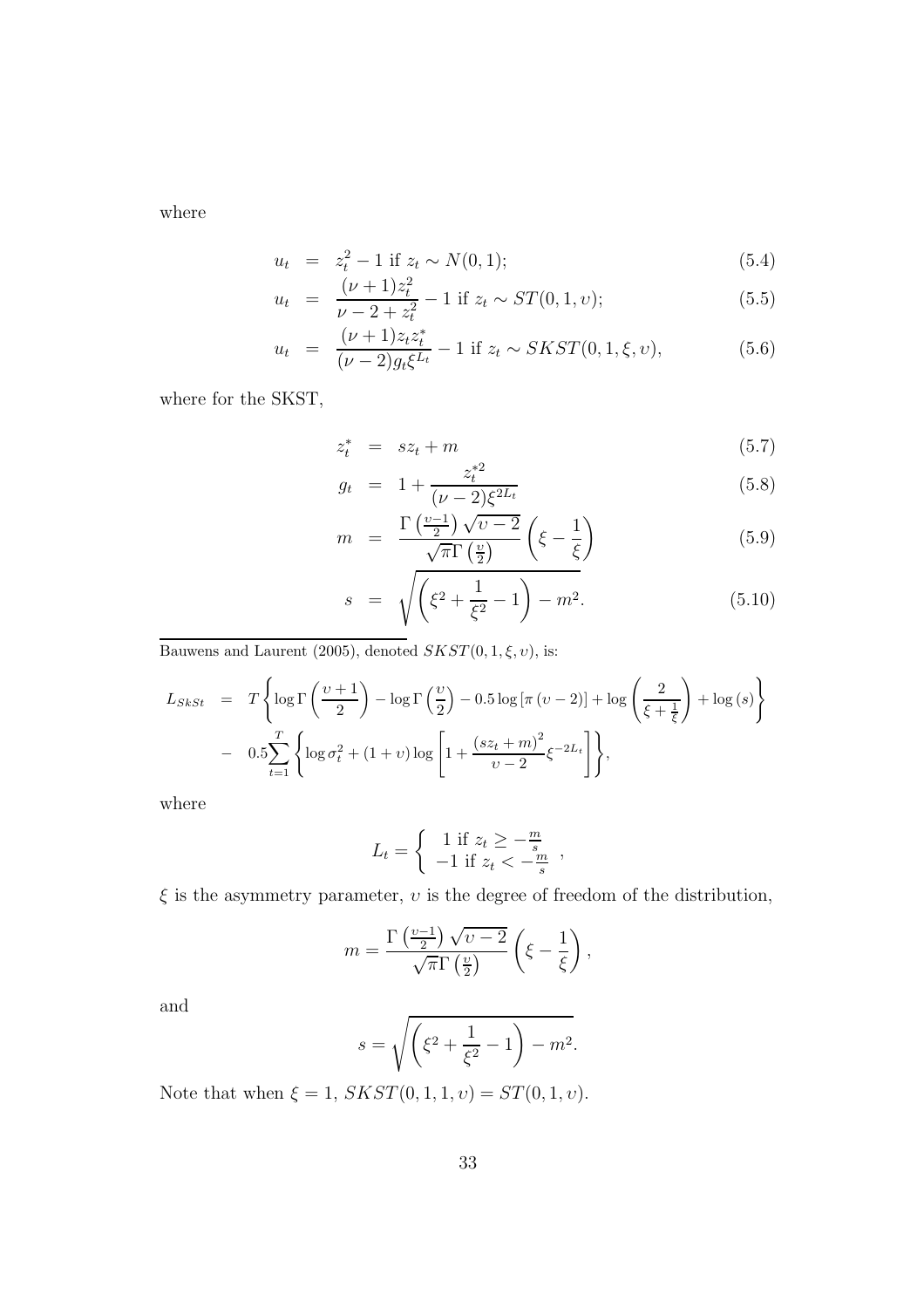Harvey and Chakravarty (2008) call the above GAS model with a Student-t distribution 'Beta-t-GARCH' because, for this distribution,  $(u_t + 1)/(\nu + 1)$ has a Beta distribution.

Note that  $u_t$  being a rescaled conditional score, it holds that  $E_{t-1}(u_t) =$ 0 for the four distributions because it is a martingale difference sequence. Consequently,  $E(\sigma_t^2) = \omega/(1 - \psi_1)$ .

Figure 1 plots the conditional score function,  $u_t$ , against the shocks  $z_t$  for a GARCH model and a GAS with a Student-t distribution with  $v = 5$  and a  $SKST(0, 1, \exp(-0.3), 5)$  distribution. For the GARCH model or equivalently for a GAS with a normal distribution (upper solid line), an extreme observation has a huge impact on  $u_t$  and therefore, since  $\alpha_1$  is expected to be positive and  $\psi_1$  is usually close to 1, this extreme event will have a large and slowly decaying effect on future volatility predictions. For the  $T$  with 5 degrees of freedom, the effect of an extreme observation is bounded and therefore has only a moderate impact. Large shocks are downweighted since  $z_t^2$  appears both in the numerator and denominator of (5.5). For the GARCH, and GAS with Student-t distribution, the effect of a shock  $z_t$  on the conditional score function is symmetric. Interestingly, for the SKST distribution with  $\xi = \exp(-0.3)$ (dashed line), negative shocks have a deeper impact on  $u_t$  and therefore on future volatility predictions than positive shocks, which is a kind of leverage effect.

Harvey and Chakravarty (2008) also considered an EGARCH-type version of this model (called Exponential GAS or EGAS). This model can be further extended to account for leverage effect as follows,

$$
\log \sigma_t^2 = \omega + \alpha_1 u_{t-1} + \gamma_1 l_{t-1} + \psi_1 \log \sigma_{t-1}^2,
$$
\n(5.11)

where  $l_t = sgn(-z_t)(u_t + 1)$  for the three symmetric distributions and  $l_t =$  $sgn(-z_t^*)(u_t+1)$  for the SKST. Therefore  $E(l_t) = 0$  for symmetric distributions and  $E(l_t) = \frac{1-\xi^2}{1+\xi^2}$  $\frac{1-\xi^2}{1+\xi^2}$  for the Skewed-Student. This model is called AEGAS (for Asymmetric Exponential GAS).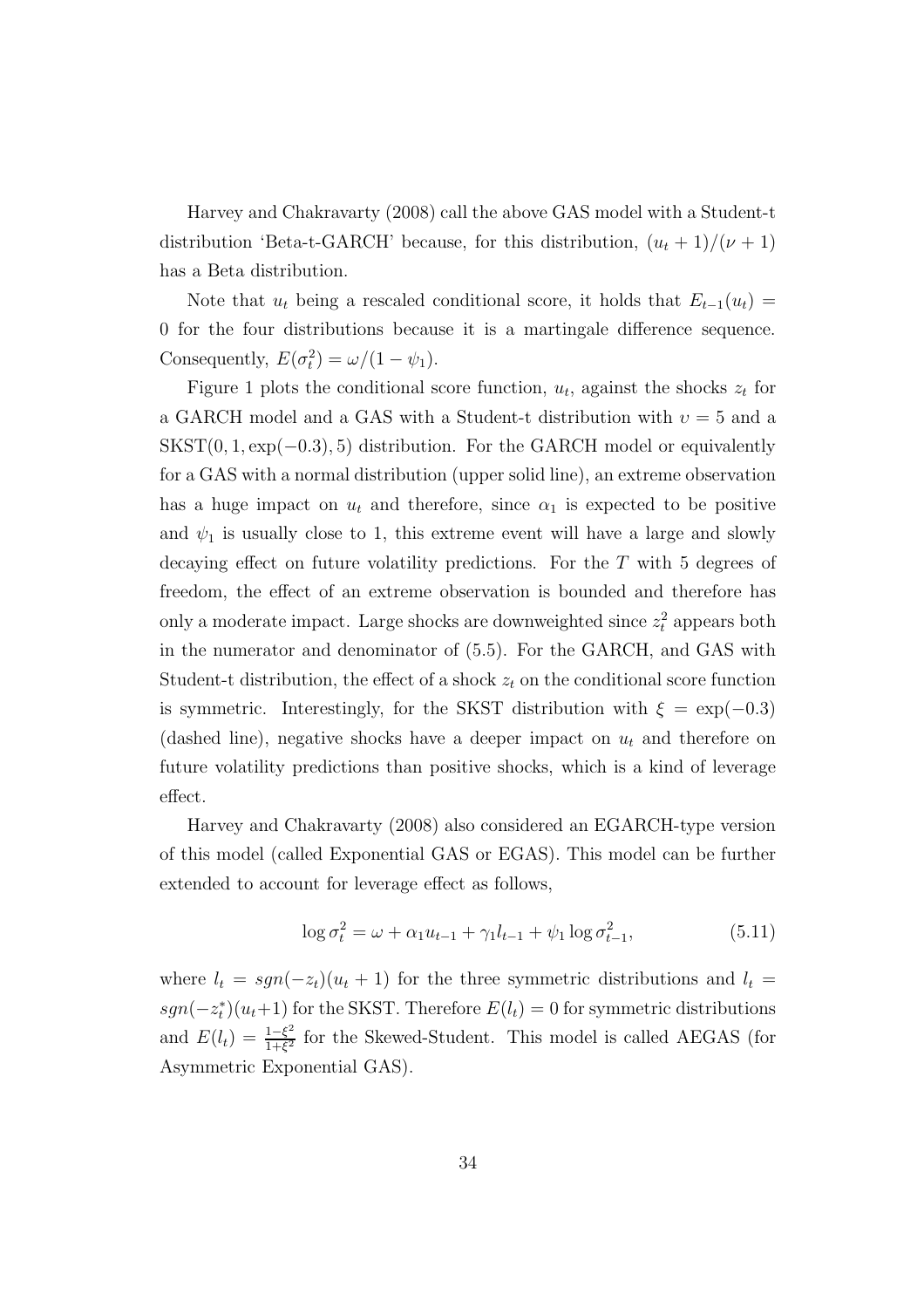### References

- AÏT-SAHALIA, Y., AND J. JACOD (2004): "Disentangling Diffusion from Jumps," Journal of Financial Economics, 74, 487–528.
- $-$  (2009): "Testing for Jumps in a Discretely Observed Process," Annals of Statistics, pp. 184–222.
- (2012a): "Analyzing the Spectrum of Asset Returns: Jump and Volatility Components in High Frequency Data," Journal of Economic Literature, 50, 1007–1050.
- (2012b): "Testing for Jumps in Noisy High Frequency Data," Journal of Econometrics, 168, 207–222.
- Andersen, T., and T. Bollerslev (1998a): "Answering the Skeptics: Yes, Standard Volatility Models do Provide Accurate Forecasts," International Economic Review, 39, 885–905.
- Andersen, T., T. Bollerslev, F. Diebold, and P. Labys (2001): "The Distribution of Exchange Rate Volatility," Journal of the American Statistical Association, 96, 42–55.
- Andersen, T., T. Bollerslev, P. Frederiksen, and M. Nielsen (2010): "Continuous-Time Models, Realized Volatilities, and Testable Distributional Implications for Daily Stock Returns," Journal of Applied Econometrics, 25(2), 233–261.
- Andersen, T. G., and T. Bollerslev (1998b): "Answering the Skeptics: Yes, Standard Volatility Models Do Provide Accurate Forecasts," International Economic Review, 39, 885–905.
- Andersen, T. G., T. Bollerslev, and F. Diebold (2007): "Roughing it up: Including Jump Components in the Measurement, Modelling and Forecasting of Return Volatility," Review of Economics and Statistics, 89, 701–720.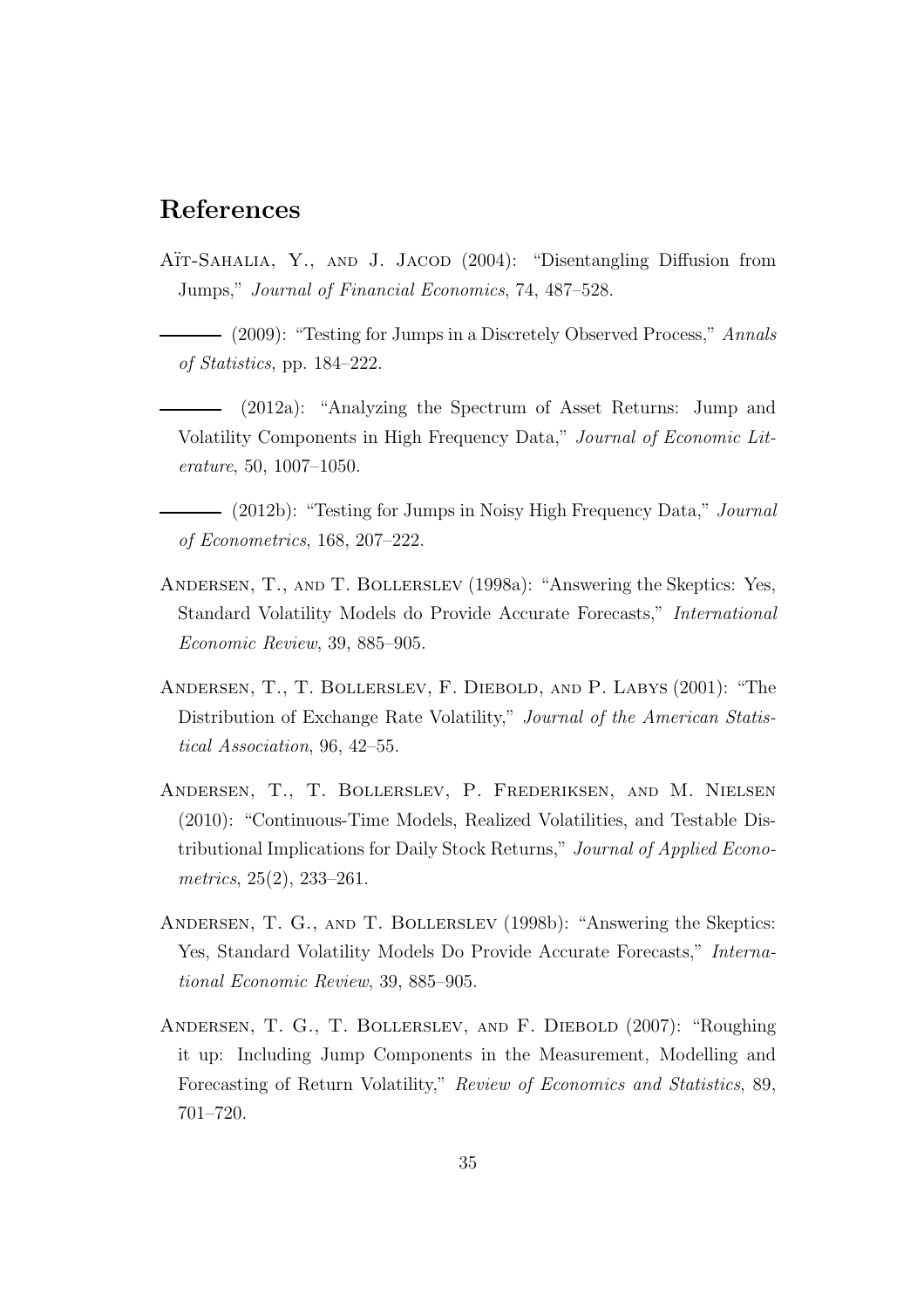- Andersen, T. G., T. Bollerslev, and D. Dobrev (2007b): "Noarbitrage semi-martingale restrictions for continous-time volatility models subject to leverage effects, jumps and i.i.d. noise: Theory and testable distributional implications," Journal of Econometrics, 138, 125–180.
- Ball, C., and W. Torous (1983): "A Simplified Jump Process for Common Stock Returns," Journal of Financial and Quantitative Analysis, 18, 53–65.
- Barndorff-Nielsen, O., and N. Shephard (2004): "Power and Bipower Variation with Stochastic Volatility and Jumps," Journal of Financial Econometrics, 2, 1–37.
- Barndorff-Nielsen, O. E., and N. Shephard (2006): "Econometrics of testing for jumps in financial economics using bipower variation," Journal of Financial Econometrics, 4, 1–30.
- Bauwens, L., and S. Laurent (2005): "A New Class of Multivariate Skew Densities, with Application to GARCH Models," Journal of Business and Economic Statistics, 23, 346–354.
- Bollerslev, T. (1986): "Generalized Autoregressive Conditional Heteroskedasticity," Journal of Econometrics, 31, 307–327.
- (1987): "A Conditionally Heteroskedastic Time Series Model for Speculative Prices and Rates of Return," Review of Economics and Statistics, 69, 542–547.
- (1990): "Modeling the Coherence in Short-run Nominal Exchange Rates: A Multivariate Generalized ARCH Model," Review of Economics and Statistics, 72, 498–505.
- Bollerslev, T., R. Y. Chow, and K. F. Kroner (1992): "ARCH Modeling in Finance: A Review of Theory and Empirical Evidence," Journal of Econometrics, 52, 5–59.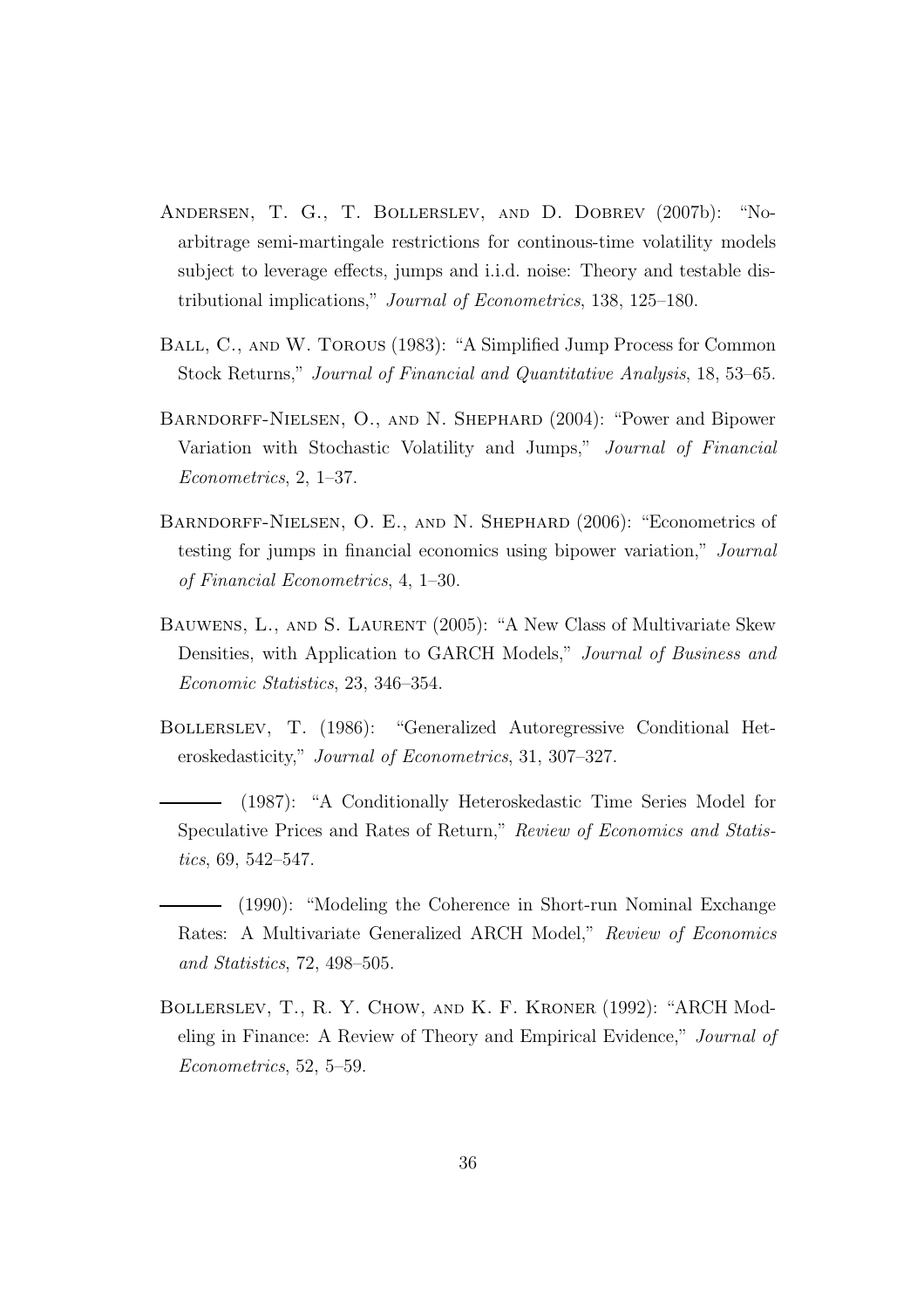- BOUDT, K., AND C. CROUX (2010): "Robust M-Estimation of Multivariate GARCH Models," Computational Statistics and Data Analysis, 54, 2459– 2469.
- BOUDT, K., J. DANÍELSSON, AND S. LAURENT (2010): "Appendix to Robust Forecasting of Dynamic Conditional Correlation GARCH Models," Available at www.econ.kuleuven.be/kris.boudt/public.
- (2013): "Robust Forecasting of Dynamic Conditional Correlation GARCH Models," International Journal of Forecasting, 29, 244–257.
- Carnero, M., D. Pena, and E. Ruiz (2007): "Effects of outliers on the identification and estimation of GARCH models," Journal of time series analysis, 28, 471–497.
- (2008): "Estimating and forecasting GARCH volatility in the presence of outliers," IVIE working paper.
- CHARLES, A., AND O. DARNÉ (2005): "Outliers and GARCH models in financial data," Economics Letters, 86, 347–352.
- Chen, C., and L. Liu (1993): "Joint Estimation of Model Parameters and Outlier Effects in Time Series," Journal of the American Statistical Association, 88, 284296.
- Creal, D., S. Koopman, and A. Lucas (2012): "A General Framework for Observation Driven Time-Varying Parameter Models," Forthcoming in Journal of Applied Econometrics.
- Diebold, F., and M. Nerlove (1989): "The Dynamics of Exchange Rate Volatility: a Multivariate Latent Factor ARCH Model," Journal of Applied Econometrics, 4, 1–21.
- DOORNIK, J. (2009): *Object-Oriented Matrix Programming Using Ox.* Timberlake Consultants Press.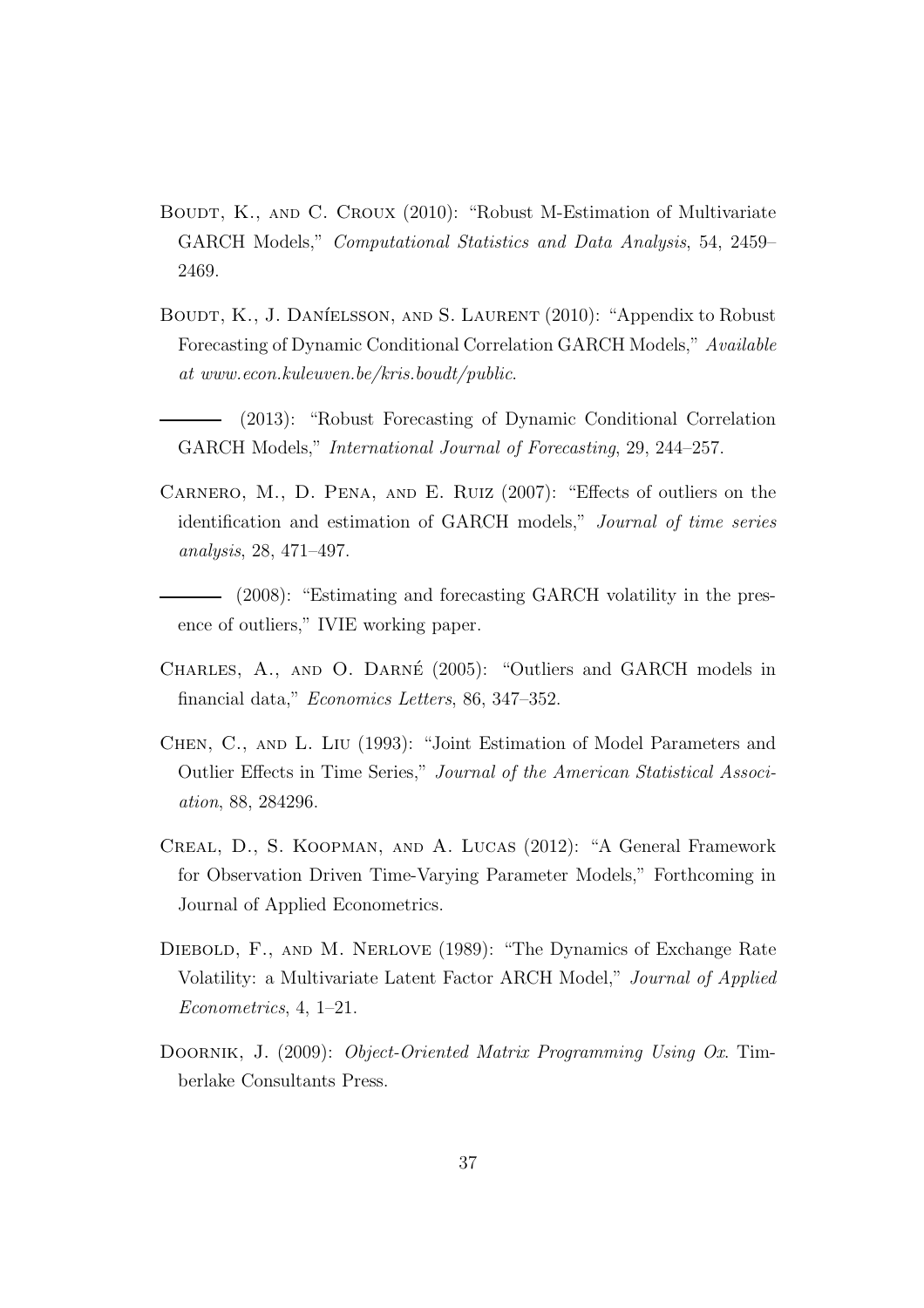- Engle, R. (2002): "Dynamic Conditional Correlation a Simple Class of Multivariate GARCH Models," Journal of Business and Economic Statistics, 20, 339–350.
- FAIR, R. (2002): "Events that shook the market," *Journal of Business*, 75, 713–731.
- Franses, P., and H. Ghijsels (1999): "Additive Outliers, GARCH and Forecasting Volatility," International Journal of Forecasting, 15, 1–9.
- Franses, P., and D. van Dijk (2000): Non-Linear Series Models in Empirical Finance. Cambridge University Press, Cambridge, United Kingdom.
- GIOT, P., AND S. LAURENT (2003): "Value-at-Risk for Long and Short Trading Positions," Journal of Applied Econometrics, 18(6), 641–664.
- Glosten, L., R. Jagannathan, and D. Runkle (1993): "On the Relation Between Expected Value and the Volatility of the Nominal Excess Return on Stocks," Journal of Finance, 48, 1779–1801.
- Gnabo, J.-Y., S. Laurent, and C. Lecourt (2009): "Does Transparency in Central Bank Intervention Policy Bring Noise to the FX Market? The Case of the Bank of Japan," Journal of International Financial Markets, Institutions  $\mathcal{B}$  Money, 19, 94–111.
- HANSEN, P., AND A. LUNDE (2005): "A Forecast Comparison of Volatility Models: Does Anything Beat a  $GARCH(1,1),$ " Journal of Applied Econometrics, 20, 873–889.
- (2006): "Consistent Ranking of Volatility Models," *Journal of Econo*metrics, 131, 97–121.
- (2007): "MULCOM 2.00, Econometric Toolkit for Multiple Comparisons," http://mit.econ.au.dk/vip htm/alunde/mulcom/mulcom.htm.
- HANSEN, P., A. LUNDE, AND J. NASON (2011): "Model Confidence Sets," Econometrica, 79, 453–497.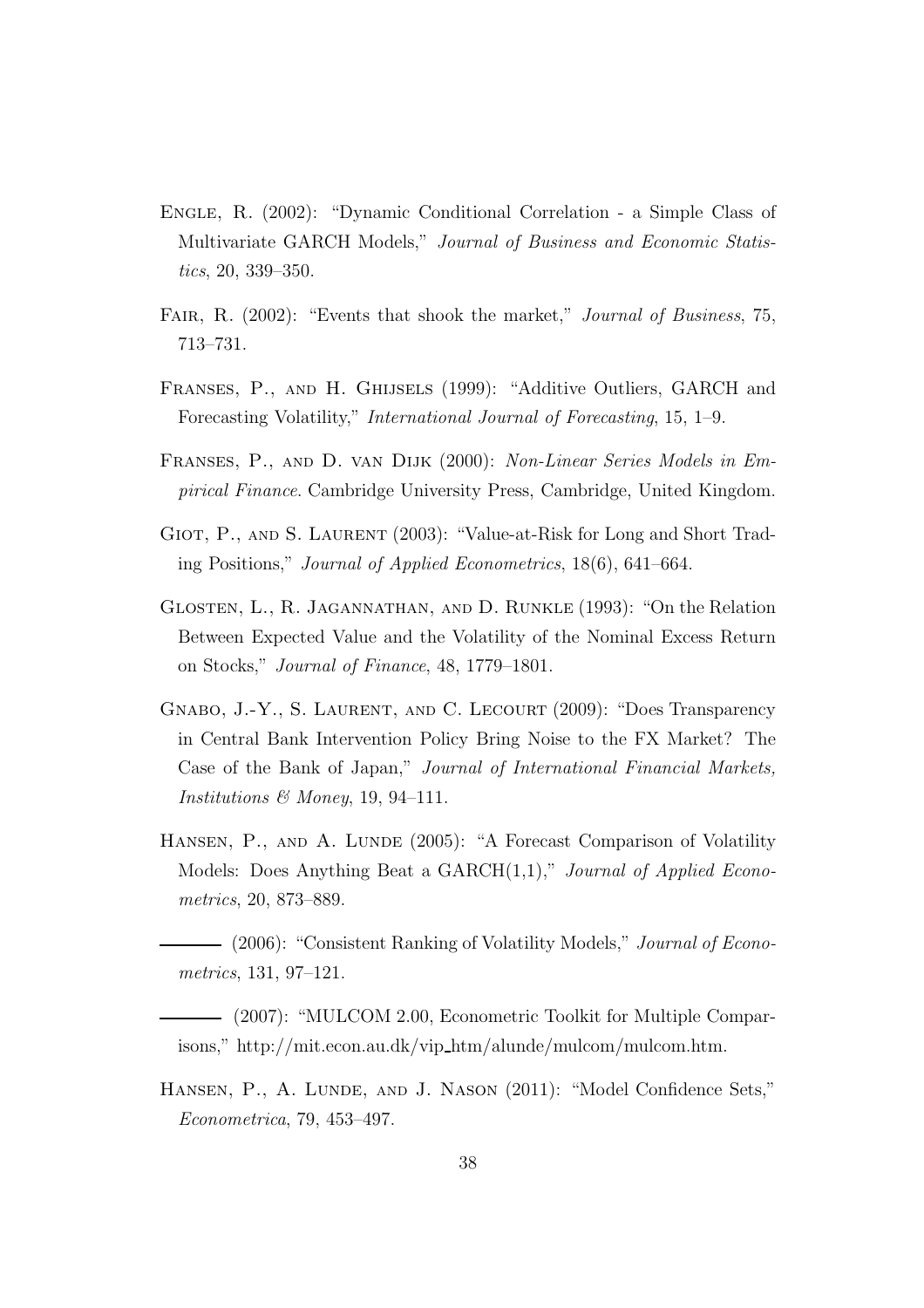- Harvey, A., and T. Chakravarty (2008): "Beta-t-(E)GARCH," Working Paper series, University of Cambridge.
- Hsieh, D. (1989): "Testing for Nonlinear Dependence in Daily Foreign Exchange Rates," The Journal of Business,, 62, 339–368.
- HUANG, X., AND G. TAUCHEN (2006): "The Relative Contribution of Jumps to Total Price Variance," Journal of Financial Econometrics, 3, 456–499.
- HUBER, P. (1981): Robust Statistics. Wiley, New York.
- Hull, J. (2006): Options, Futures and Other Derivatives. Pearson Prentice Hall, New Jersey.
- JARQUE, C., AND A. BERA (1987): "A Test for Normality of Observations and Regression Residuals," International Statistical Review, 55, 163–172.
- JORION, P. (1988): "On jump processes in the foreign exchange and stock markets," Review of Financial Studies, 1, 427-445.
- LAURENT, S. (2009): G@RCH 6. Estimating and Forecasting GARCH Models. Timberlake Consultants Ltd.
- Laurent, S., J. Rombouts, and F. Violante (2012): "On the Forecasting Accuracy of Multivariate GARCH Models," Journal of Applied Econometrics, 12, 934–955.
- (2013): "On Loss Functions and Ranking Forecasting Performances of Multivariate Volatility Models," Journal of Econometrics, 173, 1–10.
- LEE, S. S., AND P. A. MYKLAND (2008): "Jumps in financial markets: a new nonparametric test and jump dynamics," Review of Financial studies, 21, 2535–2563.
- MAHEU, J., AND T. MCCURDY (2004): "News Arrival, Jump Dynamics, and Volatility Components for Individual Stock Returns," Journal of Finance, 59, 755–793.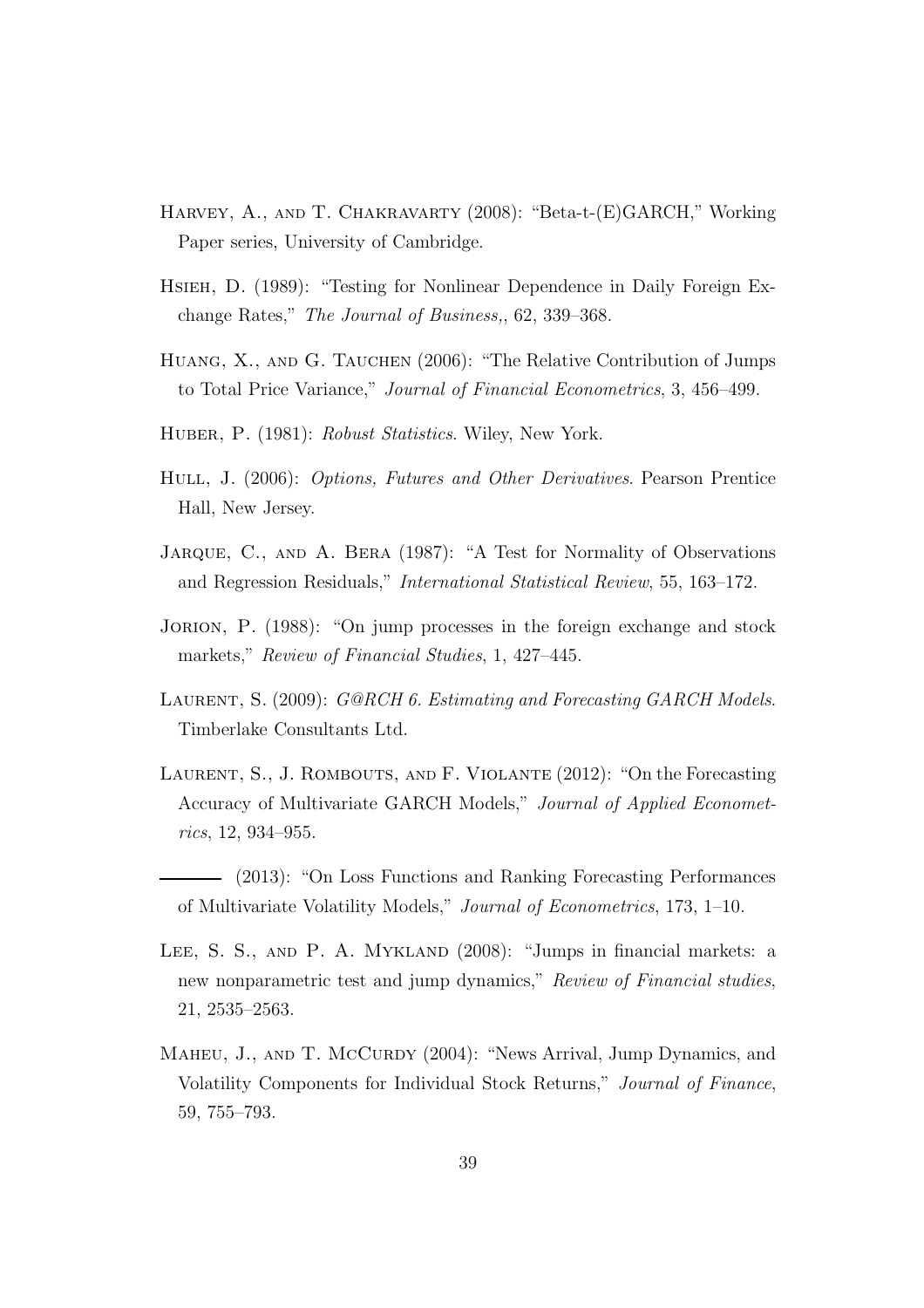- Muler, N., D. Pena, and V. Yohai (2009): "Robust Estimation for ARMA Models," The Annals of Statistics, 37, 816–840.
- Muler, N., and V. Yohai (2008): "Robust Estimates for GARCH Models," Journal of Statistical Planning and Inference, 138, 2918–2940.
- Neely, C. (2011): "A Survey of Announcement Effects on Foreign Exchange Volatility and Jumps," Federal Reserve Bank of St. Louis Review, 93, 361– 385.
- Nyberg, P., and A. Wilhelmsson (2009): "Measuring Event Risk," Journal of Financial Econometrics, 7, 265–287.
- PATTON, A. (2011): "Volatility Forecast Comparison Using Imperfect Volatility Proxies," Journal of Econometrics, 160, 246–256.
- PREMINGER, A., AND R. FRANCK (2007): "Forecasting Exchange Rates: A Robust Regression Approach," International Journal of Forecasting, 23, 7184.
- SAKATA, S., AND H. WHITE (1998): "High breakdown point conditional dispersion estimation with application to S&P 500 daily returns volatility," Econometrica, 66, 529–567.
- Taylor, S. (1986): Modelling Financial Time Series. Wiley, New York.
- Vlaar, P., and F. Palm (1993): "The Message in Weekly Exchange Rates in the European Monetary System: Mean Reversion, Conditional Heteroskedasticity and Jumps," Journal of Business and Economic Statistics, 11, 351–360.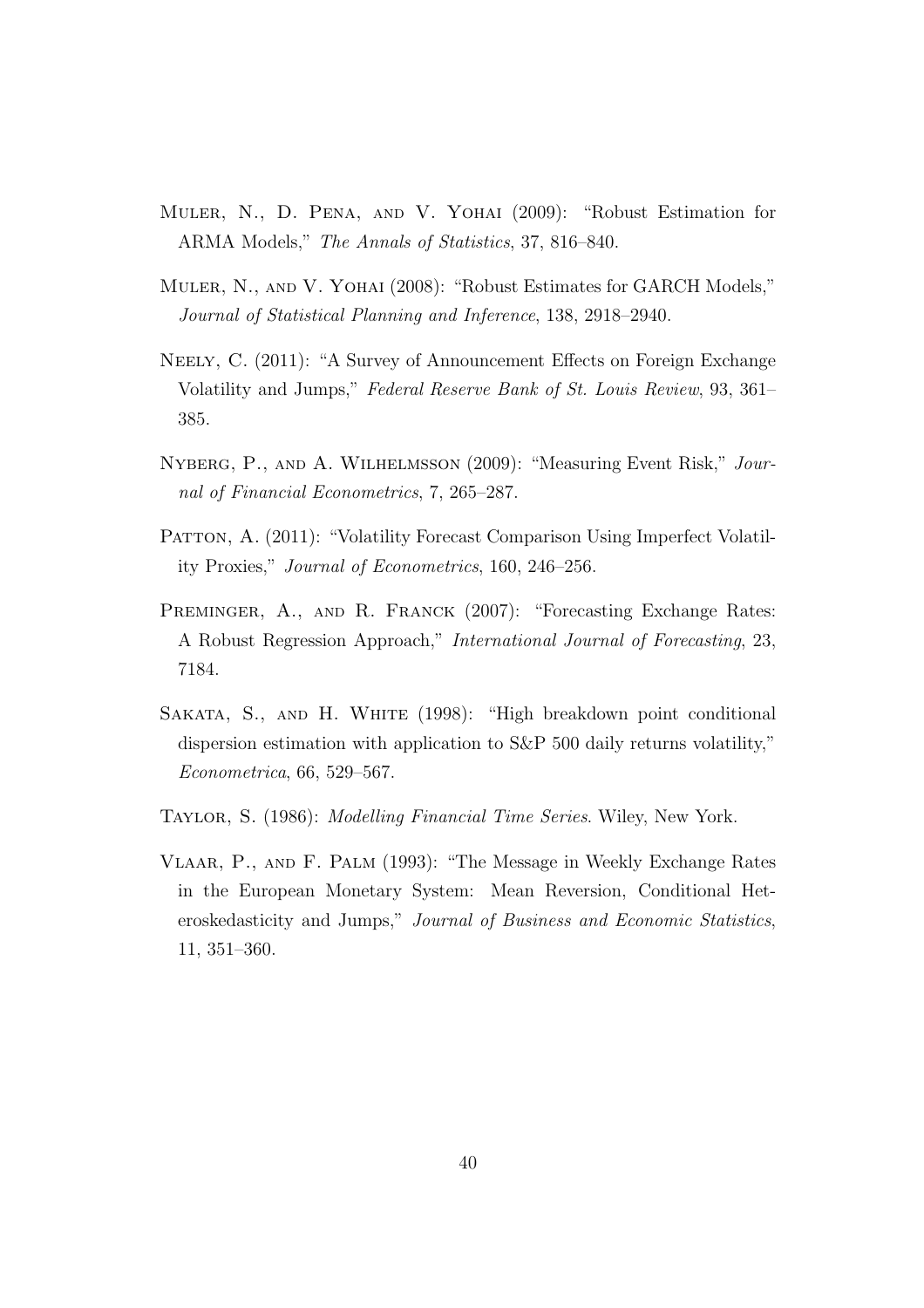Figure 1:  $u_t$  vs.  $z_t$  for a GARCH, BIP-GARCH (with  $\delta = 0.975$ ) and GAS models with a  $ST(0, 1, 5)$ , and  $SKST(0, 1, exp(-0.3), 5)$ 

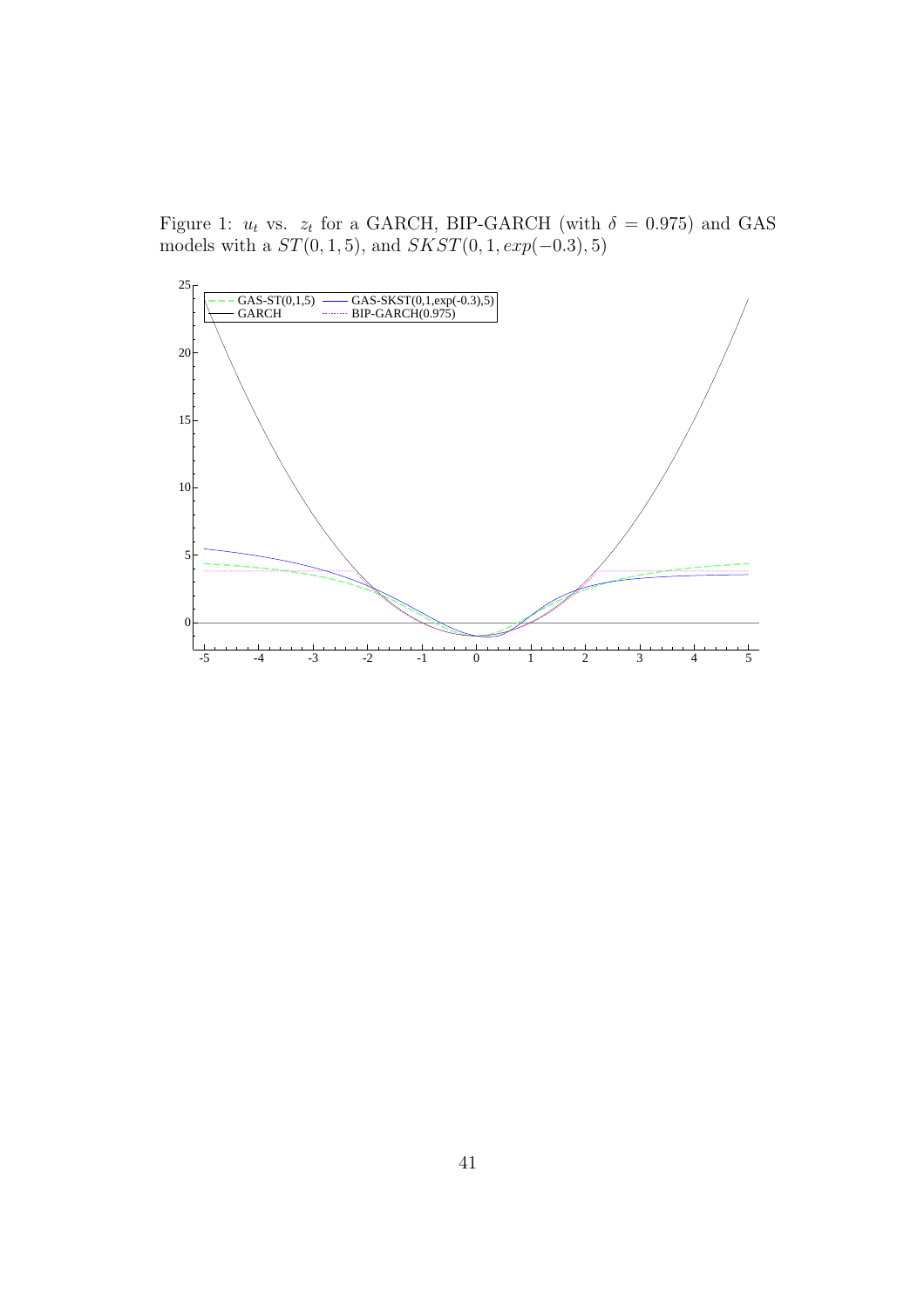Figure 2: Proportion of correct jump detections in function of  $m$  for a nominal size  $\lambda = 5\%$  and  $T = 2,000$ 



Note: The DGP is  $r_t^* = r_t + m\sigma_t I_t$ , where  $(1-0.3L)(r_t-0.05) = \varepsilon_t$ ,  $\varepsilon_t \equiv \sigma_t z_t$ ,  $z_t \stackrel{i.i.d.}{\sim} N(0, 1)$ and  $\sigma_t^2 = 0.05 + 0.02\varepsilon_{t-1}^2 + 0.93\sigma_{t-1}^2$  and finally  $I_t$  is a dummy variable accounting for the 1, 2, 5, 10, 20 or 40 equidistant jumps.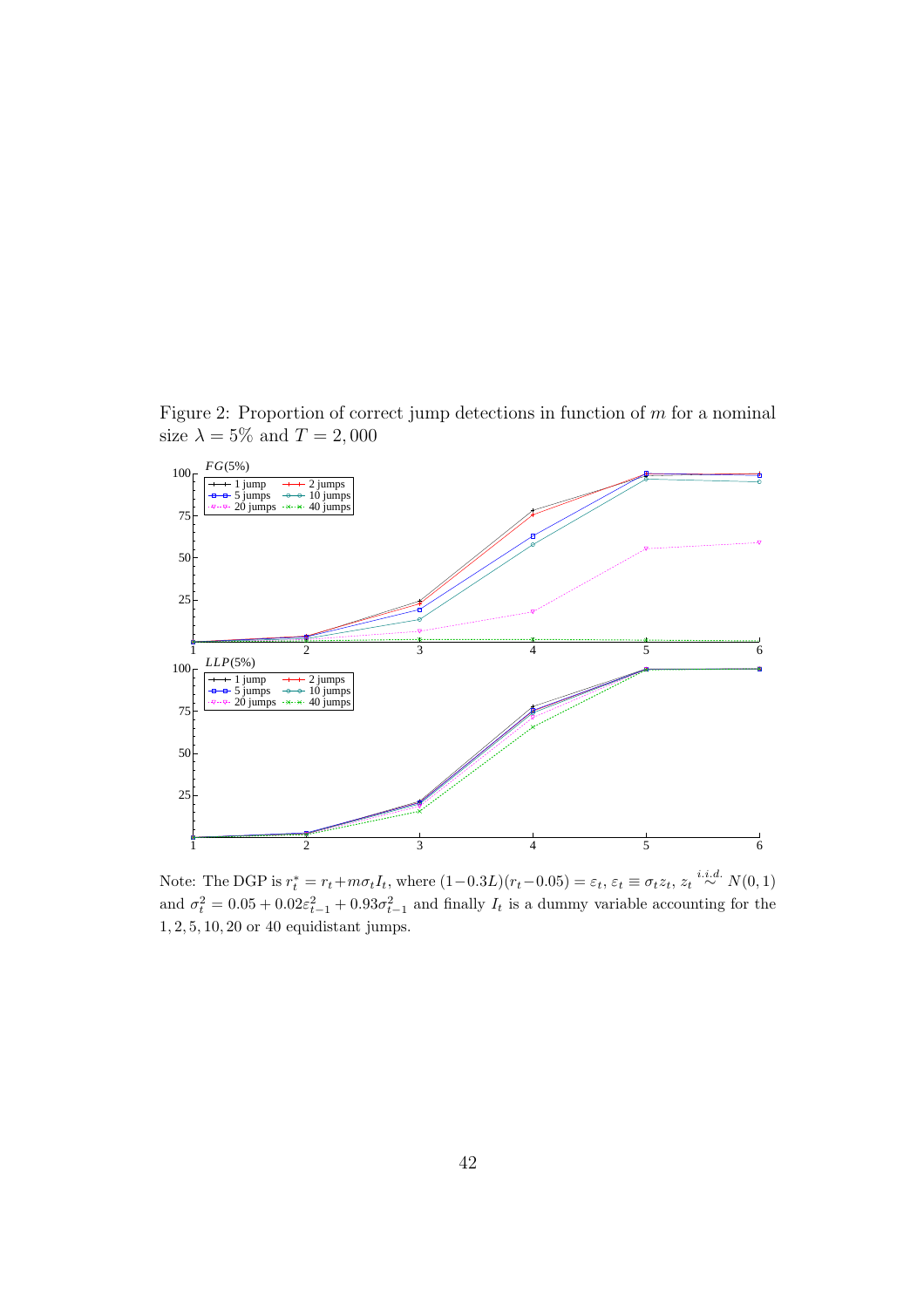Figure 3: Proportion of correct jump detections in function of  $m$  for a nominal size  $\lambda = 5, 25$  and  $50\%$  and  $T = 2,000$ 



Note: The DGP is  $r_t^* = r_t + m\sigma_t I_t$ , where  $(1-0.3L)(r_t-0.05) = \varepsilon_t$ ,  $\varepsilon_t \equiv \sigma_t z_t$ ,  $z_t \stackrel{i.i.d.}{\sim} N(0, 1)$ and  $\sigma_t^2 = 0.05 + 0.02\varepsilon_{t-1}^2 + 0.93\sigma_{t-1}^2$  and finally  $I_t$  is a dummy variable accounting for the , 2, 10 or 40 equidistant jumps.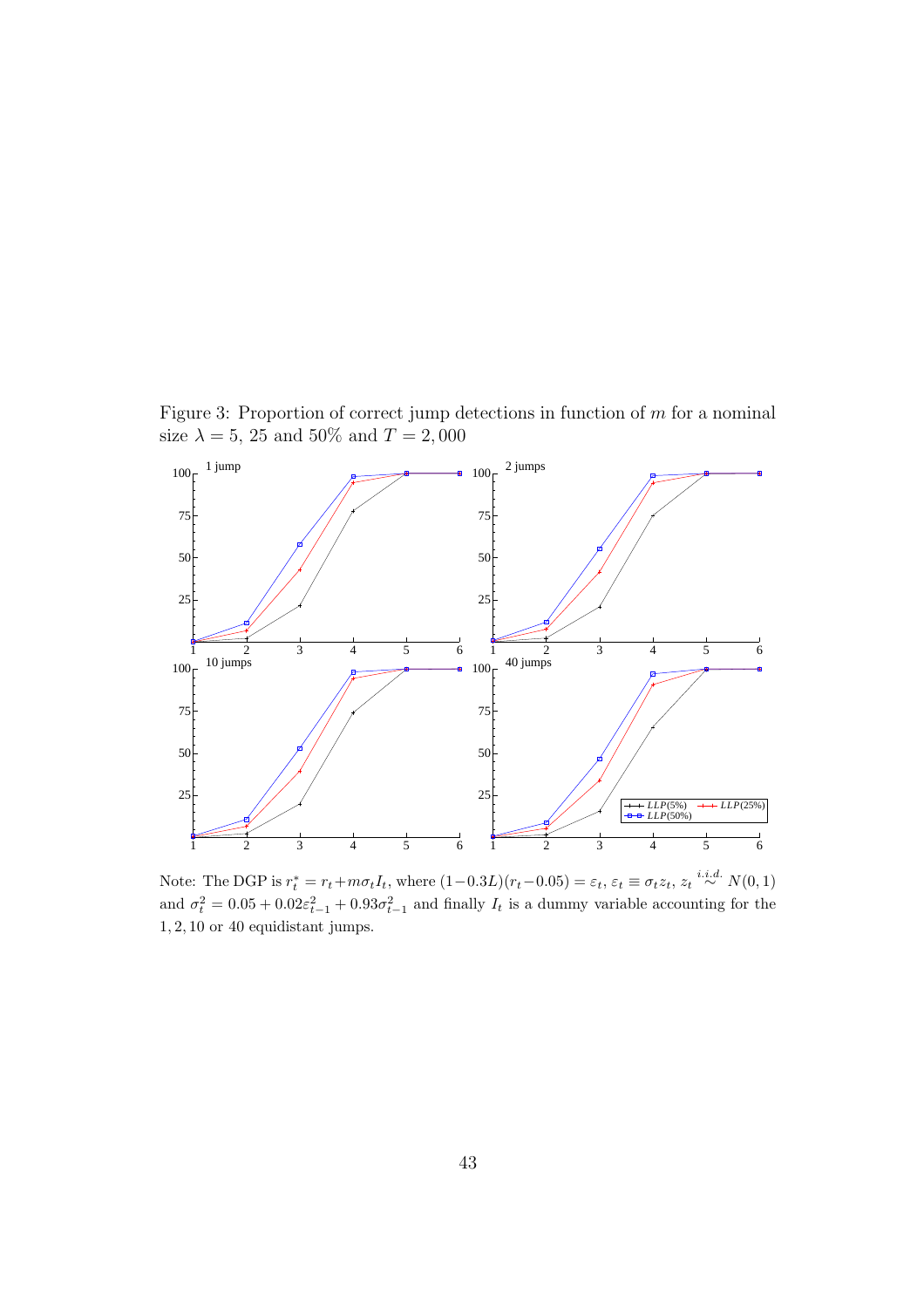Figure 4: Bias as a function of the jump size m for the  $AR(1)-GARCH(1,1)$ with parameter values  $\mu = 0.05, \phi_1 = 0.3, \omega = 0.05, \alpha_1 = 0.02$  and  $\beta_1 = 0.93$ and 10 jumps per sample of  $T = 2,000$  observations



Note: The DGP is  $r_t^* = r_t + m\sigma_t I_t$ , where  $(1-0.3L)(r_t-0.05) = \varepsilon_t$ ,  $\varepsilon_t \equiv \sigma_t z_t$ ,  $z_t \stackrel{i.i.d.}{\sim} N(0, 1)$ and  $\sigma_t^2 = 0.05 + 0.02\varepsilon_{t-1}^2 + 0.93\sigma_{t-1}^2$  and finally  $I_t$  is a dummy variable accounting for the 10 equidistant jumps. The estimation methods are: Gaussian-ML on  $r_t^*$ , M-estimator of the BIP-ARMA–BIP-GARCH with  $\delta = 0.975$  and  $\rho(\cdot) = \rho_{t_4}(\cdot)$  (denoted BIP) and Gaussian-ML on filtered returns  $\tilde{r}_t$  (with  $\lambda = 50\%$ ).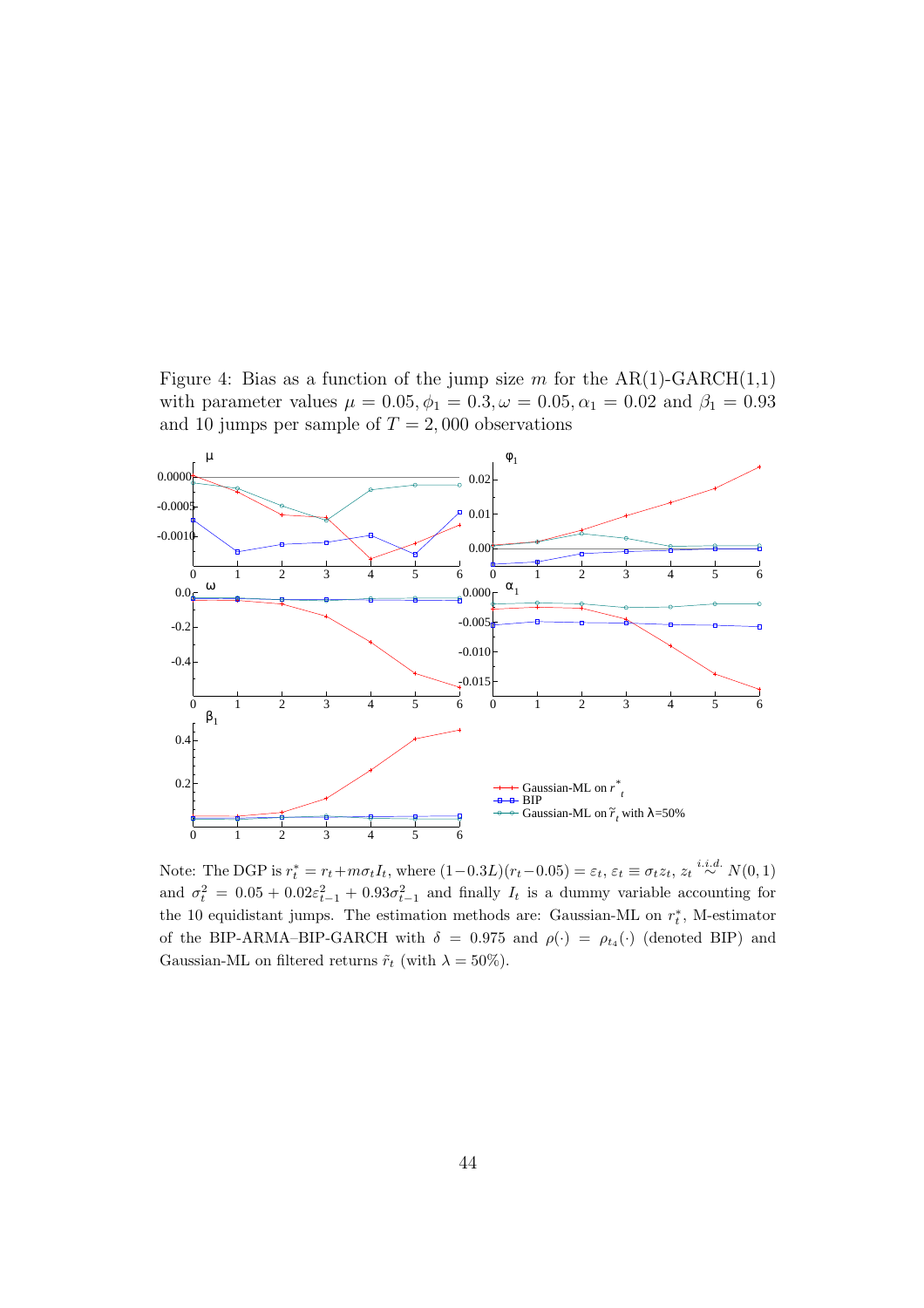Figure 5: RMSE as a function of the jump size  $m$  for the AR(1)-GARCH(1,1) with parameter values  $\mu = 0.05, \phi_1 = 0.3, \omega = 0.05, \alpha_1 = 0.02$  and  $\beta_1 = 0.93$ and 10 jumps per sample of  $T = 2,000$  observations



Note: See Figure 4.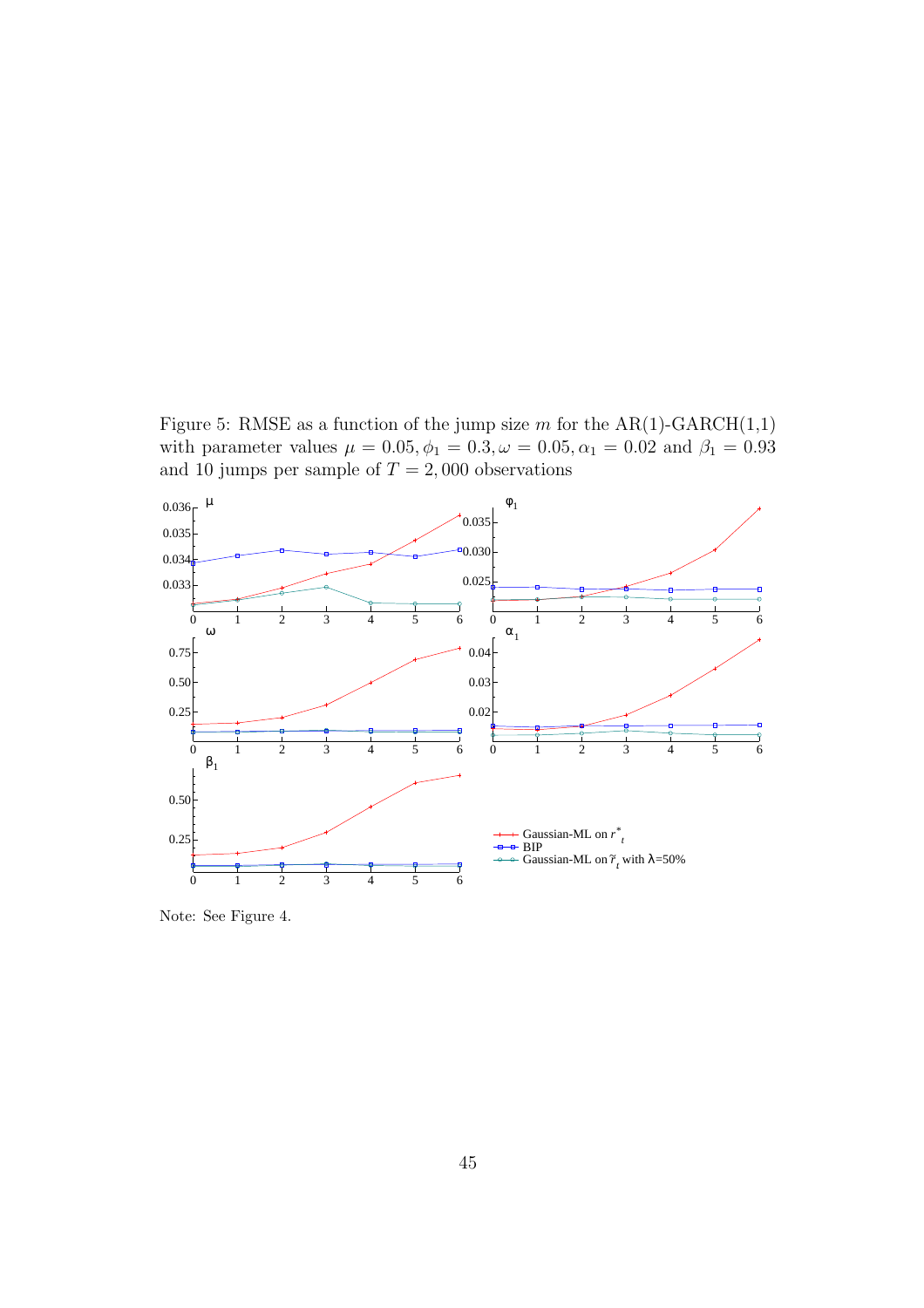Figure 6:  $95\%$  coverage probabilities as a function of the jump size m for the AR(1)-GARCH(1,1) with parameter values  $\mu = 0.05, \phi_1 = 0.3, \omega = 0.05, \alpha_1 = 0.05$ 0.02 and  $\beta_1 = 0.93$  and 10 jumps per sample of  $T = 2,000$  observations



Note: See Figure 4.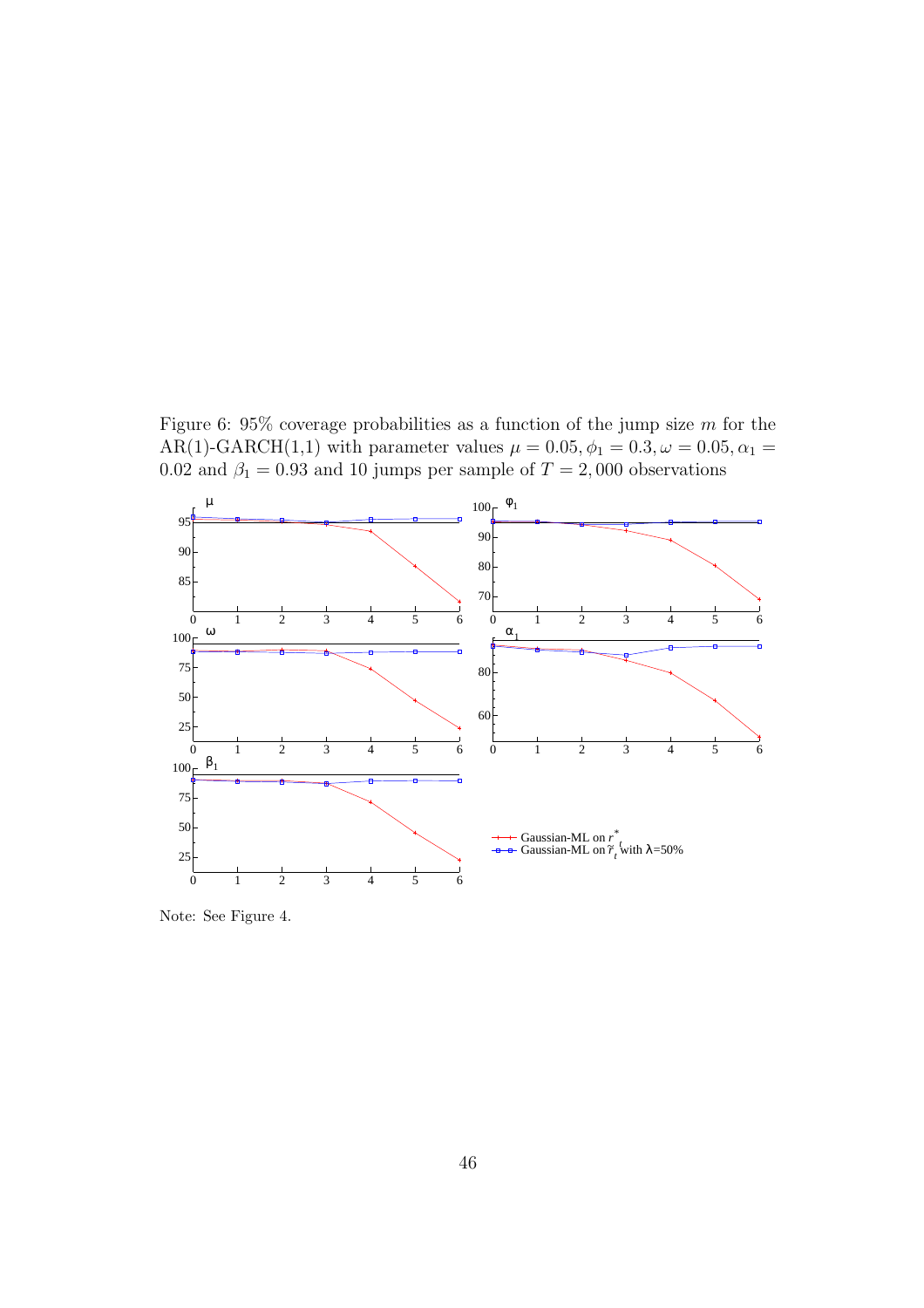Figure 7: Daily returns in % of the three exchange rates over the period January 2005 - May 2011 and detected jumps

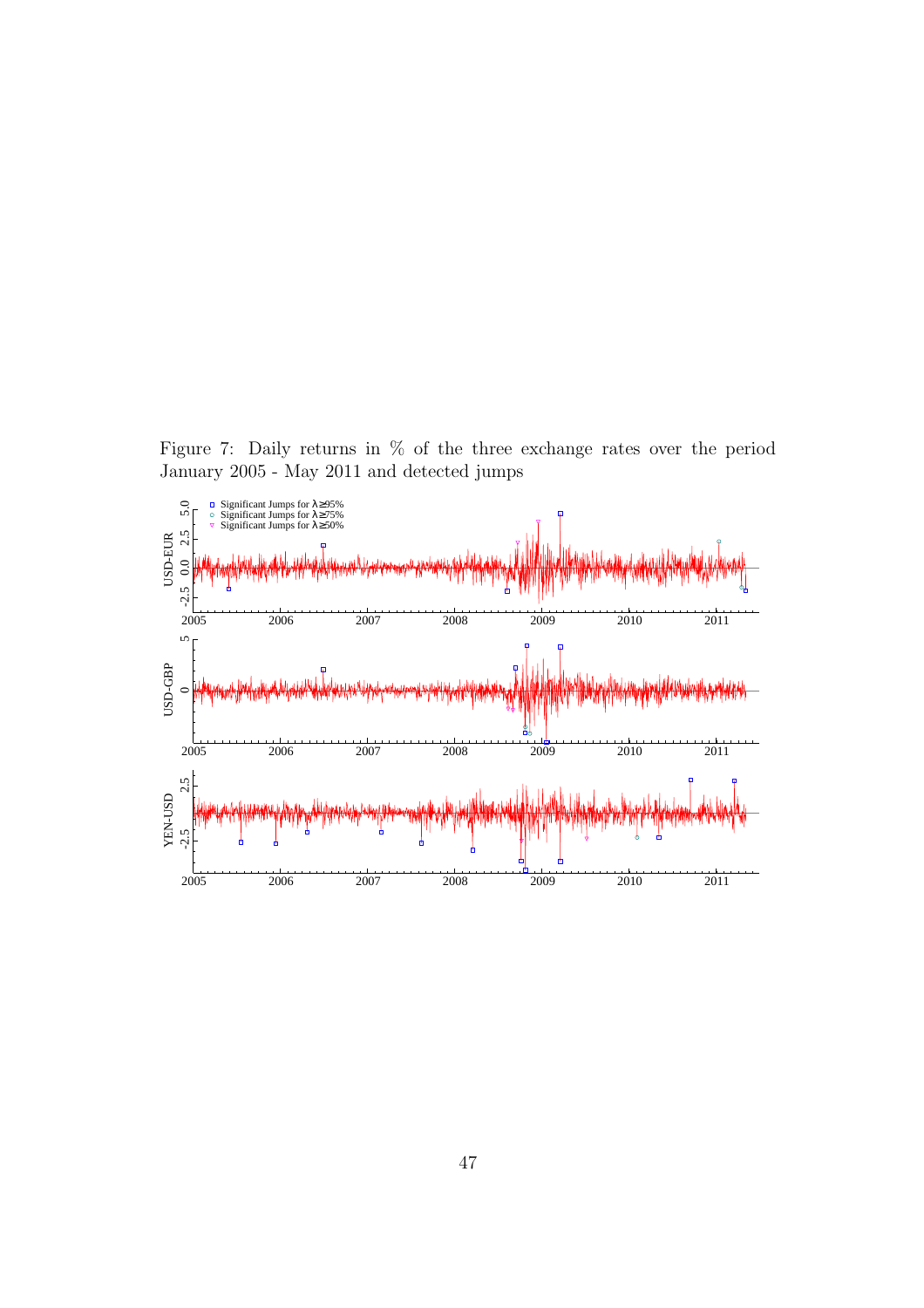Table 1: Rejection frequencies under  $H_0$  of no jumps for  $T = 2000$ 

|            |      |           |            | $ \alpha$   | $\mathbf{J}$ and $\mathbf{J}$ and $\mathbf{J}$ |
|------------|------|-----------|------------|-------------|------------------------------------------------|
| $\alpha_1$ |      | $FG(5\%)$ | $LLP(5\%)$ | $LLP(25\%)$ | $LLP(50\%)$                                    |
| 0.02       | 0.93 | 7.4       | 5.3        | 26.3        | 48.8                                           |
| 0.03       | 0.92 | 7.7       | 4.9        | 25.4        | 49.3                                           |
| 0.04       | 0.91 | 5.6       | 4.0        | 26.0        | 49.0                                           |
| 0.05       | 0.90 | 7.8       | 3.7        | 25.6        | 49.0                                           |
| 0.06       | 0.89 | 6.5       | 4.4        | 22.6        | 47.0                                           |
| 0.07       | 0.88 | 7.5       | 5.3        | 24.8        | 50.0                                           |
| 0.08       | 0.87 | 6.2       | 5.0        | 24.6        | 48.4                                           |
| 0.09       | 0.86 | 8.3       | 4.4        | 25.6        | 48.9                                           |
| 0.10       | 0.85 | 6.0       | 3.9        | 25.2        | 49.1                                           |

Column labelled FG corresponds to Franses and Ghijsels' test while those labelled LLP correspond to our proposed test. The value in parenthesis is the nominal size ( $\lambda$ ) of the test. The DGP is  $(1 - 0.3L)(r_t - 0.05) = \varepsilon_t$ , where  $\varepsilon_t \equiv \sigma_t z_t$ ,  $z_t \stackrel{i.i.d.}{\sim} N(0, 1)$  and  $\sigma_t^2 = 0.05 + \alpha_1 \varepsilon_{t-1}^2 + \beta_1 \sigma_{t-1}^2$ .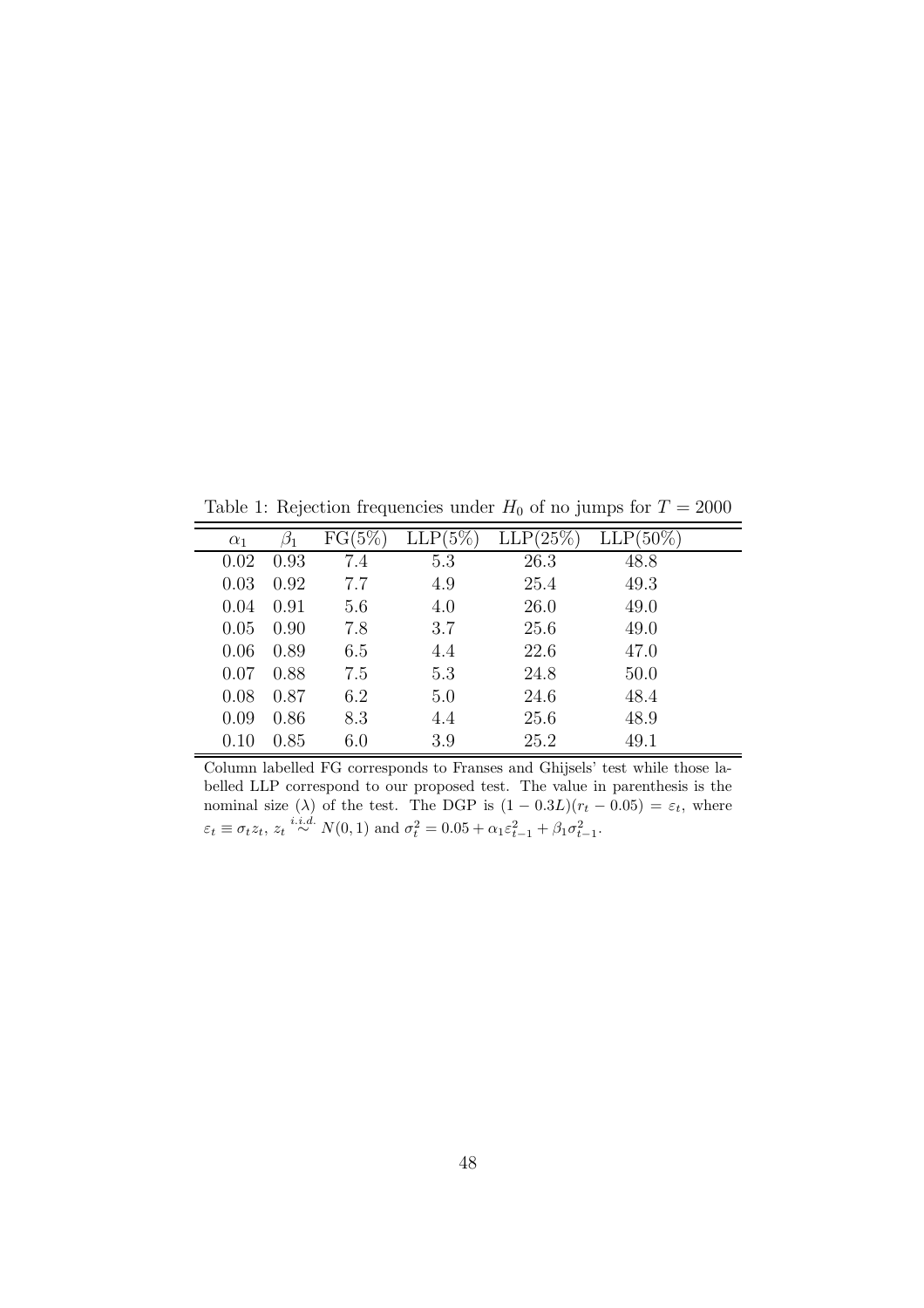| Jumps          | $\,m$            | $FG(5\%)$ | $LLP(5\%)$ | $LLP(25\%)$ | $LLP(50\%)$ |
|----------------|------------------|-----------|------------|-------------|-------------|
| $\overline{1}$ | $\mathbf{1}$     | 4.8       | 4.5        | 3.7         | 3.7         |
|                | $\overline{2}$   | 5.1       | $5.1\,$    | 3.5         | 3.3         |
|                | 3                | $7.0\,$   | 6.4        | 4.2         | 3.8         |
|                | $\overline{4}$   | 7.1       | 6.4        | 3.8         | 3.7         |
|                | $\overline{5}$   | 5.3       | 4.9        | 3.8         | 3.8         |
|                | 6                | $5.2\,$   | 4.9        | 3.8         | 3.8         |
| $\overline{2}$ | $\mathbf 1$      | $5.5\,$   | $5.2\,$    | 4.1         | 4.3         |
|                | $\overline{2}$   | 6.1       | $6.0\,$    | 4.2         | 3.7         |
|                | 3                | $10.5\,$  | 8.8        | 4.2         | 3.3         |
|                | $\overline{4}$   | 10.1      | 8.6        | 3.9         | 3.9         |
|                | $\overline{5}$   | $5.6\,$   | 5.1        | 3.9         | 3.9         |
|                | 6                | 6.0       | 5.1        | 3.9         | 3.9         |
| $\overline{5}$ | $\mathbf{1}$     | 5.0       | 4.4        | 3.7         | 3.6         |
|                | $\sqrt{2}$       | 8.0       | 7.1        | 4.1         | 3.5         |
|                | 3                | 34.8      | 30.0       | 8.1         | 4.1         |
|                | $\overline{4}$   | 23.8      | 18.3       | 3.8         | 3.5         |
|                | $\overline{5}$   | 9.1       | 5.4        | 3.7         | 3.6         |
|                | 6                | 8.3       | 5.3        | 3.8         | 3.6         |
| 10             | $\mathbf 1$      | 5.1       | 5.1        | 4.0         | 3.7         |
|                | $\overline{2}$   | 20.6      | 18.8       | 8.3         | 3.7         |
|                | 3                | 83.5      | 78.4       | 27.7        | 8.9         |
|                | $\overline{4}$   | 67.2      | 44.9       | 4.7         | 3.0         |
|                | $\overline{5}$   | 9.4       | $5.2\,$    | 3.2         | 3.2         |
|                | $\boldsymbol{6}$ | 13.5      | 4.8        | 3.2         | 3.2         |
| 20             | $\mathbf{1}$     | 5.8       | $5.5\,$    | 3.0         | 3.2         |
|                | $\overline{2}$   | 51.0      | 47.9       | 24.2        | 10.9        |
|                | 3                | 99.9      | 99.8       | 87.8        | 44.7        |
|                | $\overline{4}$   | 100.0     | 91.3       | 11.8        | 4.4         |
|                | $\overline{5}$   | 53.5      | 6.9        | 3.9         | 3.6         |
|                | $\,6\,$          | 52.3      | 6.5        | 4.0         | 3.7         |
| 40             | $\mathbf 1$      | 6.5       | 6.2        | 3.8         | 3.7         |
|                | $\sqrt{2}$       | 91.1      | 89.8       | 69.6        | 45.8        |
|                | 3                | 100.0     | 100.0      | 100.0       | 99.3        |
|                | $\overline{4}$   | 100.0     | 100.0      | 57.9        | 9.5         |
|                | $\overline{5}$   | 100.0     | 13.0       | 6.2         | 5.0         |
|                | $\boldsymbol{6}$ | 100.0     | 9.1        | 6.1         | 4.8         |

Table 2: Rejection Frequencies of Jarque-Bera's test on the standardized residuals of a normal-AR(1)-GARCH(1,1) on  $\tilde{r}_t$ . Nominal size  $=5\%$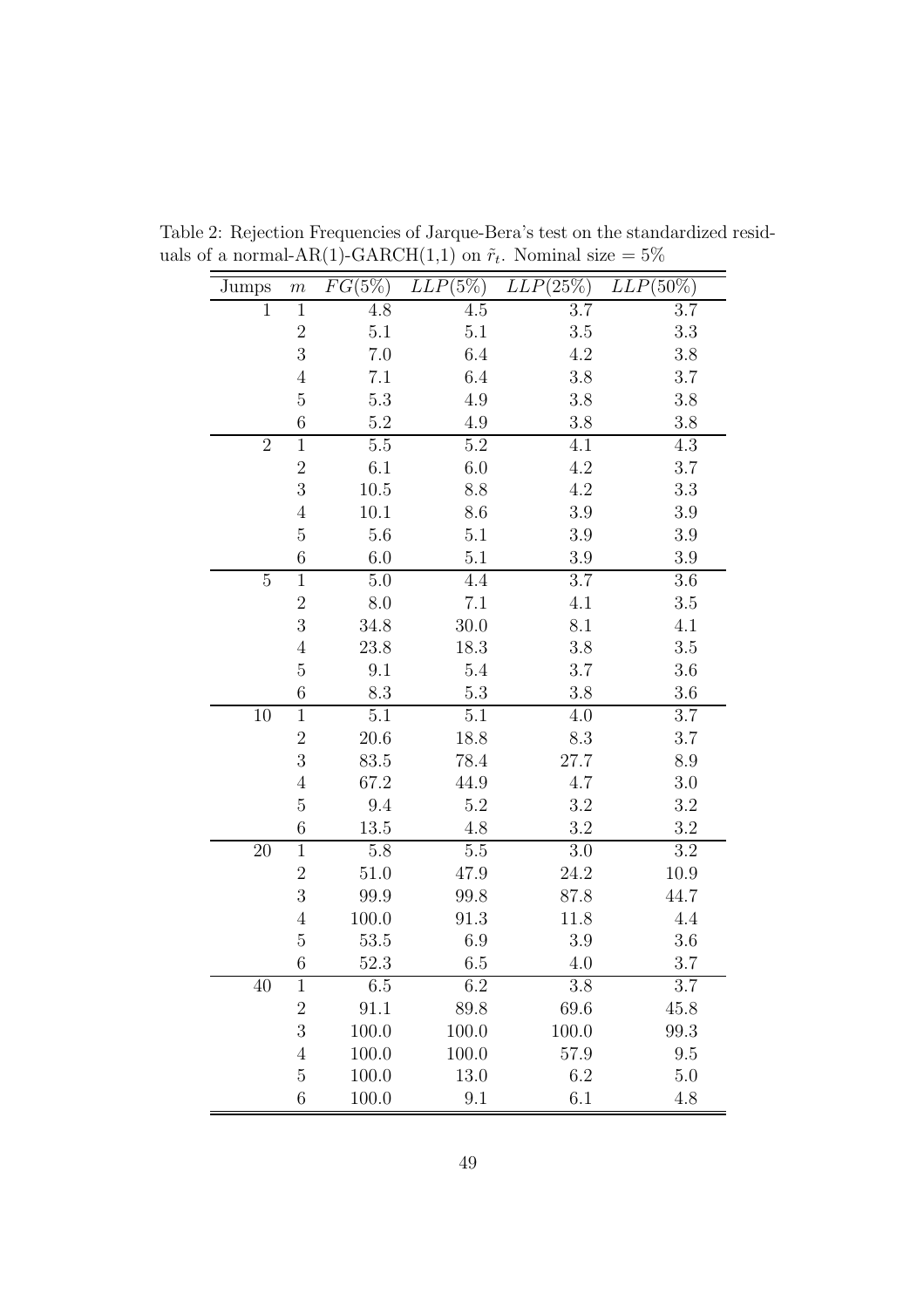Table 3: Simulation results for an AR(1)-GAS(1,1) model with  $z_t \sim$  $ST(0, 1, v).$ 

| $\upsilon$ | $%$ Jumps | Rej. Freq. $JB(5\%)$ |
|------------|-----------|----------------------|
| 3          | 1.372     | 100.0                |
| 4          | 0.812     | 100.0                |
| 5          | 0.511     | 99.9                 |
| 6          | 0.363     | 99.2                 |
| 7          | 0.275     | 96.5                 |
| 8          | 0.206     | 91.6                 |
| 9          | 0.165     | 86.8                 |
| 10         | 0.134     | 80.4                 |
| 11         | 0.115     | 73.1                 |
| 12         | 0.095     | 64.7                 |
| 13         | 0.080     | 60.2                 |
| 14         | 0.073     | 54.2                 |
| 15         | 0.065     | 49.8                 |

Column '% Jumps' reports the %age of spurious jumps detected by our test  $LLP(50\%)$  when the DGP is an AR(1)-GAS $(1,1)$  with  $ST(0,1,v)$  innovations. Column 'Rej. Freq. JB(5%)' corresponds to the rejection frequency of the JB test (at the 5% critical level) on the standardized residuals of an AR(1)-GARCH(1,1) model estimated by Gaussian ML on the filtered returns  $\tilde{r}_t$  (with  $\lambda = 50\%$ ).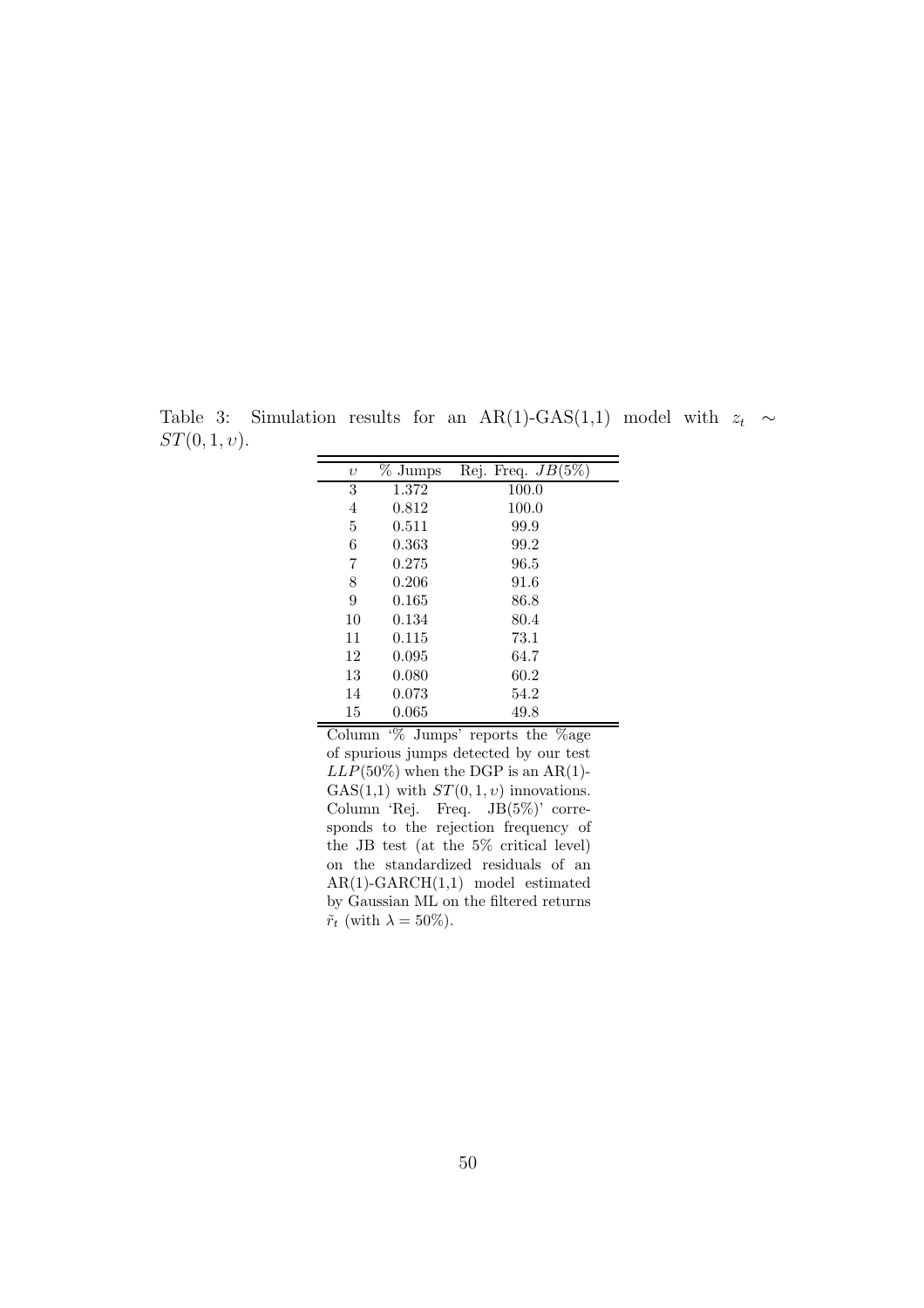Table 4: Jarque-Bera test and number of detected jumps for the exchange rate series

|                                        | USD-EUR           | USD-GBP          | YEN-USD                      |
|----------------------------------------|-------------------|------------------|------------------------------|
| Normal-ARMA-GARCH $(1,1)$              | 26.925            | 18.505           | 625.672                      |
| on raw data                            | (0.0000)          | (0.0000)         | (0.0000)                     |
| Normal-ARMA-GARCH $(1,1)$              | 1.615             | 11.001           | 8.862                        |
| on $\tilde{r}_t$ with $\lambda = 50\%$ | (0.4460)          | (0.0041)         | (0.0119)                     |
|                                        | $\lceil 5 \rceil$ | [6]              | $\left\lceil 12\right\rceil$ |
| Normal-ARMA-GARCH $(1,1)$              | 0.326             | 6.523            | 7.103                        |
| on $\tilde{r}_t$ with $\lambda = 75\%$ | (0.8493)          | (0.0383)         | (0.0287)                     |
|                                        |                   | $\left[8\right]$ | $[13]$                       |
| Normal-ARMA-GARCH $(1,1)$              | 0.324             | 4.705            | 5.438                        |
| on $\tilde{r}_t$ with $\lambda = 95\%$ | (0.8502)          | (0.0951)         | (0.0659)                     |
|                                        | 9                 | 10               | <sup>15</sup>                |

Note: Jarque-Bera statistic computed on the standardized residuals of an ARMA-GARCH(1,1) estimated on the raw data and the filtered returns  $\tilde{r}_t$ (using our test statistic with  $\lambda = 50, 75$  and 95%). Numbers in parentheses are the p-values based on the asymptotic distribution of the JB test while numbers between squared brackets are the number of detected jumps.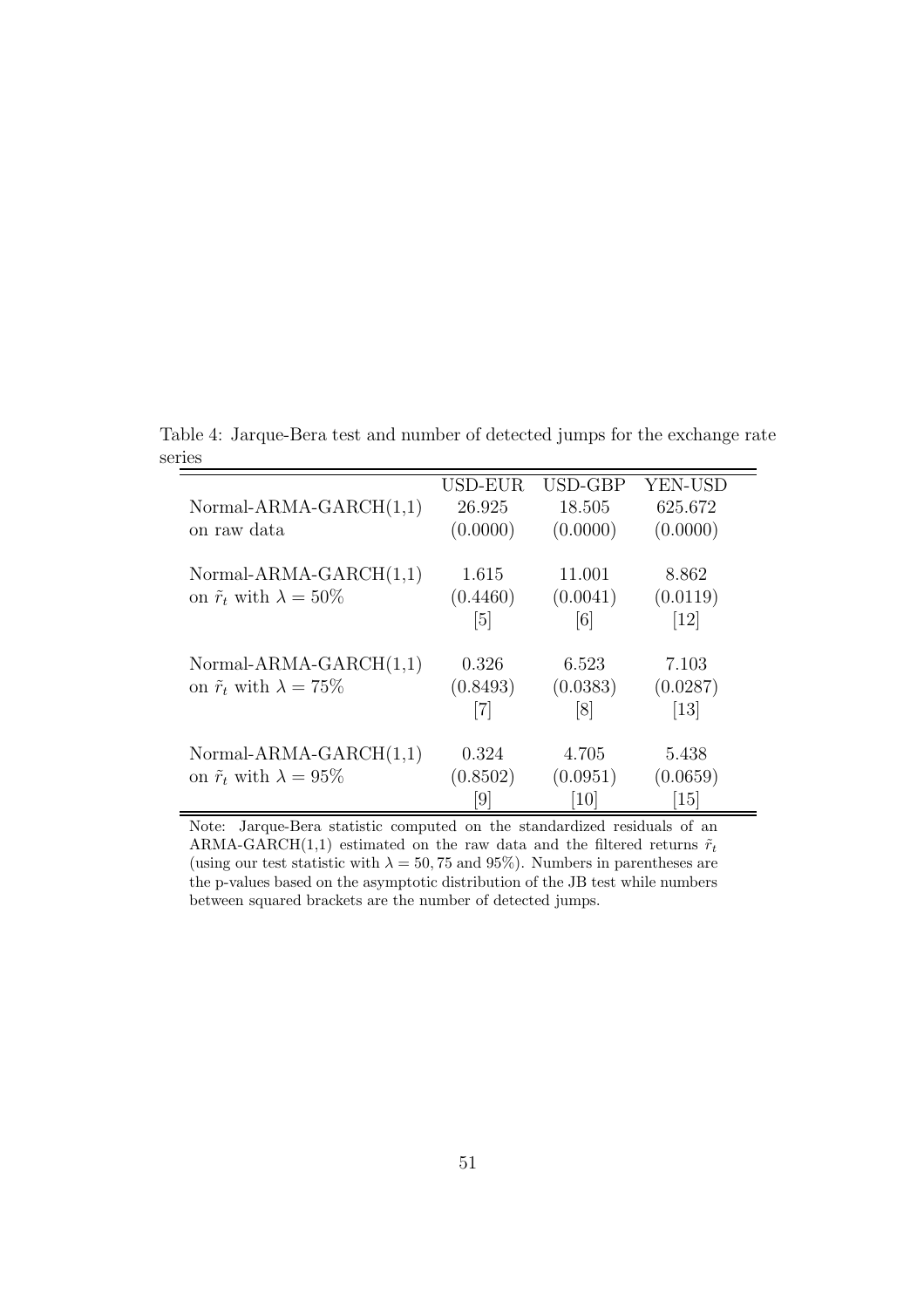Table 5: Detected jumps and financial news on the USD-EUR exchange rate over the period January <sup>2005</sup> - May

| 2011            |         |                                                                                                                                                                                                                                                                 |
|-----------------|---------|-----------------------------------------------------------------------------------------------------------------------------------------------------------------------------------------------------------------------------------------------------------------|
| Date            | $ J_t $ | <b>News</b>                                                                                                                                                                                                                                                     |
| 2005-05-31      | 3.77    | The euro fell sharply on Wednesday as a report that the failure of European monetary union (EMU) had been discussed at a                                                                                                                                        |
|                 |         | meeting that included senior German policy makers jangled the market's already frayed nerves (Reuters news, 31/05/2005).                                                                                                                                        |
| 2006-06-30      | 3.92    | The dollar tumbled Thursday after the Federal Reserve surprised investors with a policy statement the market took as sign of a                                                                                                                                  |
|                 |         | pause in the central bank's tightening cycle. While the Fed's decision to raise its benchmark interest rate by 25 basis points to                                                                                                                               |
|                 |         | $5.25\%$ was largely expected, the accompanying policy statement caused the dollar to drop immediately (Dow Jones, $30/06/2006$ ).                                                                                                                              |
| 2008-08-08      | 3.77    | The euro extended losses versus a broadly stronger dollar on Friday to fall more than 1 percent as concerns about the region's                                                                                                                                  |
|                 |         | growth outlook weighed on the European currency. The euro has been pressured after investors interpreted comments from                                                                                                                                          |
|                 |         | European Central Bank President Jean-Claude Trichet on Thursday that growth had slowed more than expected as a sign that                                                                                                                                        |
|                 |         | euro zone rates are unlikely to rise (Reuters news, $8/10/2008$ ).                                                                                                                                                                                              |
| 2008-09-22      | 3.22    | The U.S. dollar tumbled, hitting multiweek lows against the euro and against sterling Monday as the U.S. government's bailout                                                                                                                                   |
|                 |         | plan to ease a financial credit crisis reignited worries about the country's massive budget deficit (Reuters news, 22/09/2008).                                                                                                                                 |
| 2008-12-17      | 3.16    | The euro extended its decline against the dollar Thursday afternoon, dropping below \$1.4200. The common currency fell under                                                                                                                                    |
|                 |         | pressure Thursday after the European Central Bank announced that it will cut the rate of interest on deposits held at the central                                                                                                                               |
|                 |         | bank in an attempt to discourage inflows (Dow Jones, $18/12/2008$ ).                                                                                                                                                                                            |
| 2009-03-19      | 5.01    | The U.S. dollar hit a two-month low on Thursday after its biggest one-day fall in at least 25 years when the U.S. Federal Reserve                                                                                                                               |
|                 |         | announced it would buy long-dated debt, a move that also lifted stock markets sharply (Reuters news, $19/03/2009$ ).                                                                                                                                            |
| 2011-01-13 3.43 |         | The euro notched its biggest rise against the dollar in more than six months on Thursday following solid European debt auctions<br>and after the head of the European Central Bank cited risks of short-term inflation pressures (Reuters news, $13/01/2011$ ). |
| 2011-04-18 3.48 |         | The euro fell one percent against the dollar on Monday, pressured by talk of possible debt restructuring in Greece and uncertainty                                                                                                                              |
|                 |         | about Portugal's bailout after a strong showing by a euro-sceptic party in Finnish elections (Reuters news, $18/04/2011$ ).                                                                                                                                     |
| 2011-05-05      | 3.76    | The euro tumbled below \$1.46 Thursday and was on track for its worst day against the dollar since November after the European                                                                                                                                  |
|                 |         | Central Bank signaled that interest rates were unlikely to rise next month (Reuters news, $05/05/2011$ ).                                                                                                                                                       |
|                 |         |                                                                                                                                                                                                                                                                 |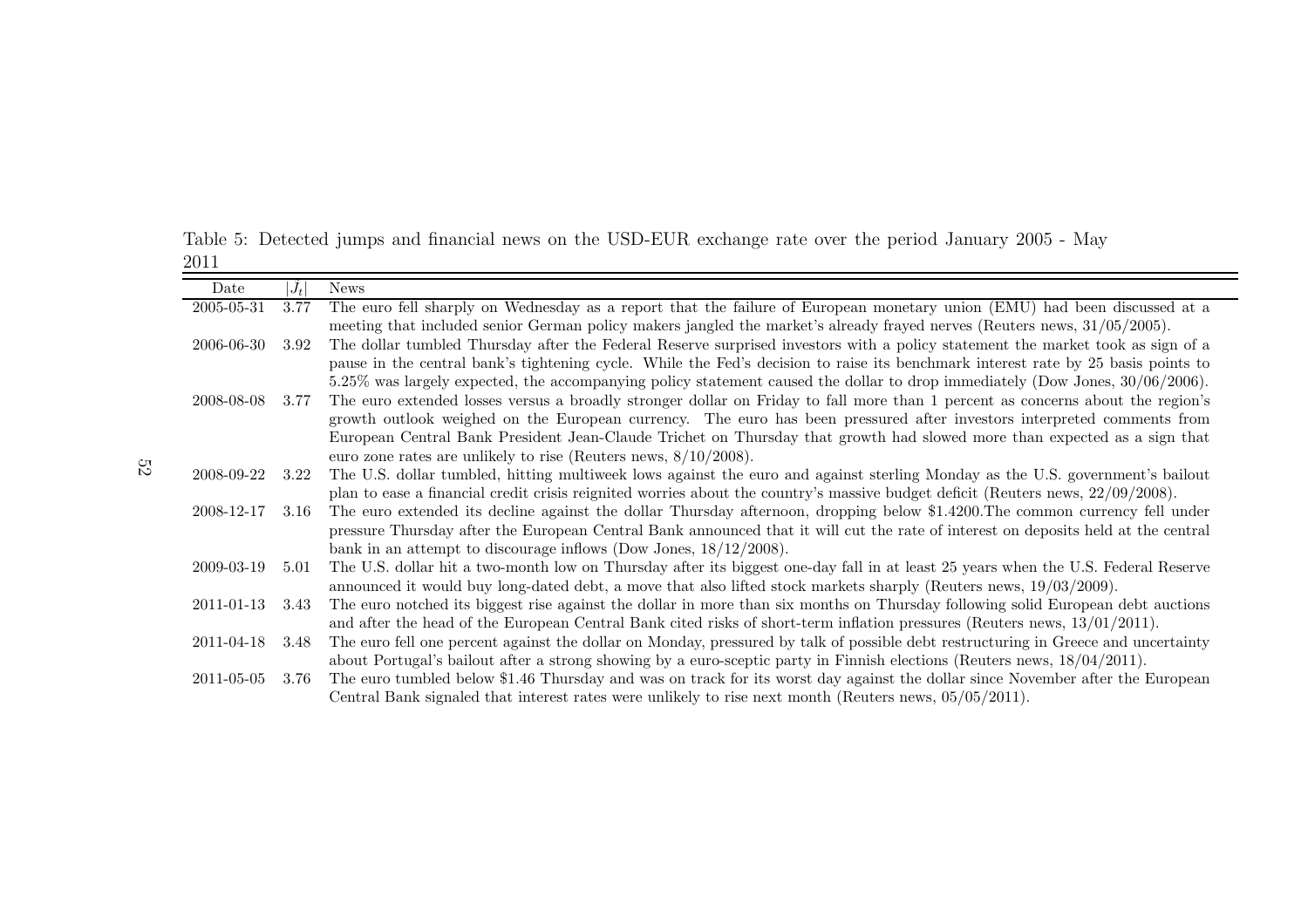Table 6: Detected jumps and financial news on the USD-GBP exchange rate over the period January <sup>2005</sup> - May 2011

| Date       | $J_t$ | <b>News</b>                                                                                                                          |
|------------|-------|--------------------------------------------------------------------------------------------------------------------------------------|
| 2006-06-30 | 4.14  | Sterling rallied one percent on the day against the U.S. dollar on Friday, extending gains after the U.S. Federal Reserve reinforced |
|            |       | market expectations it may be nearing the end of its two-year tightening cycle (Reuters news, $30/06/2006$ ).                        |
| 2008-08-13 | 3.23  | Sterling was set for its biggest daily percentage loss this year on Wednesday, tumbling to a 22-month low versus the dollar after    |
|            |       | new Bank of England inflation forecasts raised expectations of an interest rate cut (Reuters news, 13/08/2008).                      |
| 2008-09-02 | 3.20  | A hefty fall in oil prices boosted the dollar to a seven-month high against a basket of currencies, putting the pound under more     |
|            |       | selling pressure after weekend comments from the UK finance minister that economic conditions are at their worst in 60 years         |
|            |       | (Reuters news, $02/09/2008$ ).                                                                                                       |
| 2008-09-12 | 3.59  | Sterling rose on Friday, bouncing off a 2 1/2-year low against the dollar as weak U.S. economic data stalled a broad rally in the    |
|            |       | U.S. currency, while investors trimmed bets on an imminent UK interest rate cut (Reuters news, $12/09/2008$ ).                       |
| 2008-10-22 | 4.15  | Earlier in the day, sterling fell to a low of \$1.6510, its lowest since September 2003, after Bank of England Governor Mervyn King  |
|            |       | said on Tuesday that Britain's economy is probably entering its first recession in 16 years (Reuters news, $22/10/2008$ ).           |
| 2008-10-24 | 3.38  | The pound's sharp fall against the dollar on Friday after British output shrank for the first time in 16 years is not a condemnation |
|            |       | of the country's economic policy, a junior finance minister said (Reuters news, $24/10/2008$ ).                                      |
| 2008-10-29 | 4.04  | Sterling extended early gains against a broadly softer dollar on Wednesday, taking a lead from rising stock markets as investors     |
|            |       | eased up on extreme risk aversion that had dominated sentiment recently (Reuters news, $29/10/2008$ ).                               |
| 2008-11-12 | 3.42  | Sterling was pummelled broadly on Wednesday, sliding below \$1.50 versus the dollar to a near $6-1/2$ year low, as the Bank of       |
|            |       | England's inflation report showed a fast-shrinking UK economy, clearing a path to more rate cuts (Reuters news, $12/11/2008$ ).      |
| 2009-01-20 | 3.74  | Sterling fell sharply on Tuesday as Britain's latest bank rescue plan did little to assure investors about the ailing banking sector |
|            |       | and raised concerns about the government's ability to service its ballooning debt (Reuters news, $20/01/2009$ ).                     |
| 2009-03-19 | 3.68  | Sterling rose to a three-week high against the dollar on Thursday, reversing early losses, as the U.S. currency weakened broadly     |
|            |       | after the U.S. Federal Reserve's surprise move to buy long-term Treasuries (Reuters news, $19/03/2009$ ).                            |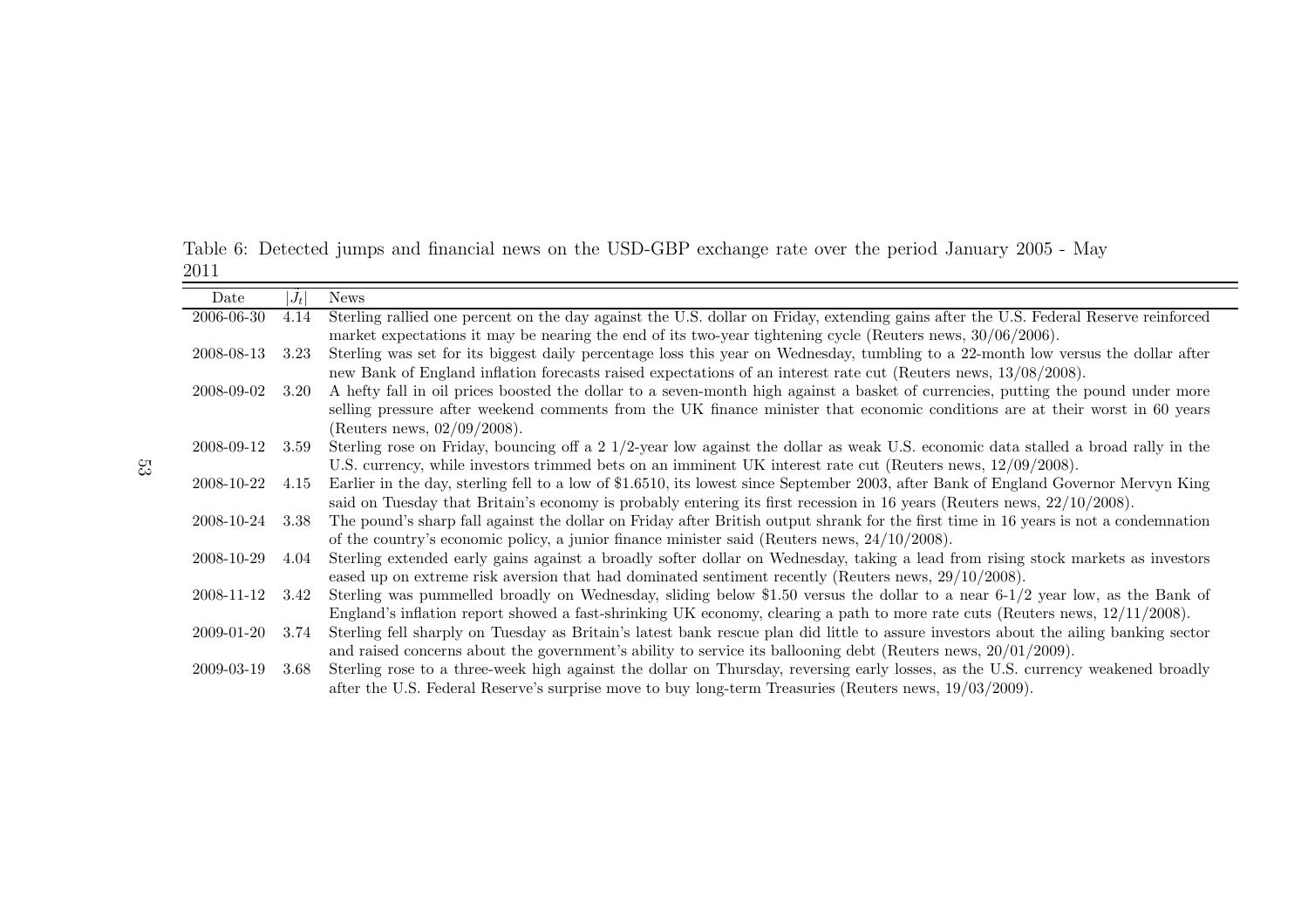| Date       | $ J_t $ | <b>News</b>                                                                                                                                                            |
|------------|---------|------------------------------------------------------------------------------------------------------------------------------------------------------------------------|
| 2005-07-21 | 4.73    | The dollar fell sharply against the yen in Europe Thursday on news that China has revalued its currency, the yuan (Dow Jones,                                          |
|            |         | $21/07/2005$ ).                                                                                                                                                        |
| 2005-12-14 | 6.12    | The dollar tumbled after a shift in rhetoric by the Federal Reserve following its interest rate rise on Tuesday signaled that the central                              |
|            |         | bank was one step closer to ending its 18-month credit tightening streak. A slightly weaker-than-expected Bank of Japan tankan                                         |
|            |         | survey of business confidence gave the dollar a slight boost at first, but then an array of investors stepped in to sell, particularly                                 |
|            |         | against the yen (Reuters, $14/12/2005$ ).                                                                                                                              |
| 2006-04-24 | 3.60    | The dollar fell to a fresh three-month low against the yen on Monday, extending losses after the Group of Seven powers stepped                                         |
|            |         | up pressure on China to let its yuan currency appreciate (Reuters, $24/04/2006$ ).                                                                                     |
| 2007-02-27 | 3.75    | Dollar/yen rebounds to Y118.20 after a massive yen short-covering sends the pair to Y117.50 in the previous session. Traders say                                       |
|            |         | expectations for Japanese corporate month-end dlr buying make speculators to trim short positions in early Tokyo trading (Reuters                                      |
|            |         | news, $27/02/2007$ ).                                                                                                                                                  |
| 2007-08-16 | 4.89    | Yen vols soar as investors scramble for protection.edge funds and portfolio managers are flocking to currency options for protec-                                      |
|            |         | tion against bigger yen gains as market players abandon carry trades on the deepening problems in the credit market (Reuters,                                          |
|            |         | $16/08/2007$ ).                                                                                                                                                        |
| 2008-03-17 | 4.32    | Asia Forex: Dlr Falls Again As Fed Fails To Calm Markets. The dollar tumbled to its lowest point in more than 12 1/2 years, hitting                                    |
|            |         | Y95.77 in Asia on Monday as the Fed's discount rate cut failed to calm markets amid growing fears of more U.S. bank write-downs<br>to come (Dow Jones, $17/03/2008$ ). |
| 2008-10-06 | 6.09    | Yen holds hits huge gains against major currencies – posting biggest 1-day rise vs USD since the 1998 carry trade unwind – as                                          |
|            |         | the credit crisis reaches a panic stage across global markets, spurring a massive unwind of carry trades and rush to the safe-haven                                    |
|            |         | currency (Reuters news, $7/10/2008$ ).                                                                                                                                 |
| 2008-10-08 | 3.21    | The safe-haven yen edged up against the euro and other major currencies on Wednesday in calmer trade as investors awaited a                                            |
|            |         | coordinated response by major powers to help stem the deepening credit crisis (Reuters news, 08/10/2008).                                                              |
| 2008-10-24 | 5.26    | The yen jumped to a 13-year high against the U.S. dollar and a nearly six-year high versus the euro in Tokyo on Friday, as Asian                                       |
|            |         | stocks tumbled on worries of a prolonged global recession, leading investors to buy back the yen in a hurry to offload high-risk                                       |
|            |         | investments (Dow Jones, $24/10/2008$ ).                                                                                                                                |
| 2009-03-19 | 5.18    | US dollar slides to 2-month low after Fed move. The U.S. dollar hit a two-month low on Thursday after its biggest one-day fall                                         |
|            |         | in at least 25 years when the U.S. Federal Reserve announced it would buy long-dated debt, a move that also lifted stock markets                                       |
|            |         | sharply (Reuters, $19/03/2009$ ).                                                                                                                                      |
| 2009-07-08 | 3.21    | Japan could be one step closer to intervening in the foreign exchange market for the first time in five years as a soaring yen further                                 |
|            |         | jeopardizes the country's chances of pulling out of recession (Reuters news, 08/07/2009).                                                                              |
| 2010-02-04 | 3.37    | The dollar and yen soared Thursday as fears about the euro zone's worsening fiscal problems and a less-than-stellar U.S. jobless                                       |
|            |         | claims report drove investors to abandon riskier assets for traditional safe havens (Reuters news, $04/02/2010$ ).                                                     |
| 2010-05-06 | 3.67    | The U.S. dollar extended losses against the Japanese yen Thursday to trade at a session low, amid persisting fears of financial                                        |
|            |         | contagion in Europe $(6/05/2010,$ Reuters news).                                                                                                                       |
| 2010-09-15 | 5.24    | The yen fell sharply against the dollar Wednesday after Japan intervened in currency markets for the first time in more than six                                       |
|            |         | years (Dow Jones, $15/09/2010$ ).                                                                                                                                      |
| 2011-03-18 | 4.37    | The dollar spiked about 2 yen to above 81 yen on Friday, after the G7 agreed on joint intervention in the wake of the yen's surge                                      |

to <sup>a</sup> record high the previous day (Reuters news, 18/03/2011).

Table 7: Detected jumps and financial news on the YEN-USD exchange rate over the period January <sup>2005</sup> - May 2011

54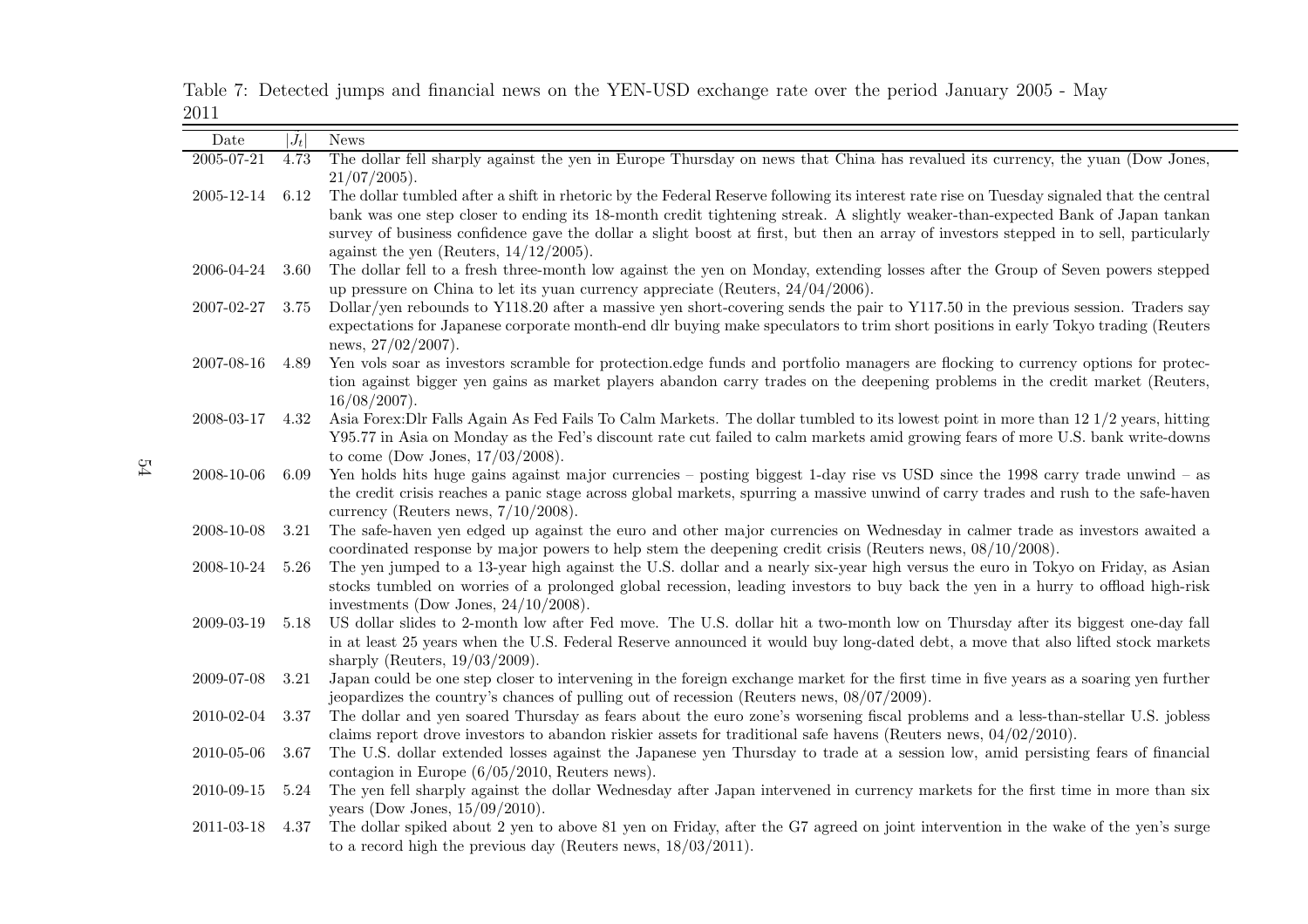| Ticker      | Mean  | Variance  | $\overline{\%}$ Jumps | Ticker              | Mean      | Variance    | $\overline{\%}$ Jumps |
|-------------|-------|-----------|-----------------------|---------------------|-----------|-------------|-----------------------|
| AAPL        | 0.600 | $0.038\,$ | 1.768                 | JNJ                 | 0.685     | 0.020       | 2.170                 |
| ABT         | 0.646 | 0.033     | 2.009                 | KO                  | 0.792     | $0.014\,$   | 1.647                 |
| <b>AXP</b>  | 0.814 | 0.007     | 1.125                 | <b>LLY</b>          | 0.278     | 0.024       | 1.728                 |
| <b>BA</b>   | 0.464 | 0.014     | 1.607                 | $\rm MCD$           | 0.477     | 0.024       | 1.527                 |
| <b>BAC</b>  | 0.116 | 0.004     | 1.808                 | MMM                 | 0.667     | 0.033       | 1.848                 |
| BMY         | 0.667 | $0.012\,$ | 2.089                 | <b>MOT</b>          | 0.634     | 0.022       | 1.487                 |
| BP          | 0.819 | 0.010     | 1.647                 | MRK                 | 0.227     | 0.017       | 2.089                 |
| С           | 0.476 | 0.028     | 2.250                 | $\overline{\rm MS}$ | 0.690     | 0.015       | 2.049                 |
| CAT         | 0.822 | 0.027     | 2.049                 | <b>MSFT</b>         | 0.352     | 0.027       | 1.969                 |
| CL          | 0.079 | 0.002     | 1.687                 | ORCL                | 0.575     | 0.014       | 1.446                 |
| <b>CSCO</b> | 0.378 | $0.046\,$ | 1.888                 | PEP                 | 0.319     | 0.021       | 2.933                 |
| <b>CVX</b>  | 0.697 | 0.016     | 1.687                 | PFE                 | 0.722     | 0.016       | 1.125                 |
| DELL        | 0.580 | 0.021     | 1.366                 | PG                  | 0.437     | 0.018       | 2.652                 |
| <b>DIS</b>  | 0.649 | $0.115\,$ | 1.326                 | QCOM                | 0.429     | 0.024       | 1.969                 |
| EK          | 0.846 | 0.015     | 2.853                 | <b>SLB</b>          | 0.692     | 0.050       | 1.326                 |
| EXC         | 0.641 | 0.035     | 1.969                 | $\rm T$             | 0.819     | 0.017       | 1.728                 |
| $\mathbf F$ | 0.818 | 0.009     | 1.848                 | <b>TWX</b>          | 0.101     | 0.004       | 2.611                 |
| <b>FDX</b>  | 0.159 | $0.016\,$ | 1.808                 | UN                  | 0.377     | 0.076       | 1.406                 |
| GE          | 0.204 | 0.010     | 1.487                 | VZ                  | 0.249     | 0.013       | 1.045                 |
| GM          | 0.454 | 0.029     | 2.933                 | <b>WFC</b>          | 0.793     | 0.030       | 2.290                 |
| HD          | 0.528 | 0.010     | 1.446                 | WMT                 | $0.803\,$ | 0.025       | 1.647                 |
| HNZ         | 0.828 | 0.015     | 1.326                 | WYE                 | 0.585     | $\,0.005\,$ | 1.728                 |
| <b>HON</b>  | 0.719 | 0.069     | 1.848                 | <b>XOM</b>          | 0.336     | $0.028\,$   | 1.125                 |
| <b>IBM</b>  | 0.768 | 0.021     | 1.527                 | XRX                 | 0.158     | 0.003       | 1.928                 |
| INTC        | 0.405 | 0.020     | 1.286                 |                     |           |             |                       |

Table 8: Mean and variance of the p-value of the Jarque-Bera test for the ARMA-GJR estimated on the filtered returns  $\tilde{r}_t$  and %age of detected jumps for the US stocks (for  $\lambda = 50\%)$ 

Note: The mean and variance of the p-value of the Jarque-Bera test are computed from the 1,500 p-values obtained from the innovations of the sequence of models, each based on 980 observations, and used to produce the h-step-ahead forecasts. Recall that the parameters of the model are kept constant during 50 days and that the model is therefore re-estimated every 50 days on a rolling window of 980 observations.